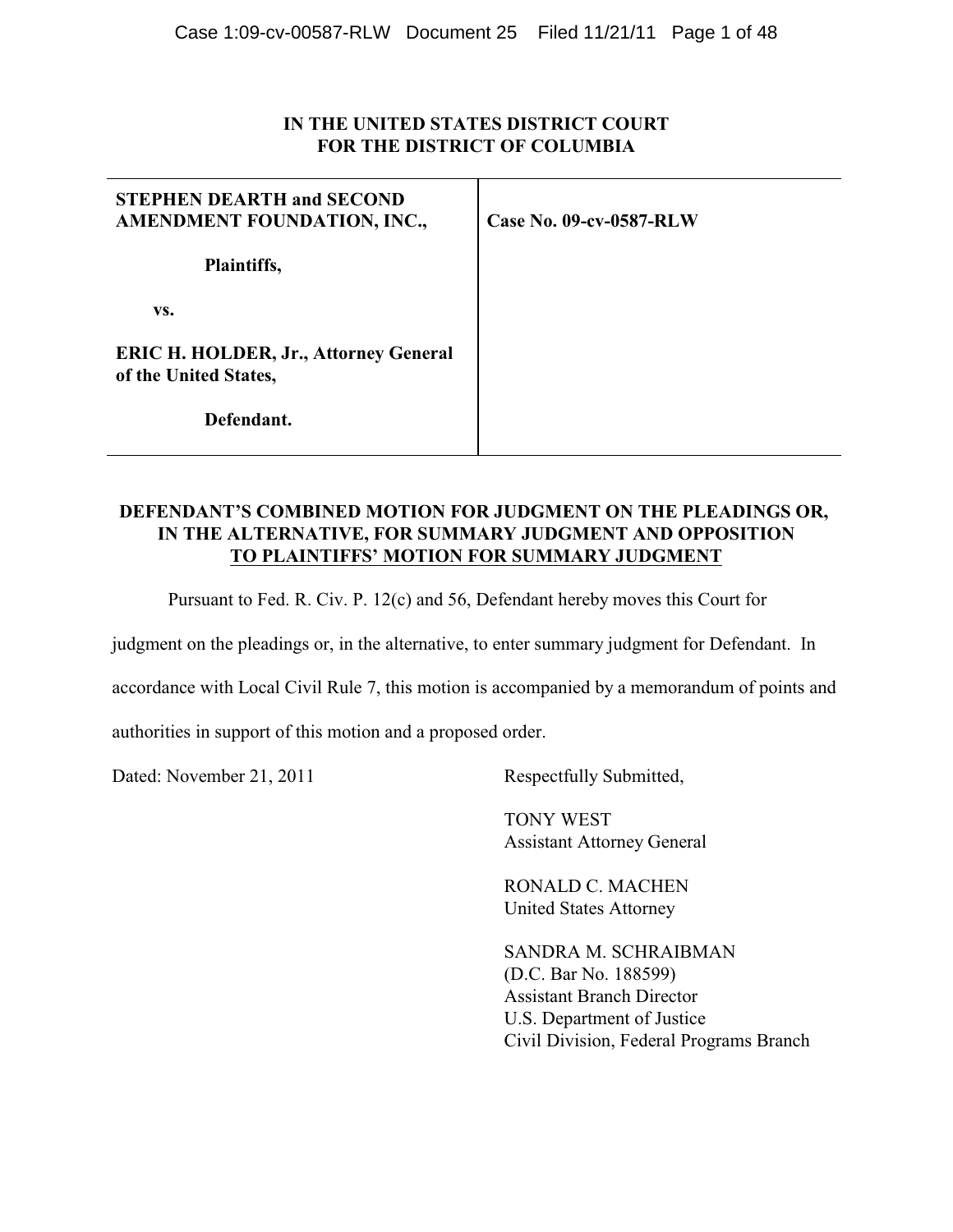/s/ Daniel Riess DANIEL RIESS Trial Attorney U.S. Department of Justice Civil Division, Federal Programs Branch 20 Massachusetts Avenue, NW, Room 6122 Washington, D.C. 20530 (202) 353-3098 Daniel.Riess@usdoj.gov

*Attorneys for Defendant*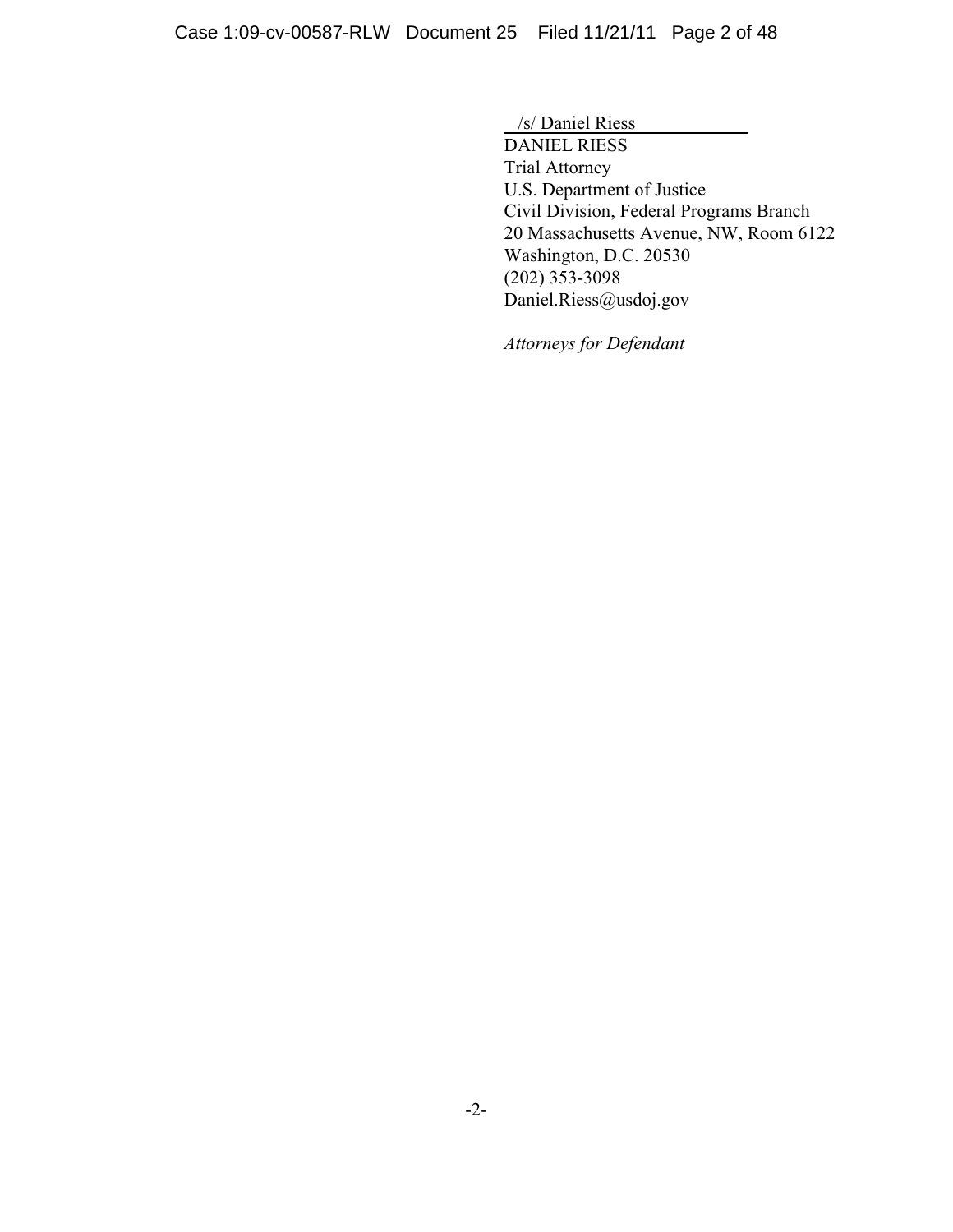# **TABLE OF CONTENTS**

| I. |                                                                                                                                                              |    |                                                                                                                                                                                          |  |  |
|----|--------------------------------------------------------------------------------------------------------------------------------------------------------------|----|------------------------------------------------------------------------------------------------------------------------------------------------------------------------------------------|--|--|
| Π. |                                                                                                                                                              |    |                                                                                                                                                                                          |  |  |
|    |                                                                                                                                                              |    |                                                                                                                                                                                          |  |  |
|    |                                                                                                                                                              |    |                                                                                                                                                                                          |  |  |
|    |                                                                                                                                                              |    |                                                                                                                                                                                          |  |  |
| I. | THE COURT SHOULD ENTER JUDGMENT ON THE PLEADINGS FOR<br>DEFENDANT ON PLAINTIFFS' SECOND AMENDMENT CLAIM 16                                                   |    |                                                                                                                                                                                          |  |  |
|    | A.                                                                                                                                                           |    |                                                                                                                                                                                          |  |  |
|    |                                                                                                                                                              | 1. |                                                                                                                                                                                          |  |  |
|    |                                                                                                                                                              | 2. | Heller v. District of Columbia ("Heller II"), $E.3d$ ,                                                                                                                                   |  |  |
|    | <b>B.</b>                                                                                                                                                    |    | The State Residency Requirement is Presumptively Lawful<br>Because Laws Conditioning the Purchase or Possession of Firearms on                                                           |  |  |
|    | $\mathcal{C}$ .<br>In Any Event, the State Residency Requirement Is Constitutional<br>Because It Relates Substantially to the Compelling Government Interest |    |                                                                                                                                                                                          |  |  |
|    |                                                                                                                                                              | 1. | The Court Should Apply No More Than Intermediate Scrutiny<br>Because the Laws at Issue Here, Like Those at Issue in Heller II,<br>Do Not Severely Limit the Possession of Firearms<br>23 |  |  |
|    |                                                                                                                                                              | 2. | The State Residency Requirement Substantially Relates to<br>the Important Governmental Interest in Protecting Public<br>26                                                               |  |  |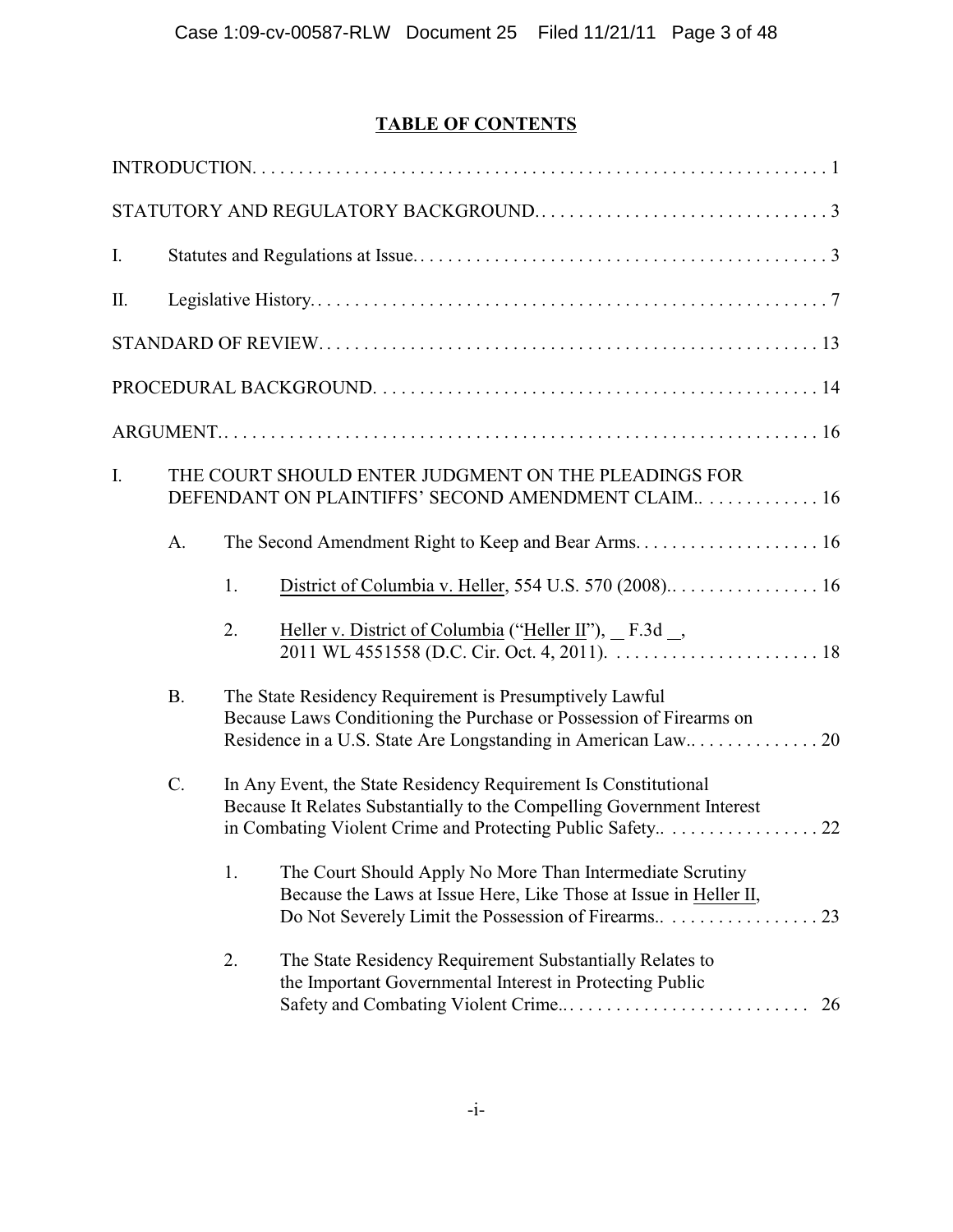| $\Pi$ .     | THE CHALLENGED PROVISIONS DO NOT INFRINGE PLAINTIFFS' |
|-------------|-------------------------------------------------------|
|             |                                                       |
| Ш.          | BECAUSE THE CHALLENGED PROVISIONS DO NOT VIOLATE      |
|             | THE SECOND OR FIFTH AMENDMENTS, THEY DO NOT IMPLICATE |
|             | THE UNCONSTITUTIONAL CONDITIONS DOCTRINE39            |
| IV.         | THE STATE RESIDENCY REQUIREMENT DOES NOT VIOLATE      |
|             | THE EQUAL PROTECTION COMPONENT OF THE DUE PROCESS     |
|             |                                                       |
| $V_{\cdot}$ | TO THE EXTENT THAT SAF'S CLAIMS ARE PREMISED ON AN    |
|             | ASSERTION OF ORGANIZATIONAL STANDING, THOSE CLAIMS    |
|             |                                                       |
|             |                                                       |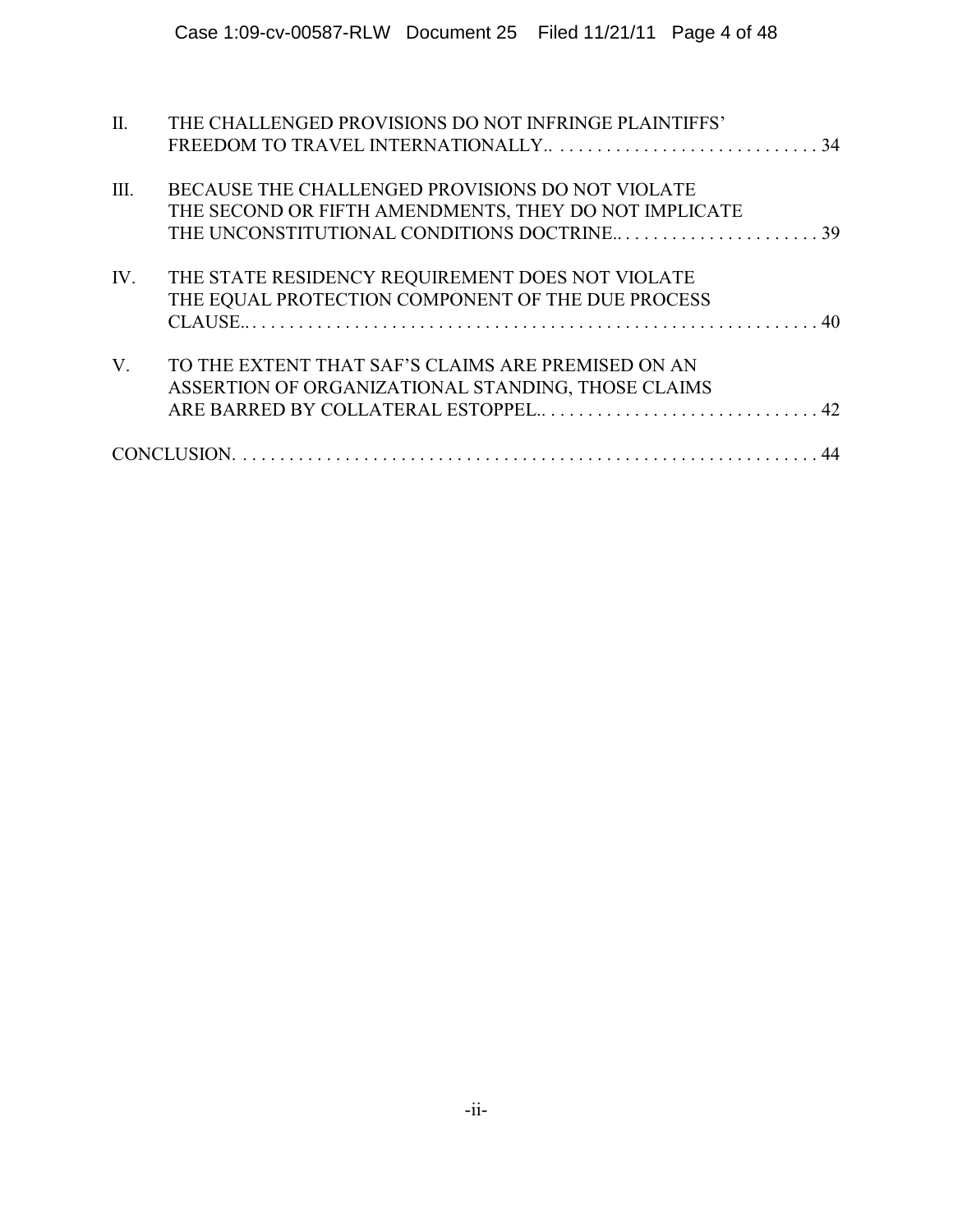# **IN THE UNITED STATES DISTRICT COURT FOR THE DISTRICT OF COLUMBIA**

| <b>STEPHEN DEARTH and SECOND</b><br>AMENDMENT FOUNDATION, INC.,       | Case No. 09-cv-0587-RLW |
|-----------------------------------------------------------------------|-------------------------|
| Plaintiffs,                                                           |                         |
| VS.                                                                   |                         |
| <b>ERIC H. HOLDER, Jr., Attorney General</b><br>of the United States, |                         |
| Defendant.                                                            |                         |

# **MEMORANDUM IN SUPPORT OF DEFENDANT'S COMBINED MOTION FOR JUDGMENT ON THE PLEADINGS OR, IN THE ALTERNATIVE, FOR SUMMARY JUDGMENT AND OPPOSITION TO PLAINTIFFS' MOTION FOR SUMMARY JUDGMENT**

### **INTRODUCTION**

Stephen Dearth, a U.S. citizen who resides in Canada, and the Second Amendment Foundation, Inc. ("SAF"), bring this action to challenge the constitutionality of two federal firearms laws, 18 U.S.C. §§ 922(a)(9) and 922(b)(3). The challenged provisions, in combination with the definition of "State of residence" contained in the implementing regulations, 27 C.F.R. § 478.11, prevent expatriate U.S. citizens without a domestic residence from purchasing new firearms while visiting the United States. The challenged provisions do not, however, prevent expatriate citizens from using previously-acquired firearms or from renting firearms for lawful sporting purposes while visiting the United States. Plaintiff Dearth alleges a desire to purchase new firearms for purposes other than lawful sporting purposes during some future visit to the United States, and contends that his inability to do so violates his rights under the Second and Fifth Amendments. The Court should enter judgment on the pleadings for Defendant or, in the alternative, enter summary judgment for Defendant.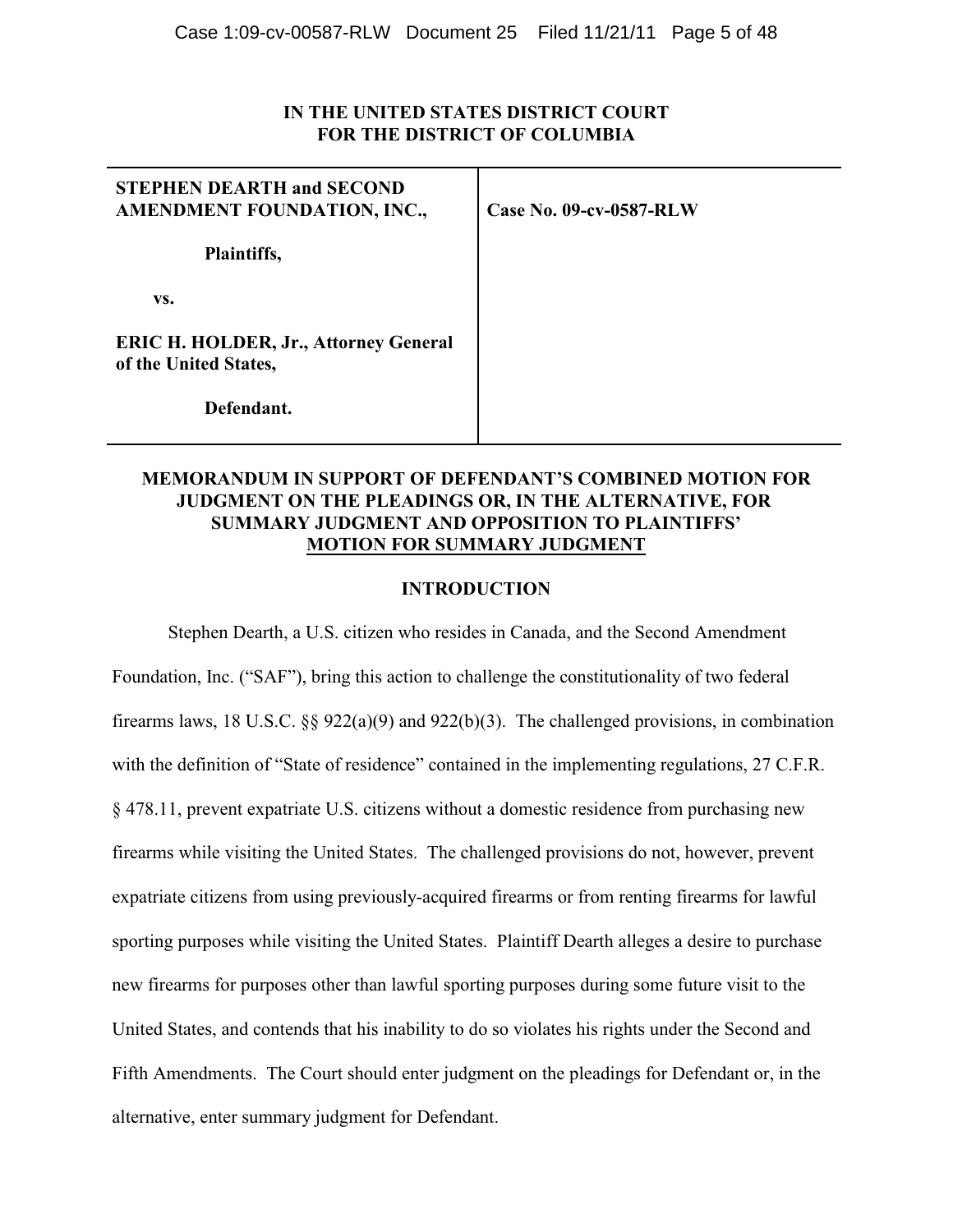### Case 1:09-cv-00587-RLW Document 25 Filed 11/21/11 Page 6 of 48

Plaintiffs fail to state a cognizable claim that the challenged provisions, as applied to Plaintiff Dearth, infringe his Second Amendment rights. Dearth may legally transport the firearms that he owns in Canada into the United States – including both handguns and long guns – if they are useful for legitimate hunting and sporting purposes. While in the United States, he may use these firearms for self-protection or for sporting purposes. He may also receive additional firearms while visiting the United States for lawful sporting purposes, and possess firearms owned by another person for lawful sporting purposes. Thus, the challenged provisions do not prevent Plaintiff Dearth from keeping or bearing arms and therefore do not infringe a core constitutional right. And even assuming that the challenged provisions did affect the core Second Amendment right, they are constitutional because requirements that an individual must reside in the State where he or she purchases or possesses firearms – or that he or she must reside in the United States – are longstanding in American law, and thus presumptively lawful. In any event, the challenged provisions do not violate the Second Amendment because they relate substantially to Congress's compelling interest in combating violent crime and protecting public safety by regulating interstate traffic in firearms and supplementing State law enforcement efforts. Accordingly, because the challenged provisions do not violate the Second Amendment, the Court should enter judgment for Defendant on Plaintiffs' Second Amendment claim.

Plaintiffs' challenges under the Fifth Amendment fare no better. Plaintiff Dearth claims that he has a fundamental right to travel internationally and that the provisions at issue here infringe on that alleged right. This claim is a makeweight argument with no substance or legal support. First, contrary to Plaintiffs' claims, there is no fundamental right to travel internationally. Plaintiff's reliance on Kent v. Dulles, 357 U.S. 116 (1958), for this contention is

-2-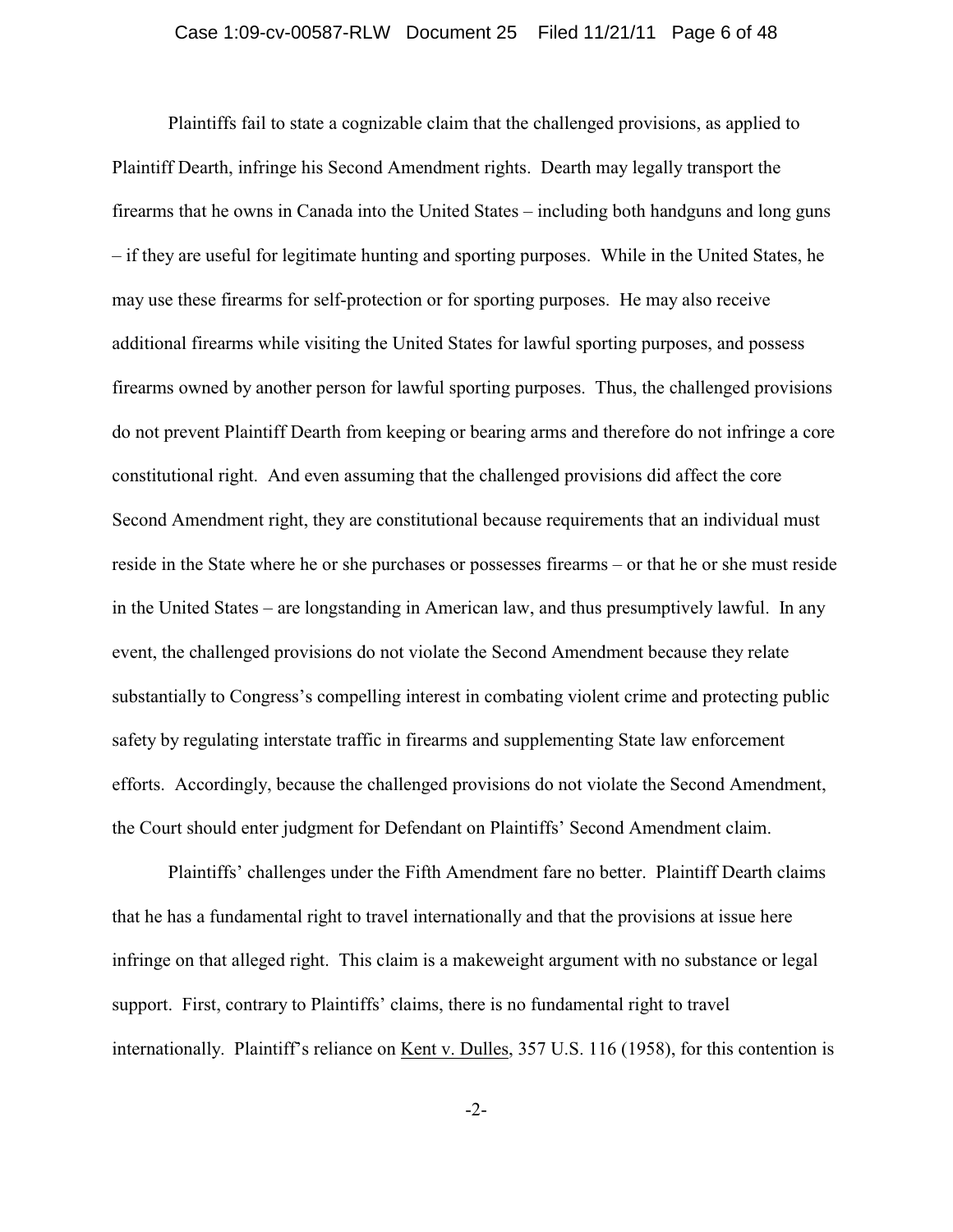### Case 1:09-cv-00587-RLW Document 25 Filed 11/21/11 Page 7 of 48

misplaced because the Supreme Court has since clarified that the freedom to travel internationally is not a fundamental right, but only an aspect of "liberty" protected by the Due Process Clause that is subject to reasonable government regulation. The challenged provisions do not burden Plaintiffs' Fifth Amendment liberty interest in international travel without due process of law because these laws do not restrict Plaintiff Dearth's ability to travel internationally, nor do they affect his ability to reside abroad or to travel to the United States. Any alleged incidental effect on his ability to reside abroad is justified by Congress's need to regulate interstate commerce in firearms in order to combat violent crime, and assist state law enforcement efforts. Because there is no fundamental constitutional right to travel, and because Plaintiffs cannot demonstrate a violation of the Second Amendment, their "unconstitutional conditions doctrine" argument must also fail. Finally, Plaintiffs' equal protection claim should be dismissed because the challenged provisions do not burden a fundamental right, and expatriate U.S. citizens are not similarly situated with U.S. citizens residing in the United States. In any event, Congress possessed a rational basis for enacting the State residency requirement. Indeed, the relief Plaintiffs seek would provide U.S. citizens residing abroad with fewer restrictions on the purchase of firearms than U.S. citizens residing in the United States. Accordingly, the Court should enter judgment for Defendant on Plaintiffs' Second and Fifth Amendment claims.

# **STATUTORY AND REGULATORY BACKGROUND**

### **I. Statutes and Regulations at Issue**

Congress has authority to "impos[e] conditions and qualifications on the commercial sale of arms," District of Columbia v. Heller, 554 U.S. 570, 626-27 (2008), as part of its regulation of interstate commerce in firearms. See generally Navegar, Inc. v. United States, 192 F.3d 1050,

-3-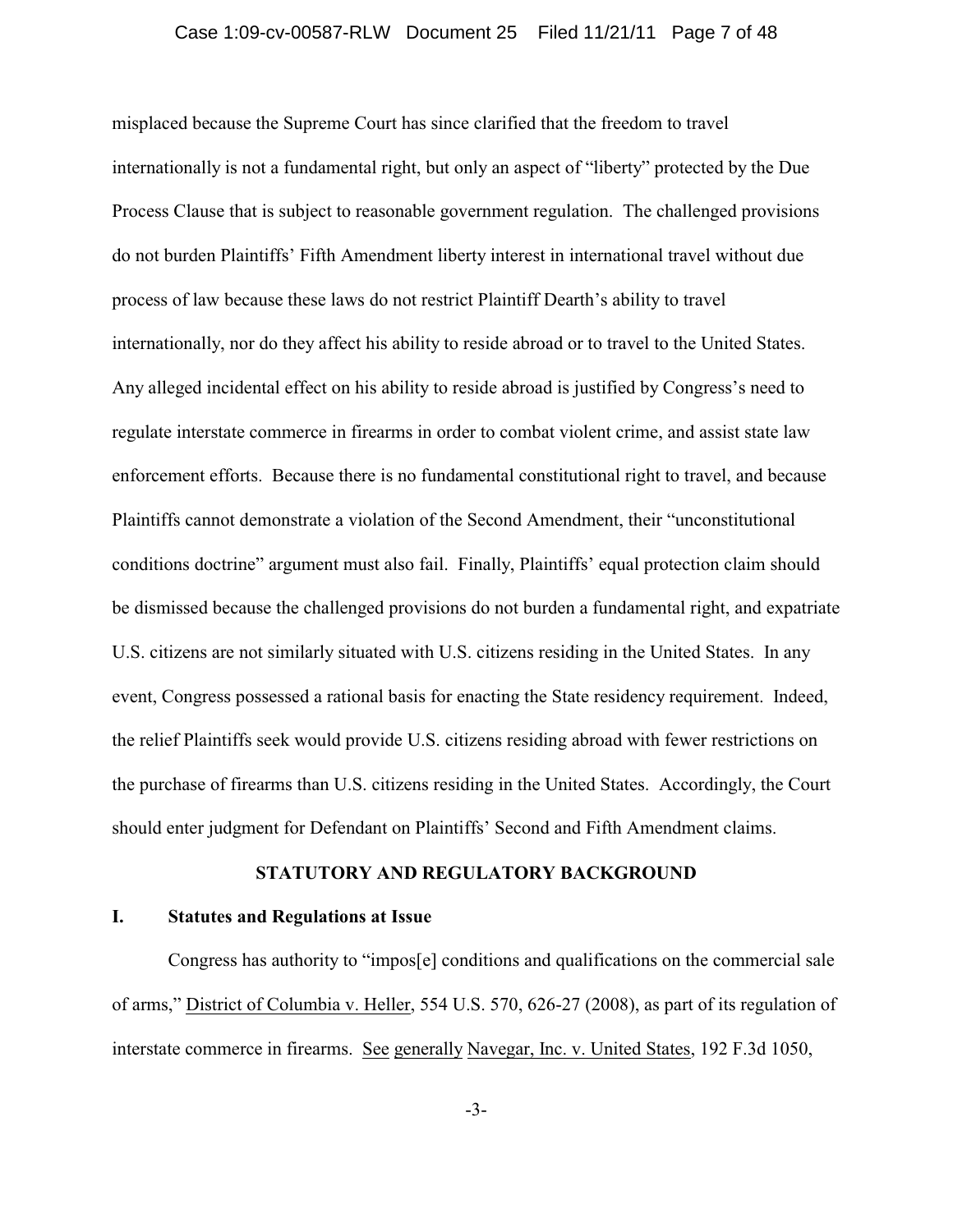1057-64 (D.C. Cir. 1999). These laws reflect "the widely accepted knowledge that there is a vast interstate market in firearms that makes the states unable to control the flow of firearms across their borders or to prevent the crime inevitably attendant to the possession of such weapons once inside their borders." Id. at 1063.

Plaintiffs' suit challenges the constitutionality of two such statutory provisions, together with their implementing regulations. The first provision, 18 U.S.C. § 922(b)(3), makes it "unlawful for any licensed importer, licensed manufacturer, licensed dealer, or licensed collector to sell or deliver –

(3) any firearm to any person who the licensee knows or has reasonable cause to believe does not reside in (or if the person is a corporation or other business entity, does not maintain a place of business in) the State in which the licensee's place of business is located, except that this paragraph (A) shall not apply to the sale or delivery of any rifle or shotgun to a resident of a State other than a State in which the licensee's place of business is located if the transferee meets in person with the transferor to accomplish the transfer, and the sale, delivery, and receipt fully comply with the legal conditions of sale in both such States (and any licensed manufacturer, importer or dealer shall be presumed, for purposes of this subparagraph, in the absence of evidence to the contrary, to have had actual knowledge of the State laws and published ordinances of both States), and (B) shall not apply to the loan or rental of a firearm to any person for temporary use for lawful sporting purposes.

18 U.S.C. § 922(b)(3).<sup>1</sup> As a result of this statute, and the implementing regulations of the Bureau of Alcohol, Tobacco, Firearms and Explosives ("ATF"), federally-licensed firearms dealers may not provide firearms to U.S. citizens who do not maintain a residence in the United States, except that "[a] licensee may lend or rent a firearm to any person for temporary use off the

 $<sup>1</sup>$  This provision was initially enacted as part of the Omnibus Crime Control and Safe</sup> Streets Act of 1968, Pub. L. No. 90-351, Title IV, § 902, 82 Stat. 230 (1968), but was amended before its effective date by the Gun Control Act of 1968, Pub. L. No. 90-618, § 102, 82 Stat. 230 (1968). In 1986, Congress again amended this provision to expand the exception in subpart (A) beyond its prior limitation to contiguous states, and to eliminate another exception. See Firearm Owners Protection Act of 1986, Pub. L. No. 99-308, § 102, 100 Stat. 451 (1986).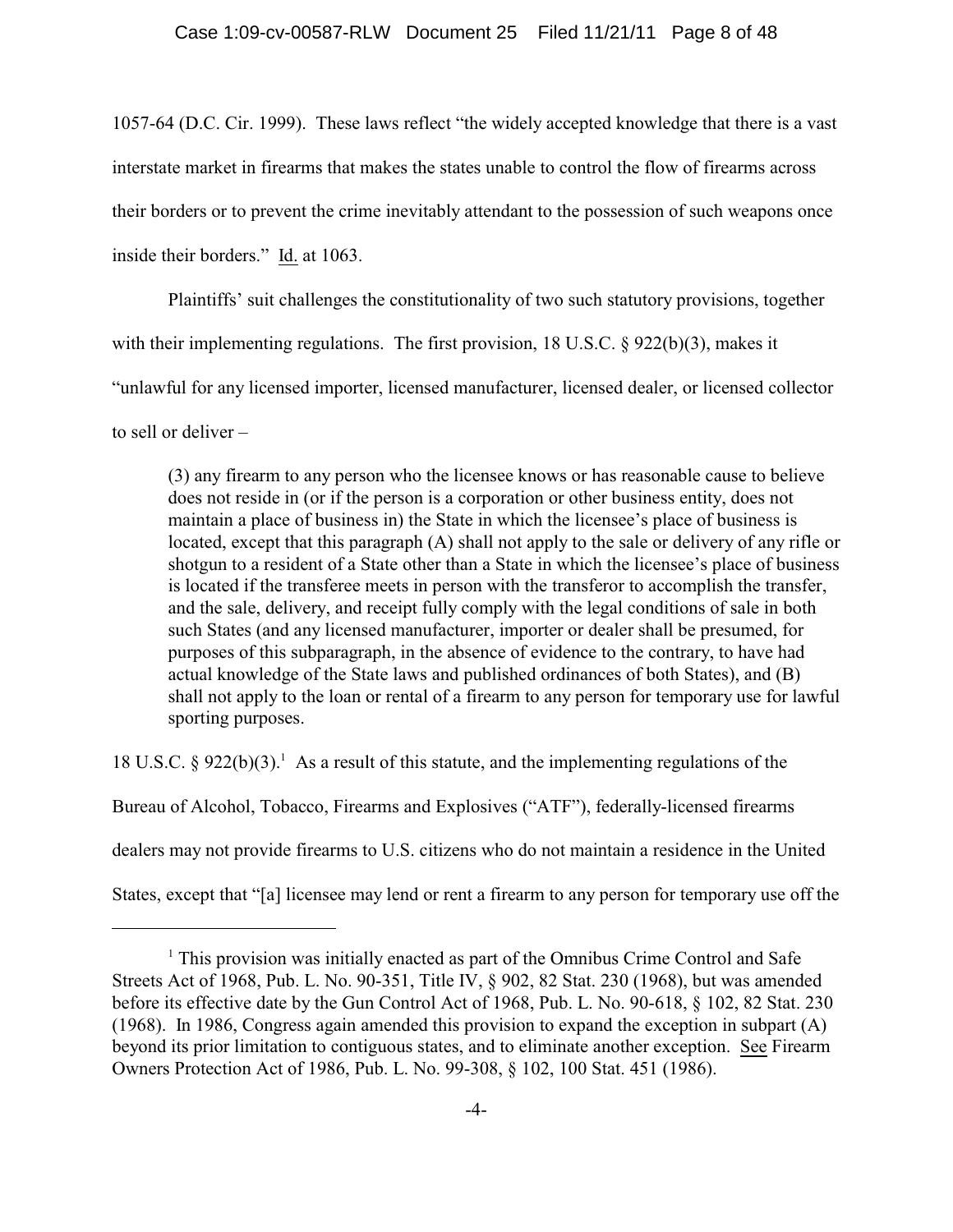### Case 1:09-cv-00587-RLW Document 25 Filed 11/21/11 Page 9 of 48

premises of the licensee for lawful sporting purposes," provided that the person is not otherwise prohibited from possessing a firearm, the licensee conducts a background check, and the dealer completes and retains the required records for the transaction. 27 C.F.R. § 478.97; see also 27 C.F.R.  $\S$  478.96, 478.99.<sup>2</sup>

The second provision, 18 U.S.C. § 922(a)(9), targets recipients of firearms, rather than sellers. This provision makes it unlawful "for any person, other than a licensed importer, licensed manufacturer, licensed dealer, or licensed collector, who does not reside in any State to receive any firearms unless such receipt is for lawful sporting purposes." 18 U.S.C. § 922(a)(9). See also 27 C.F.R. § 478.29a.

The effect of these provisions on an individual depends on his or her "State of Residence," which is defined by regulation as "[t]he State in which an individual resides." 27 C.F.R. § 478.11. The implementing regulations explain that "[a]n individual resides in a state if he or she is present in a State with the intention of making a home in that State." Id. This

18 U.S.C. § 922(a)(5); see also 27 C.F.R. § 478.30.

<sup>&</sup>lt;sup>2</sup> A complementary provision, 18 U.S.C. § 922(a)(5), prohibits unlicensed individuals (as distinguished from licensed individuals, who are within  $\S 922(b)(3)$ 's ambit) from providing firearms to U.S. citizens who do not maintain a residence in the United States, subject to an exception for bequests, and the same exception for sporting purposes. Thus, this provision prohibits

any person (other than a licensed importer, licensed manufacturer, licensed dealer, or licensed collector) to transfer, sell, trade, give, transport, or deliver any firearm to any person (other than a licensed importer, licensed manufacturer, licensed dealer, or licensed collector) who the transferor knows or has reasonable cause to believe does not reside in . . . the state in which the transferor resides; except that this paragraph shall not apply to (A) [bequests to individuals who may lawfully possess the firearm under the laws of his state of residence, and] (B) the loan or rental of a firearm to any person for temporary use for lawful sporting purposes.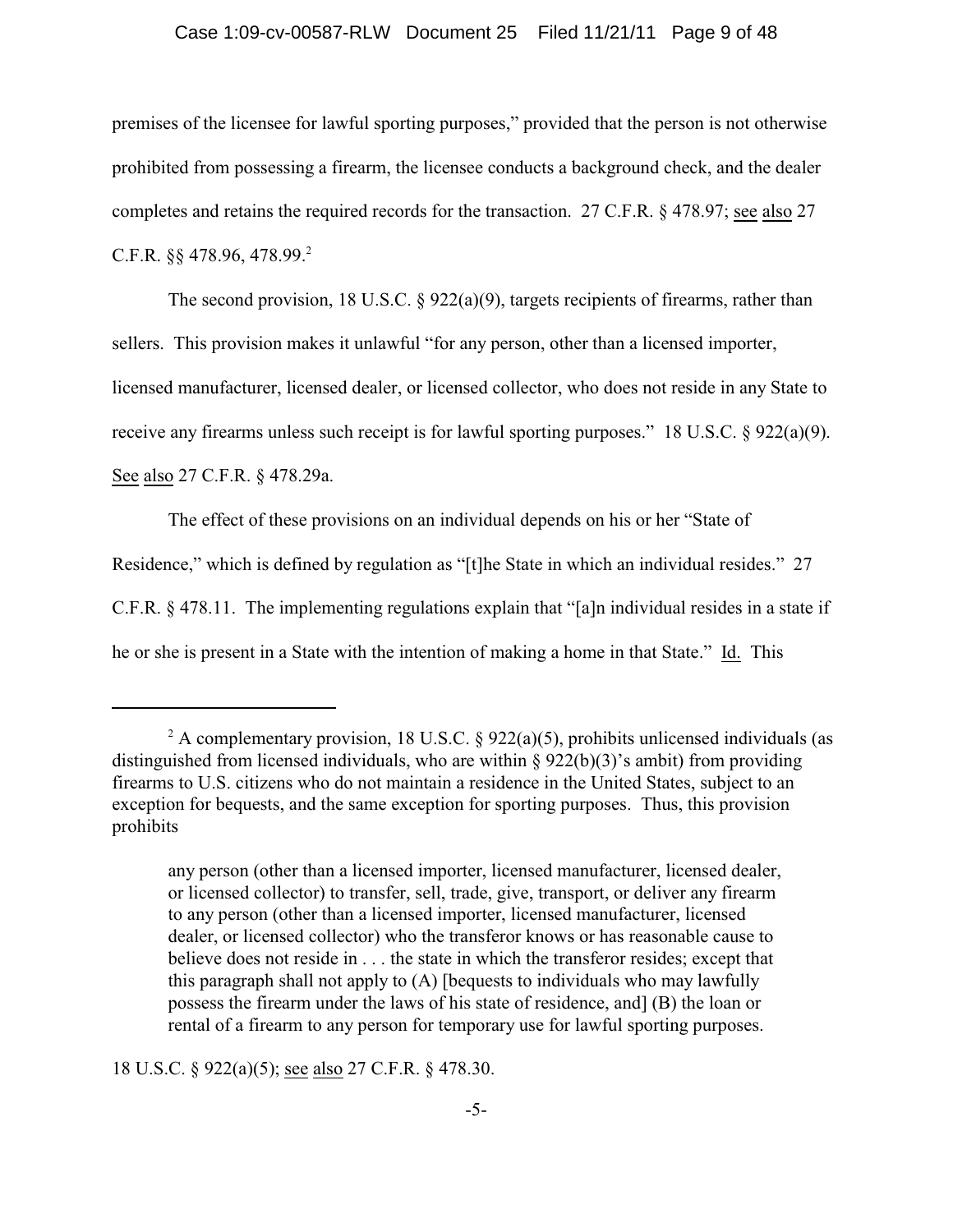definition applies equally to U.S. citizens who temporarily reside outside the United States for extended time periods, but who also maintain residency in a particular State. See ATF Rul. 2010-6 (Nov. 10, 2010), at 2 (attached as Ex. 1). ATF has ruled that

[w]here a citizen temporarily resides outside of the country, but also has the intention of making a home in a particular State, the citizen is a resident of the State during the time he or she actually resides in that State. In acquiring a firearm, the individual must demonstrate to the transferor-licensee that he or she is a resident of the State by presenting valid identification documents.

Id. at 2-3.

Under this regulatory framework, although a U.S. citizen who permanently resides abroad will be restricted from receiving firearms for purposes other than sporting purposes, a U.S. citizen who resides abroad but also maintains residency in a particular State may purchase firearms in that State for any purpose while residing in that State. However, a U.S. citizen who only resides abroad may lawfully transport firearms into the United States if they are useful for legitimate hunting and sporting purposes, and may use them in the United States for selfprotection or for sporting purposes.<sup>3</sup> He or she may also use firearms purchased in the United

<sup>&</sup>lt;sup>3</sup> U.S. law does not require U.S. citizens residing abroad to obtain an import license to do so. See http://www.atf.gov/firearms/faq/nonimmigrant-aliens.html#citizen-abroad ("Q: I am a U.S. citizen living in Canada with no State of residency in the United States. Do I need an import permit to temporarily bring my gun to the U.S. to hunt or to attend target shooting events? No. You are not required to obtain an import permit. The import permit requirement only applies to nonimmigrant aliens."); 27 C.F.R. § 478.115(d)(1) (no import permit is required for firearms and ammunition that are brought into the United States by a "nonresident of the United States for legitimate hunting or lawful sporting purposes," provided that "such firearms and such ammunition as remains following such shooting activity are to be taken back out of the territorial limits of the United States by such person upon conclusion of the shooting activity"). However, any such nonresidents who do not return the firearms or ammunition to their countries of residence must obtain an import permit; moreover, they must store the firearm in the United States in such a manner that preserves their exclusive access to the firearm. See 18 U.S.C. § 922(a)(5); 27 C.F.R. § 478.30 (prohibiting unlicensed individuals from transferring firearms to any person who does not reside in the State in which the transferor resides).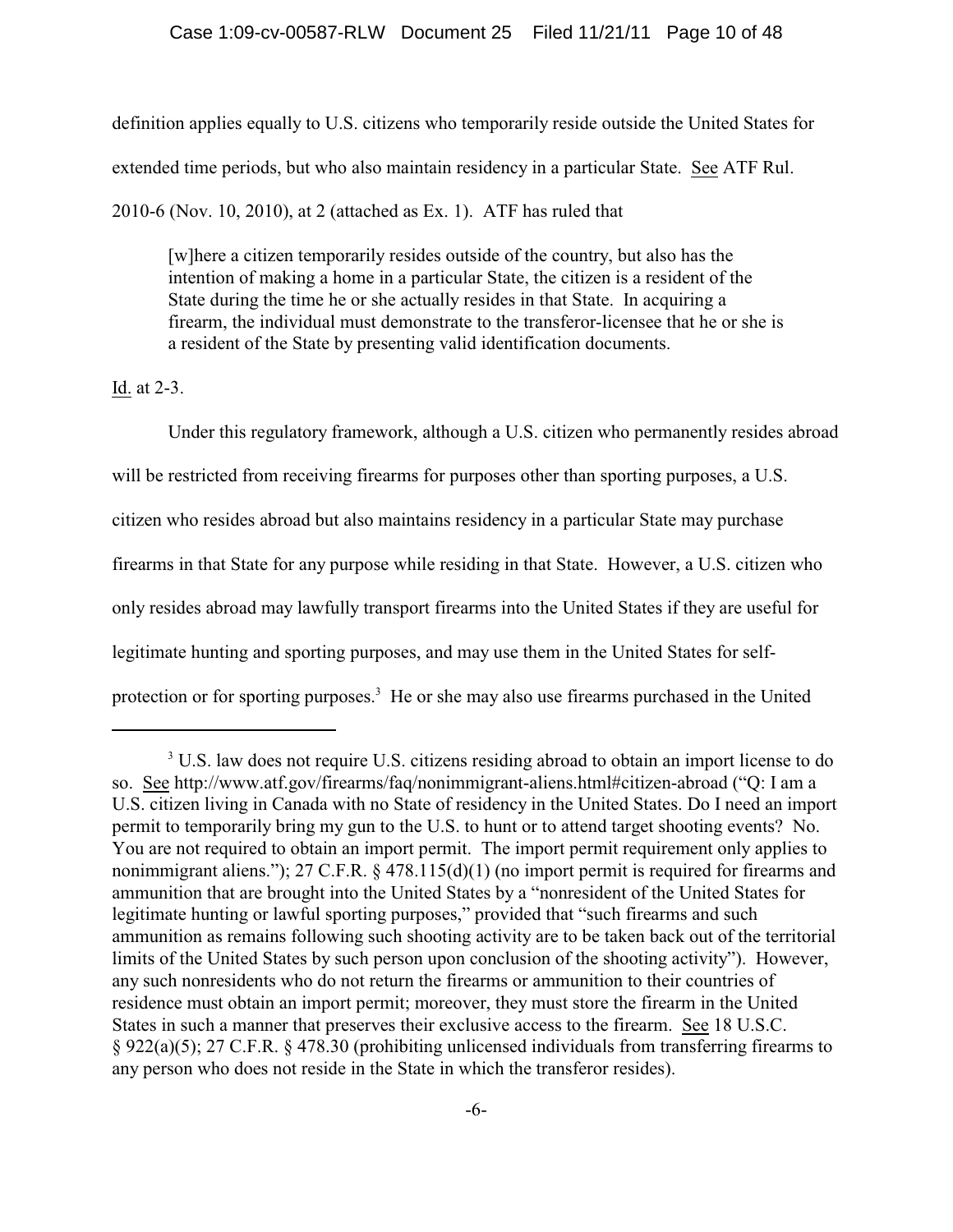States before moving abroad. Additionally, unless otherwise barred by federal or State law, he or she may lawfully possess a firearm owned by another person, such as a relative or friend, to use for lawful sporting purposes while visiting the United States. He or she may also borrow or rent a firearm from a federally-licensed dealer for lawful sporting purposes.

### **II. Legislative History**

Congress enacted the provision restricting sales of firearms to out-of-State residents following a multi-year investigation of violent crime. In 1963, prompted by "the rise in lawlessness and violent crime in the United States and the relationship between the apparent easy availability of firearms and criminal behavior," a subcommittee of the Senate Judiciary Committee began investigative hearings into the adequacy of existing federal firearms laws. S. Rep. No. 89-1866, at 3 (1966) (attached as Ex. 2). The subcommittee conducted extensive hearings on this issue in January, March, and May of 1963, March and April of 1964, May, June, and July of 1965, and July and August of 1967. S. Rep. No. 90-1097, at 75-76 (1968), *reprinted in* 1968 U.S.C.C.A.N. 2112, 2164, 2198; S. Rep. No. 89-1866, at 53. Numerous witnesses testified both in favor of and opposed to the proposed legislation. See Federal Firearms Act: Hearings Before the Subcomm. to Investigate Juvenile Delinquency of the Sen. Comm. on the Judiciary, 89th Cong. 685 (1965) ("1965 Hearings") (statement of Sen. Dodd, noting that the subcommittee had heard 23 witnesses in favor of, and 23 witnesses against, the proposed bill).<sup>4</sup>

Witnesses during the hearings included:

• the Commissioner of the Massachusetts Department of Public Safety, who testified that over a ten-year period, the Massachusetts State Police had traced 87

<sup>&</sup>lt;sup>4</sup> Available at http://www.lexisnexis.com/congcomp/getdoc?HEARING-ID=HRG-1965-SJS-0054.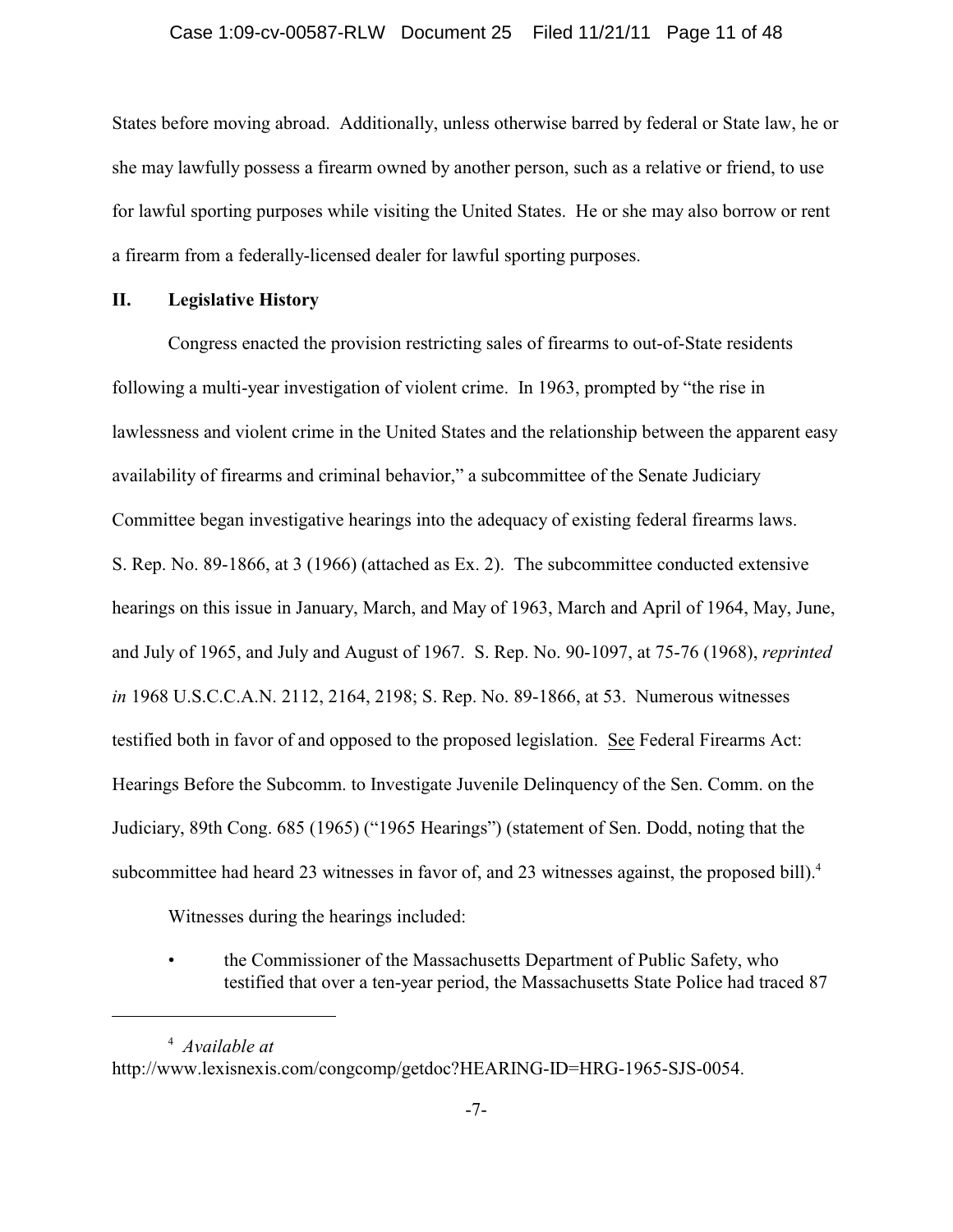percent of the 4,506 guns used in crime in that State to purchases in neighboring States, the result being "that [the State's] stringent controls which are applicable to the sale of firearms and primarily handguns, are considerably reduced in effectiveness";<sup>5</sup>

- the prosecuting attorney of Wayne County, Michigan, which includes the city of Detroit, who testified that "90 out of every 100 crime guns confiscated in Detroit are not purchased and registered in Michigan and that the prime source of these crime guns is by purchases in neighboring Ohio, where controls on firearms are minimal";<sup>6</sup>
- the attorney general of New Jersey, who testified that "of 1,815 arrests for the illegal carrying of concealed weapons (handguns) only 15 of the guns involved had been purchased legally, that is with the permit to purchase which is required in New Jersey" and "[o]nly six had been registered voluntarily, after purchase outside of that State";<sup>7</sup>
- the deputy chief of the Washington D.C. Metropolitan Police Department, who discussed the fact that although the District of Columbia had stringent firearms laws, violent crimes including homicides were committed in the District with firearms purchased from nearby States (Maryland and Virginia) with lax firearms  $laws; <sup>8</sup>$
- a captain of the Los Angeles Police Department, who stated that the provision of the proposed law restricting firearms sales to out-of-State residents "would be especially beneficial to us in that some of our neighboring States have less restricting gun laws and as a result some of our residents who are ineligible to buy

 1968 U.S.C.C.A.N. at 2164-65; Federal Firearms Act: Hearings Before the Subcomm. <sup>6</sup> to Investigate Juvenile Delinquency of the Sen. Comm. on the Judiciary, 90th Cong. 369-70 (1967) ("1967 Hearings") (testimony of William L. Cahalan), *available at* http://www.lexisnexis.com/congcomp/getdoc?HEARING-ID=HRG-1967-SJS-0031.

<sup>7</sup> S. Rep. No. 89-1866, at 62; 1965 Hearings at 396 (testimony of Arthur J. Sills).

<sup>8</sup> Juvenile Delinquency: Hearings Before the Subcomm. to Investigate Juvenile Delinquency of the Sen. Comm. on the Judiciary, 88th Cong. 3387 (1963) ("1963 Hearings") (testimony of Capt. James E. Stargel); id. at 3392, 3394 (testimony of Deputy Chief John B. Layton), *available at*

http://www.lexisnexis.com/congcomp/getdoc?HEARING-ID=HRG-1963-SJS-0001.

<sup>&</sup>lt;sup>5</sup> S. Rep. No. 89-1866, at 61; 1968 U.S.C.C.A.N. at 2164; 1965 Hearings at 356 (testimony of Richard R. Caples).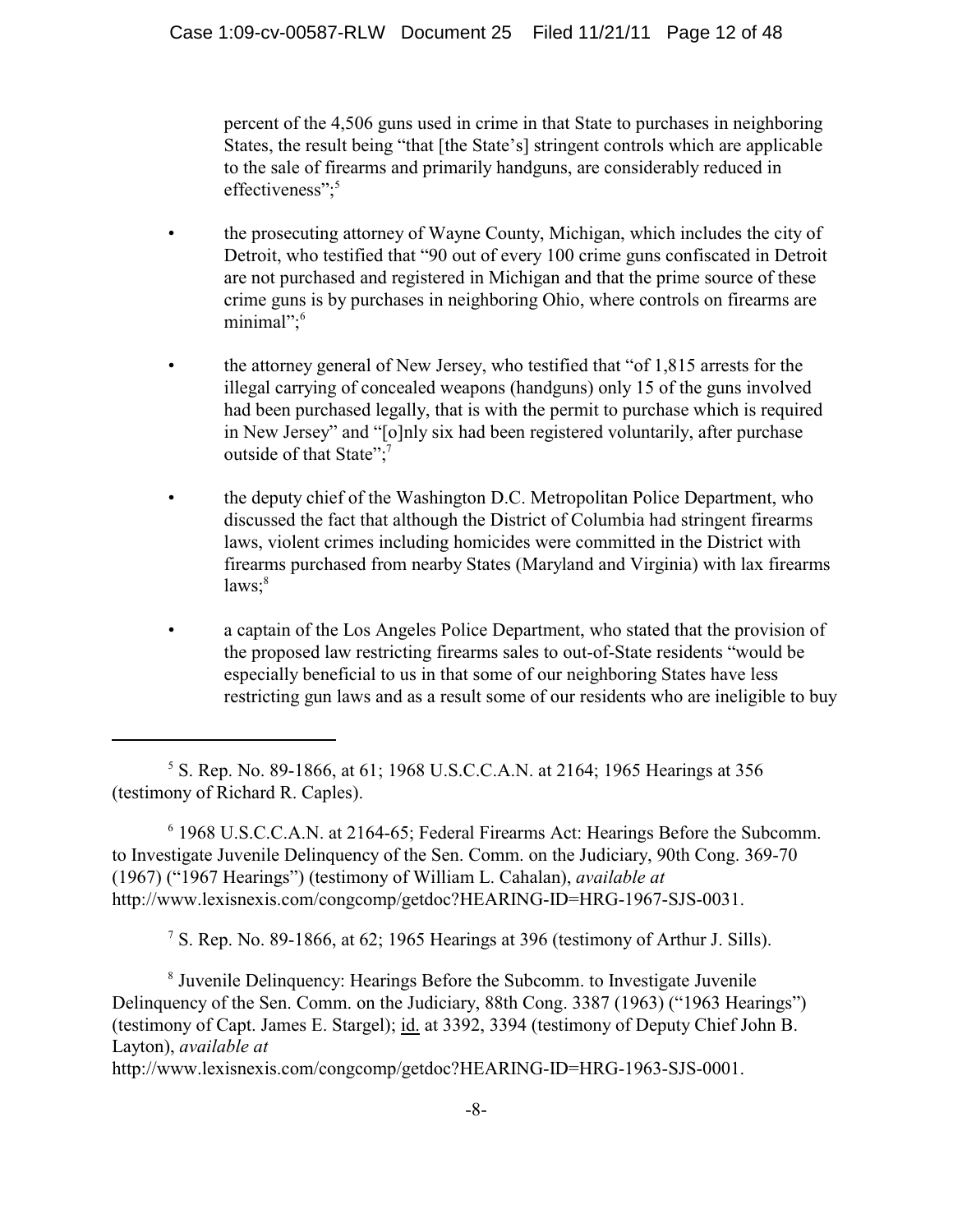a gun in California cross a border, purchase a gun, and return to commit their crimes," and cited two recent examples of ex-convicts who were ineligible to purchase firearms in California who purchased firearms in neighboring States that they used to murder Los Angeles police officers;<sup>9</sup>

- a sergeant of the Los Angeles Police Department, who testified that "Los Angeles criminals have been known to go to Nevada and Arizona to purchase weapons and then return to their hometown to practice crime"; $^{10}$
- a commissioner of the Philadelphia Police Department, who stated that in 1964, sixty-two people were killed in Philadelphia by firearms and "in seven vicious homicides the guns were brought or sent to Pennsylvania from outside the State"; $^{11}$
- the chief of the St. Louis, Missouri Police Department, who testified that "many guns come into Missouri from other States," and "many persons under questioning admit they obtained the guns elsewhere";<sup>12</sup>
- the Commissioner of Internal Revenue, who explained that a "major problem" area" regarding the effectiveness of State and local firearms regulation "involves individuals going across State lines to procure the firearms which they could not lawfully procure or possess in their own State," especially concealable weapons such as pistols and revolvers, and that over a one-year period, approximately 200 Missouri residents with felony convictions purchased firearms in the neighboring State of Illinois, and over a six-month period, 46 California residents purchased firearms in Nevada, 35 of whom had felony records; $^{13}$  and
- the Under Secretary of the Treasury, who reported the findings of the President's Commission on Law Enforcement and Administration of Justice that "State and local laws intended to control traffic in firearms tend to be nullified by the fact that firearms are too often available in neighboring jurisdictions under less

 $9$  1965 Hearings at 149 (testimony of Capt. Merton W. Howe)

 $10$  Id. at 162 (testimony of Sgt. J.C. Gonzalez).

 $11$  Id. at 450 (testimony of Commissioner Howard R. Leary).

 $12$  Id. at 583 (testimony of Curtis Brostron).

 $13$  1965 Hearings at 67; 1967 Hearings at 47, 57.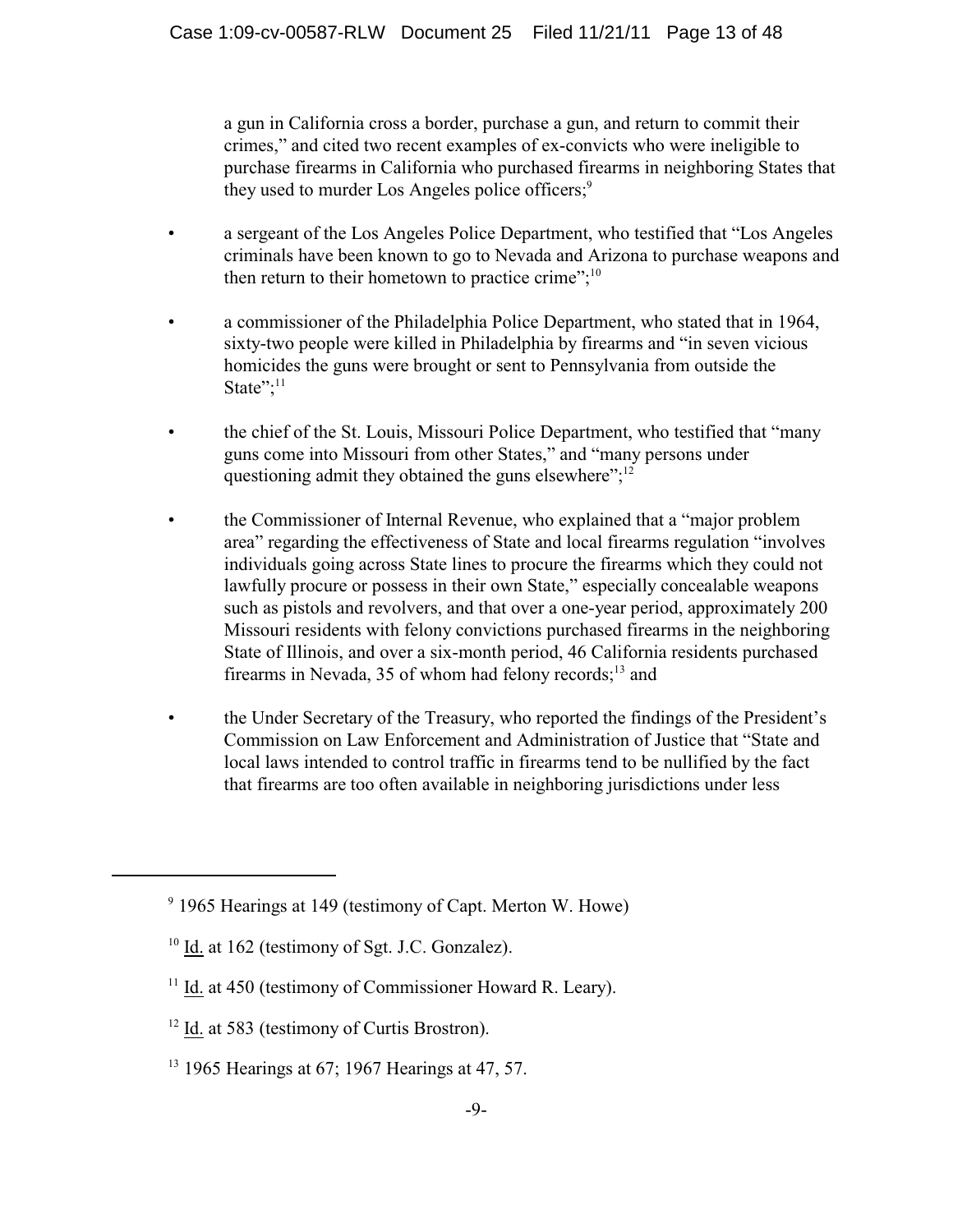restrictive legislation, or free from any regulation."<sup>14</sup>

Based on the evidence presented during these hearings, Congress made several legislative

findings, including:

(1) that the existing Federal controls over the traffic in firearms moving in (or otherwise affecting) interstate or foreign commerce do not adequately enable the States to control the firearms traffic within their own borders through the exercise of their police power;

(2) that the ease with which any person can acquire firearms other than a rifle or shotgun . . . is a significant factor in the prevalence of lawlessness and violent crime in the United States. . . . ;

(3) that only through adequate Federal control over interstate and foreign commerce in these weapons, and over all persons engaging in the business of importing, manufacturing, or dealing in them, can this grave problem be properly dealt with, and effective State and local regulation of this traffic be made possible;

\* \* \* \* \* \* \*

(5) that the *sale* or other disposition of concealable weapons by importers, manufacturers, and dealers holding Federal licenses, *to nonresidents* of the State in which the licensee's place of business is located, *has tended to make ineffective* the laws, regulations and ordinances in the several States and local jurisdictions regarding such firearms.<sup>15</sup>

1968 U.S.C.C.A.N. at 2197-98 (emphasis added). Another Senate Judiciary Committee report

concluded:

Not only is mail order a means of circumventing State and local law, but the overthe-counter *sale of firearms*, primarily handguns, *to persons who are not residents* of the locale in which the dealer conducts his business, *affords similar circumvention*. The problem is most prevalent in, but not limited to, those States where stringent firearms regulations are in effect and the purchaser is not able to purchase a firearm in accord with the laws of his State. As a result, a would-be

<sup>&</sup>lt;sup>14</sup> 1967 Hearings at 38 (testimony of Joseph W. Barr).

<sup>&</sup>lt;sup>15</sup> As to finding (5), Congress noted that "[t]he existence of this problem has been so well established that even the principal opponents of [the bill] who appeared before the subcommittee conceded the existence of this problem in the course of their subsequent appearances before the House Committee on Ways and Means." S. Rep. No. 89-1866, at 71.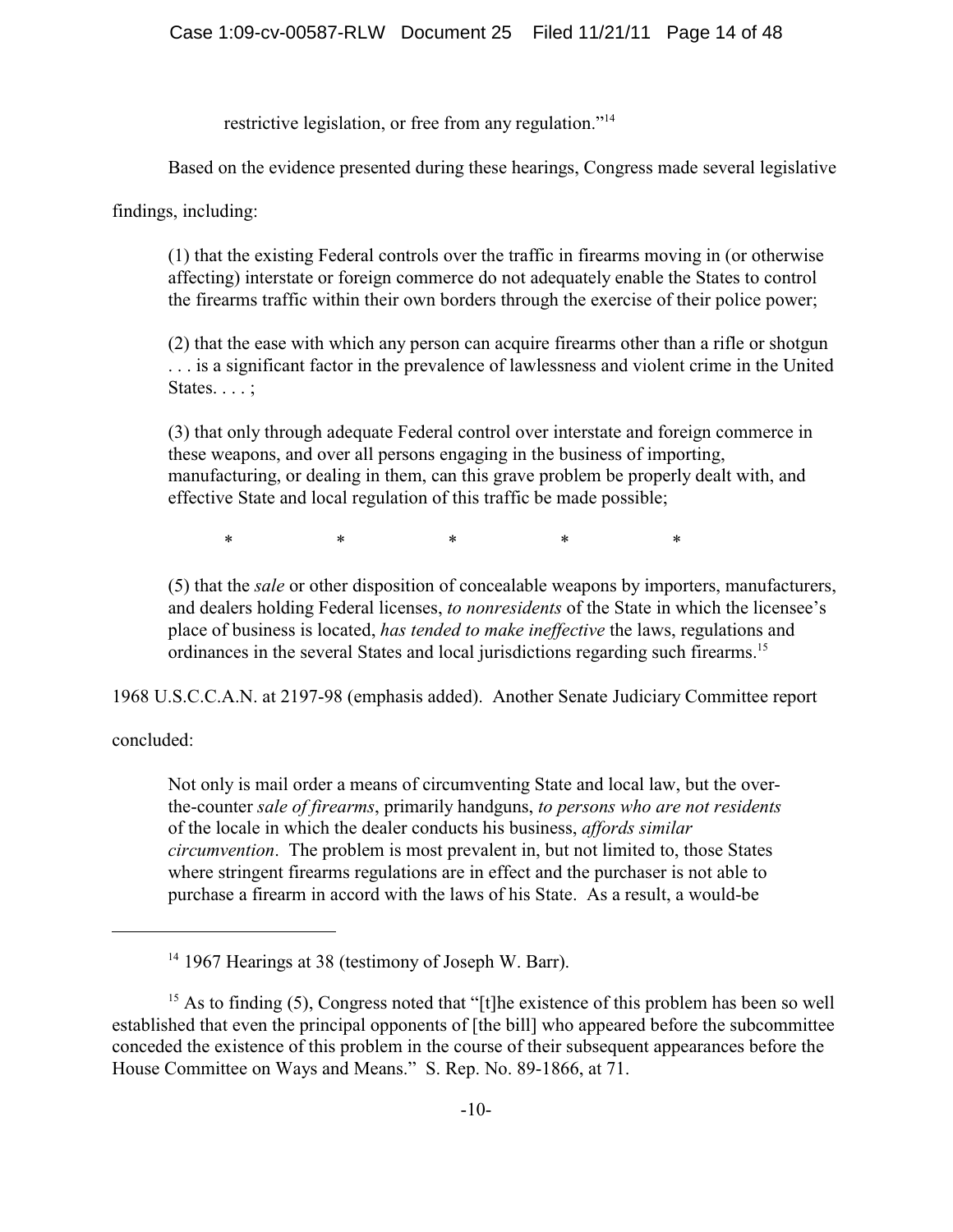purchaser travels to a neighboring State with less stringent controls and purchases the firearm which is then misused in his residence State. This problem was outlined by law-enforcement officers throughout the country. . . .

 The lack of adequate Federal controls over this aspect of the commerce in firearms affords circumvention and violation of the laws of several of the States similar to the mail-order methods of purchase.

 It is difficult for the States to cope with this aspect of the problem without additional help by the Federal Government.

S. Rep. No. 89-1866, at 3 (emphasis added). To that end, Congress included, in both the

Omnibus Crime Control Act and Safe Streets Act of 1968, Pub. L. No. 90-351, 82 Stat. 225

("Omnibus Crime Control Act"), and the Gun Control Act of 1968, Pub. L. No. 90-618, 82 Stat.

1218 ("Gun Control Act"), statutory provisions "designed to prevent the avoidance of state and

local laws controlling firearms by the simple expediency of crossing a State line to purchase

one." H. Rep. No. 90-1577, at 15 (1968); see also 1968 U.S.C.C.A.N. at 2204.

18 U.S.C. § 922(b)(3), which prohibits licensed firearms dealers from selling firearms to

individuals who do not reside in the same State as the dealer's place of business, was specifically

designed to

deal with the serious problem of individuals going across State lines to procure firearms which they could not lawfully obtain or possess in their own State and without the knowledge of their local authorities. The hearings before the committee have demonstrated the ease with which residents of a particular State, which has laws regulating the purchase of firearms, can circumvent such laws by procuring a firearm in a neighboring jurisdiction which has no such controls on the purchase of firearms. The hearings have also shown that this is a means by which criminal and lawless elements obtain firearms.

S. Rep. No. 89-1866, at  $19{\text -}20$ <sup>16</sup> At the same time, Congress explained that "it is not the purpose

 $16$  See also id. at 61 (explaining that this provision "is justified by the record of the subcommittee's 1965 hearings" and that "[t]he record is replete with testimony documenting the fact that the purchase of firearms by persons in other than their resident State is a serious contributing factor to crime. Testimony further indicates that large numbers of criminals and juveniles have availed themselves of this source of firearms in order to circumvent the laws of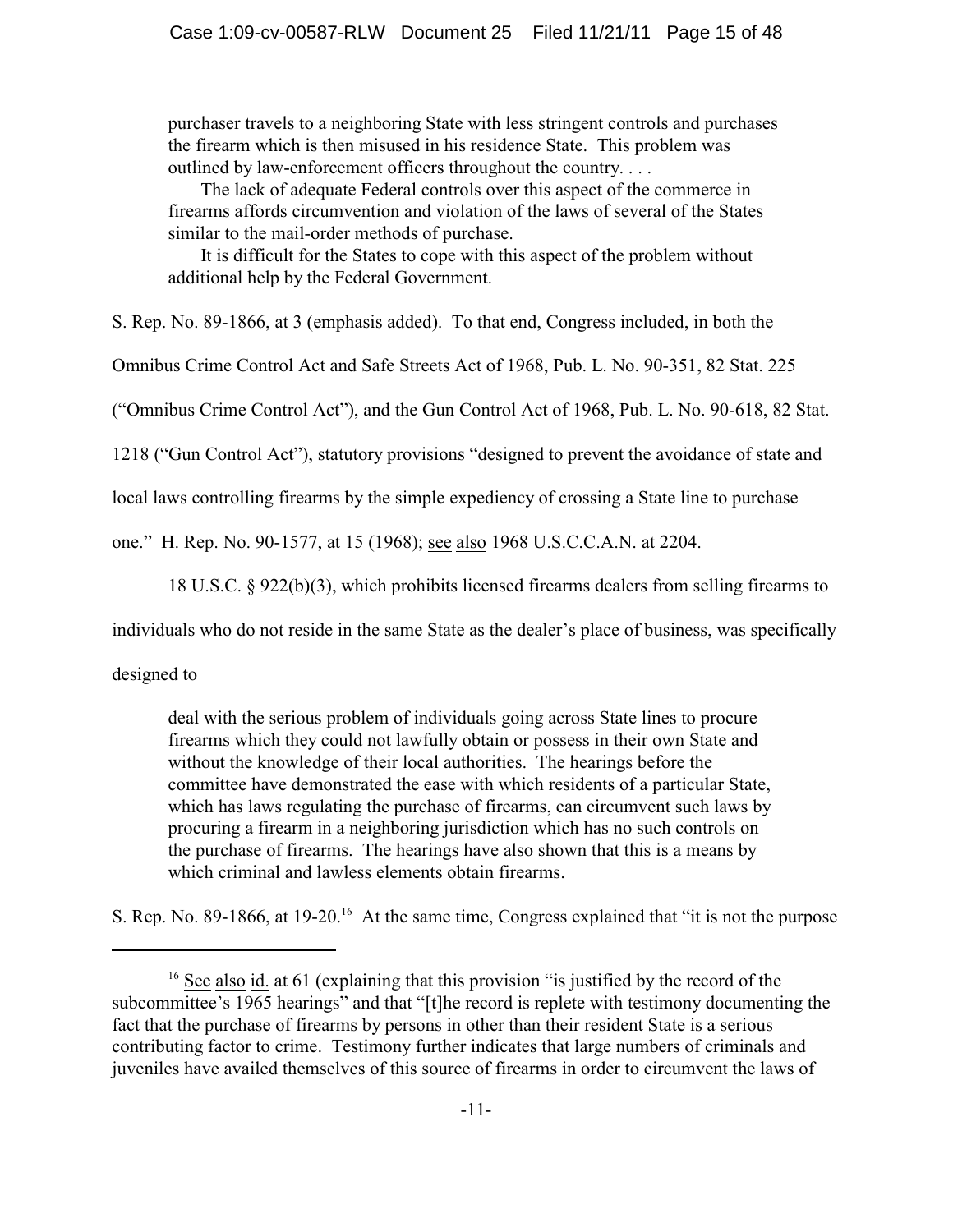### Case 1:09-cv-00587-RLW Document 25 Filed 11/21/11 Page 16 of 48

of this [law] to place any undue or unnecessary Federal restrictions or burdens on law-abiding citizens with respect to the acquisition, possession, or use of firearms appropriate to the purpose of hunting, trapshooting, target shooting, personal protection, or any other lawful activity." Pub. L. No. 90-618, § 101, 82 Stat. 1213-14; see also Pub. L. No. 90-351, § 901(b), 82 Stat. at 226. Accordingly, Congress provided that Section 922(b)(3)'s prohibition would not apply to "the loan or rental of a firearm to any person for temporary use for lawful sporting purposes." Pub. L. No. 90-618, § 101, 82 Stat. 1218.

Congress later identified the emergence of a "law enforcement problem posed by aliens legally in the United States, but not residing in any State, who acquire firearms from Federal firearms licensees by utilizing an intermediary." 137 Cong. Rec. S1369-01, at S1449 (Jan. 31, 1991). "Having acquired firearms in this country, such aliens often smuggle the weapons out of the country." Id. These aliens could obtain firearms from unlicensed persons by making false statements about their residence, and faced no legal penalty because 18 U.S.C. § 922 prohibits the making of false statements to licensed firearms dealers, 18 U.S.C. § 922(a)(6), but contains no analogous prohibition on the making of false statements to non-licensees. See 137 Cong. Rec. at S1450 (noting that such acquisitions "[did] not violate any specific portion of the [Gun Control] Act").

Accordingly, Congress enacted a prohibition on sales to individuals without a residence in the United States, but directed this prohibition to the recipient rather than the seller. See Violent Crime Control and Law Enforcement Act of 1994, § 110514, Pub. L. No. 103-322, 108 Stat. 1796 (1994) (codified at 18 U.S.C. § 922(a)(9)). Congress included in Section 922(a)(9) an

their respective jurisdictions.").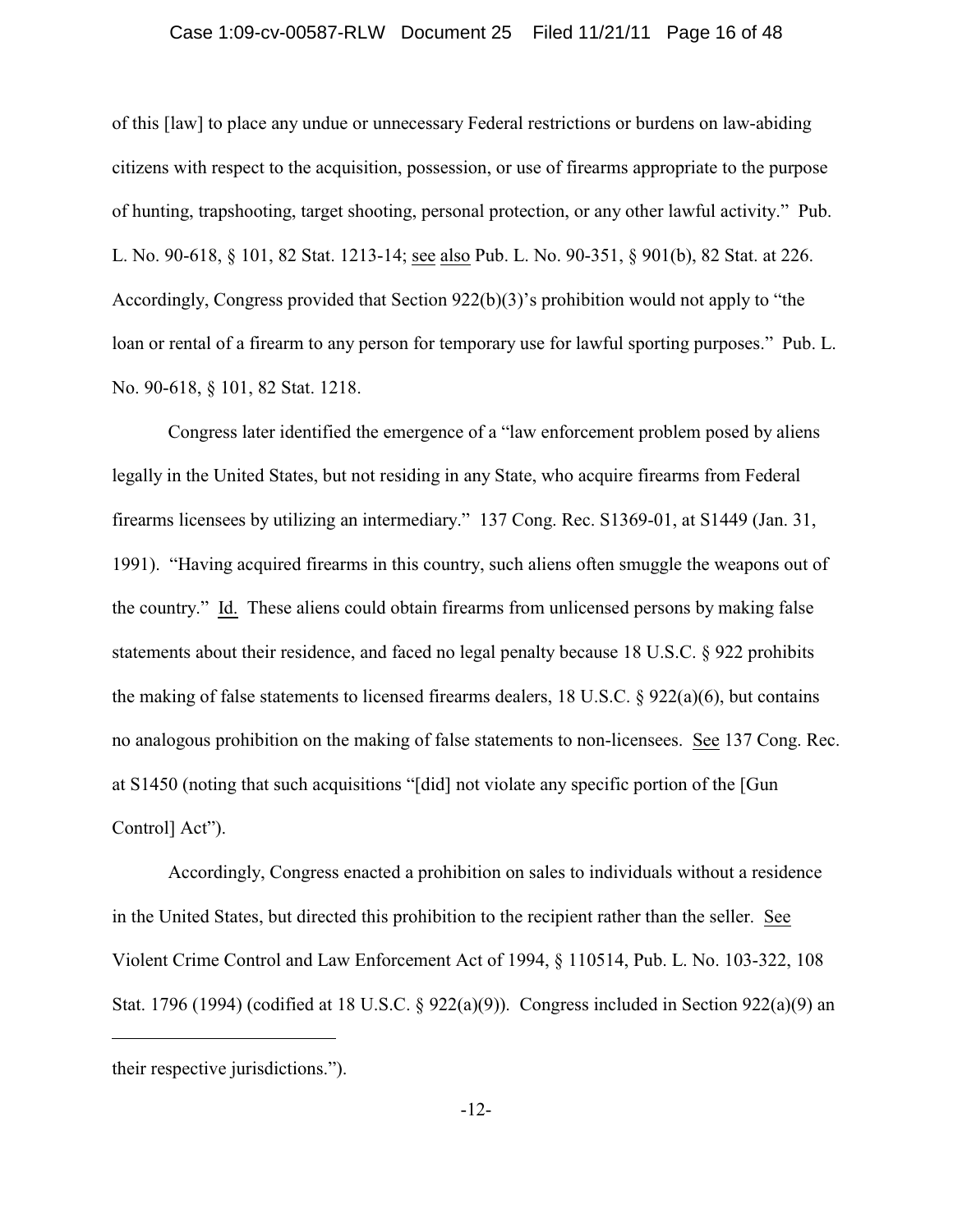exception for the receipt of firearms for lawful sporting purposes to prevent any interference with "international tourism that is associated with legitimate hunting by licensed persons for sporting purposes." 137 Cong. Rec. S9087-02, S9091 (June 28, 1991).<sup>17</sup>

### **STANDARD OF REVIEW**

Defendant moves for judgment on the pleadings under Fed. R. Civ. P. 12(c) or, in the alternative, for summary judgment under Fed. R. Civ. P. 56. In evaluating a motion for judgment on the pleadings under Rule 12(c), courts employ the same standard that governs a Rule 12(b)(6) motion to dismiss. Jung v. Ass'n of Am. Med. Colls., 339 F. Supp. 2d 26, 35-36 (D.D.C. 2004). To survive a motion to dismiss under Fed. R. Civ. P. 12(b)(6), a plaintiff must "plead[] factual content that allows the court to draw the reasonable inference that the defendant is liable for the misconduct alleged," and show "more than a sheer possibility that a defendant has acted unlawfully." Ashcroft v. Iqbal, 129 S. Ct. 1937, 1949 (2009) (citation omitted). "Where a complaint pleads facts that are merely consistent with a defendant's liability, it stops short of the line between possibility and plausibility of entitlement to relief." Id. (citation and internal punctuation omitted). In evaluating a motion to dismiss under Rule 12(b)(6), the Court is limited to considering the facts alleged in the complaint, any documents attached to or incorporated in the complaint, matters of which the court may take judicial notice, and matters of public record. See EEOC v. St. Francis Xavier Parochial Sch., 117 F.3d 621, 624 (D.C. Cir. 1997).

 $17$  Congress also explained that: "The section would not prohibit an alien lawfully conducting a firearms business in the United States from receiving firearms in the conduct of such business. Moreover, the amendment does not affect those aliens who legally import or bring firearms into the United States for legitimate purposes and would not preclude the lawful acquisition of firearms by aliens who have established residency in a State." 137 Cong. Rec. S1369-01, S1449 -S1450 (Jan. 31, 1991).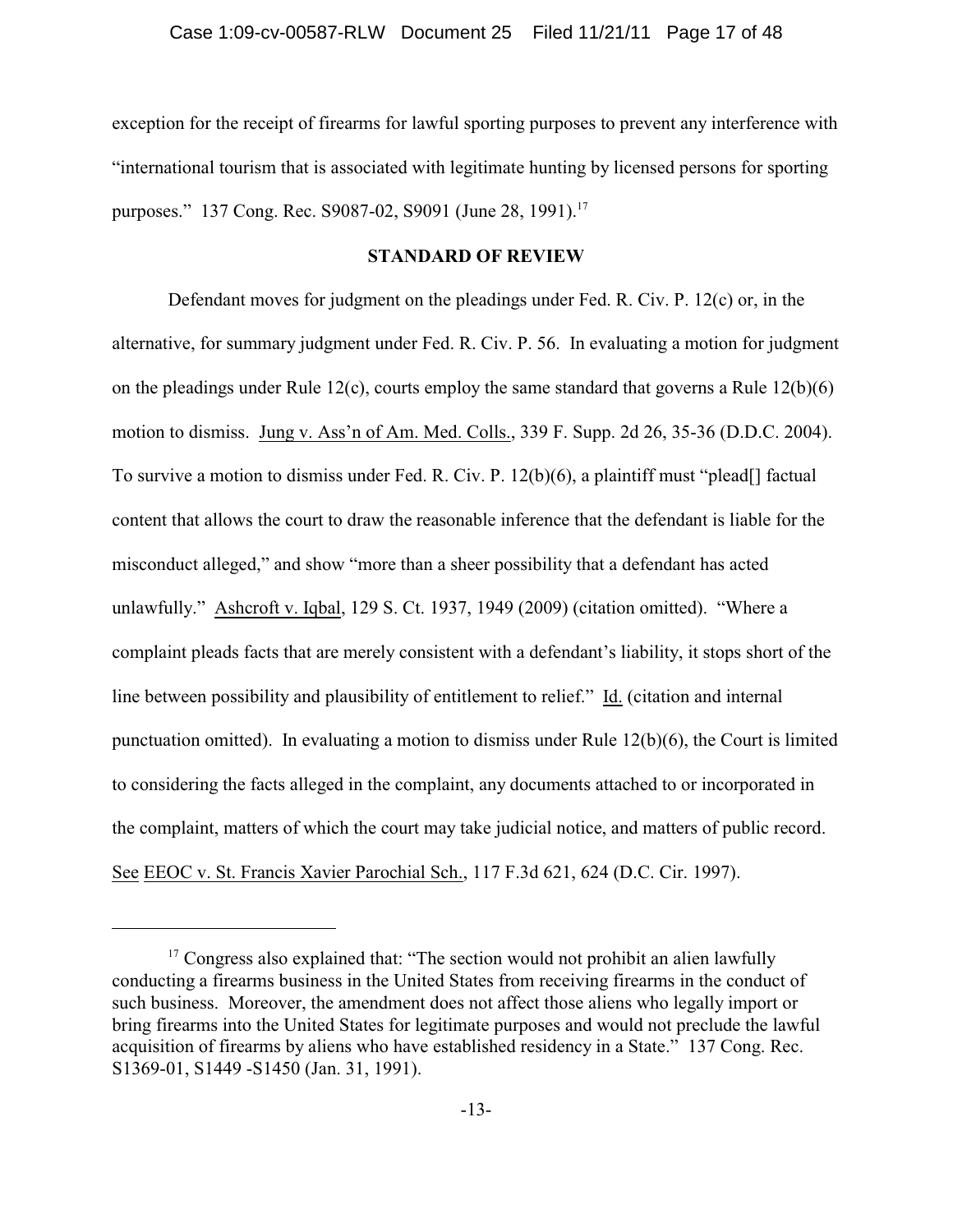Defendant moves, in the alternative, for summary judgment under Fed. R. Civ. P. 56. Summary judgment is appropriate when the moving party demonstrates that there is no genuine issue as to any material fact and that the moving party is entitled to judgment as a matter of law. See Moore v. Hartman, 571 F.3d 62, 66 (D.C. Cir. 2009) (citing Fed. R. Civ. P. 56(c) and Anderson v. Liberty Lobby, Inc., 477 U.S. 242, 247 (1986)).

### **PROCEDURAL BACKGROUND**

Plaintiff Dearth, a U.S. citizen who resides in Canada, does not maintain a residence in the United States. Compl. ¶ 2. Dearth alleges that he enjoys visiting his family and friends in the United States, and intends to continue visiting them. Id. ¶ 10. Dearth claims that he "intends to purchase firearms within the United States, which he would store securely at his relatives' home in Mount Vernon, Ohio, and which he would access for lawful sporting purposes as well as for other purposes, including self-defense, while visiting the United States." Id. ¶ 11. He also claims to hold "a valid Utah permit to publicly carry a handgun, which is recognized in numerous states." Id. ¶ 12. Dearth alleges that he attempted to buy firearms within the United States on two prior occasions, in January 2006 and June 2007, but that the sellers refused to sell him a firearm because he resides in Canada. Id. ¶¶ 22, 23. In his prior lawsuit, Dearth v. Gonzales, Case No. 2:06-cv-1012 (S.D. Ohio), Dearth alleged that he "legally owns firearms in Canada."<sup>18</sup>

 $18$  See First Am. Compl.  $\sqrt{9}$  8, Dearth v. Gonzales, Case No. 2:06-cv-1012 (S.D. Ohio) (Doc. No. 12, filed Feb. 1, 2007) (attached as Ex. 3); Covad Commc'ns Co. v. Bell Atlantic Corp., 407 F.3d 1220, 1222 (D.C. Cir. 2005) (in deciding a Rule 12(b)(6) motion, a court may take judicial notice of public records from other proceedings); Athridge v. Rivas, 421 F. Supp. 2d 140, 151 (D.D.C. 2006) (statements by party in prior pleadings are admissible in subsequent litigation involving party even if drafted and signed by counsel only). Plaintiff fails to include this admission in his complaint in this case, but the Court may take judicial notice of this public record.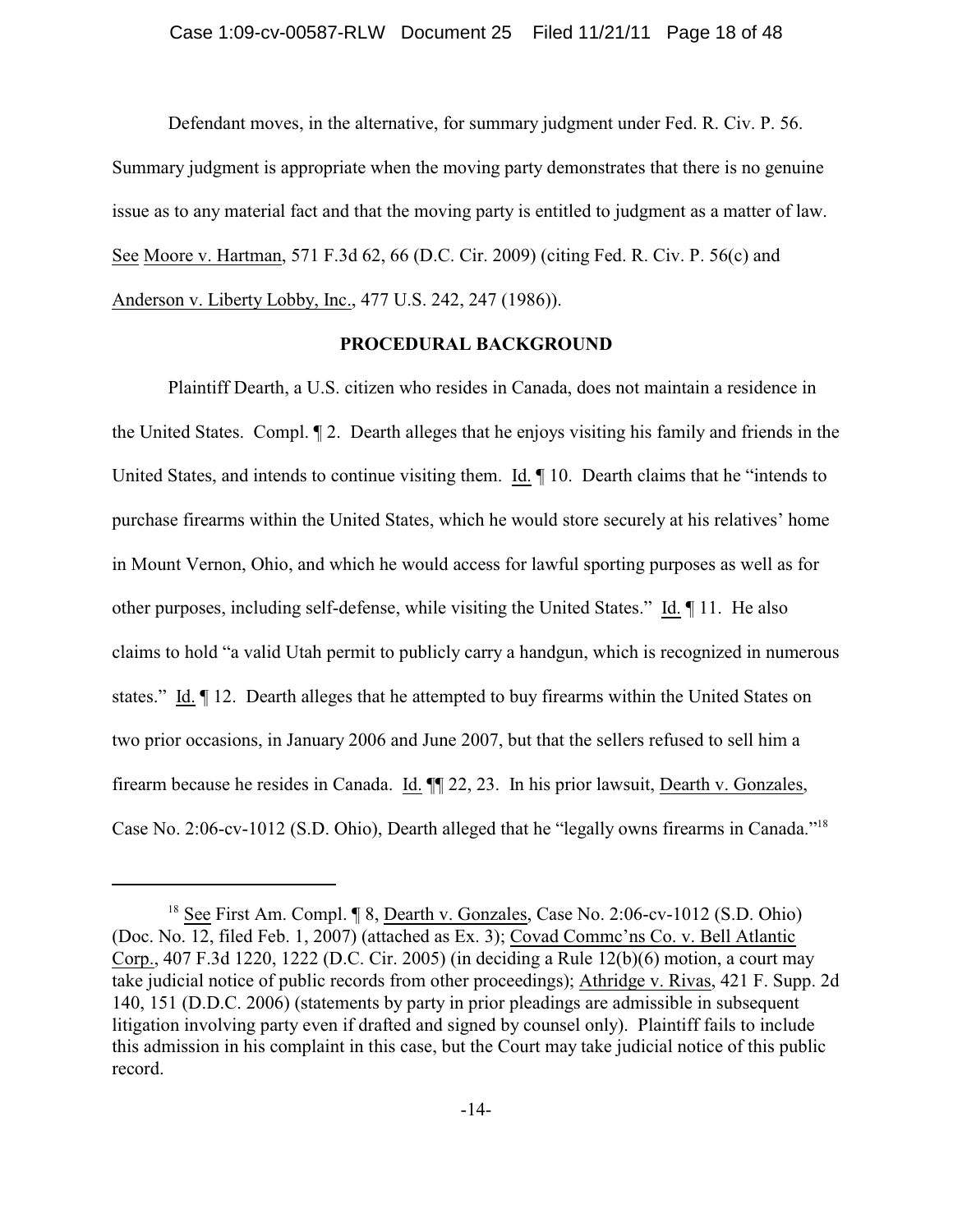### Case 1:09-cv-00587-RLW Document 25 Filed 11/21/11 Page 19 of 48

Plaintiff Dearth, together with SAF and another individual (Maxwell Hodgkins), filed the present action on March 27, 2009, and premised their claims for relief on the Declaratory Judgment Act, 28 U.S.C. §§ 2201, 2202. See Compl. ¶¶ 25-37. The Court granted Defendant's motion to dismiss for lack of subject-matter jurisdiction on January 5, 2010. Hodgkins v. Holder, 677 F. Supp. 2d 202 (D.D.C. 2010). The Court held that past refusals of merchants to sell firearms to the individual plaintiffs, without more, could not provide the basis for an action under the Declaratory Judgment Act. Id. at 203-04. It also held that the individual plaintiffs lacked standing based on the threat of future prosecution. Id. at 204-05. Finally, the Court held that SAF lacked organizational standing to sue on its own behalf because it had not established an organizational injury, and lacked representational standing to sue on behalf of its members because it failed to identify an individual SAF member with standing. Id. at 206.

Although Plaintiffs Dearth and SAF appealed the Court's ruling, Plaintiff Hodgkins returned to the United States to reside permanently and thus chose not to appeal. Br. of Plaintiffs-Appellants at 7-8, Hodgkins v. Holder, No. 10-5062 (D.C. Cir. July 29, 2010). The D.C. Circuit reversed the District Court's holding that Plaintiff Dearth lacked standing to sue under the Declaratory Judgment Act, finding that "the Government has denied him the ability to purchase a firearm and he thereby suffers an ongoing injury." Dearth v. Holder, 641 F.3d 499, 502 (D.C. Cir. 2011). The D.C. Circuit also concluded that in light of its holding, "we need not consider whether Dearth has pre-enforcement standing. Nor, because the SAF raises no issue not already raised by Dearth, need we decide whether it has standing." Id. at 503 n.\*.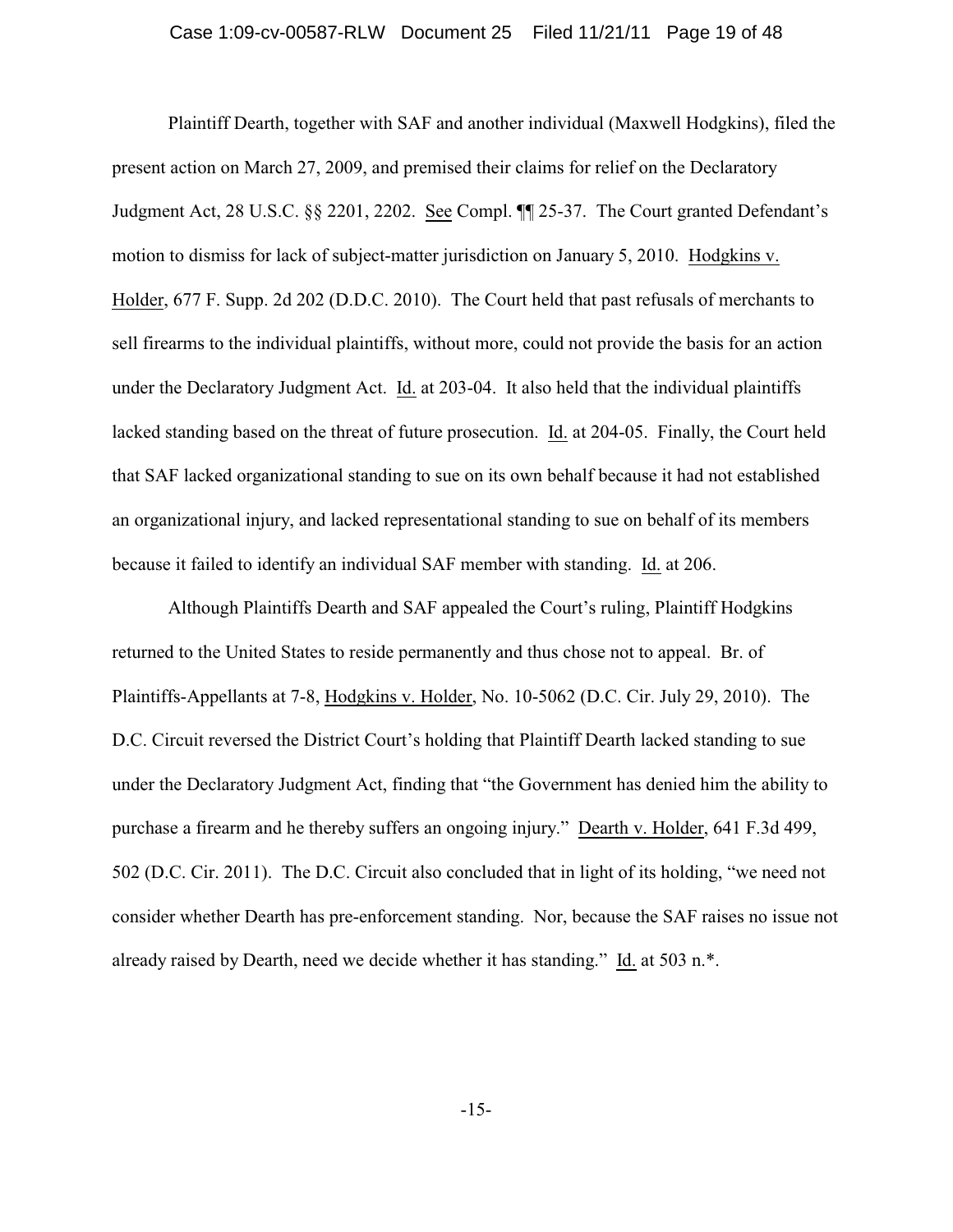### **ARGUMENT**

# **I. THE COURT SHOULD ENTER JUDGMENT ON THE PLEADINGS FOR DEFENDANT ON PLAINTIFFS' SECOND AMENDMENT CLAIM.**

The analysis of Plaintiffs' Second Amendment claim is governed by two recent decisions, District of Columbia v. Heller, 554 U.S. 570 (2008), and Heller v. District of Columbia ("Heller II"), F.3d , 2011 WL 4551558 (D.C. Cir. Oct. 4, 2011). As confirmed by these decisions, the State residency requirement for purchasing additional firearms does not violate the Second Amendment's guarantee because State residency requirements for the purchase of firearms are longstanding in American law, and thus presumptively lawful. Even assuming that the challenged provisions were not presumptively lawful, they are constitutional because they substantially relate to the compelling governmental interest in protecting public safety and combating violent crime.<sup>19</sup>

### **A. The Second Amendment Right to Keep and Bear Arms**

# **1. District of Columbia v. Heller, 554 U.S. 570 (2008)**

The Second Amendment provides: "A well regulated Militia, being necessary to the

 $19$  As an initial matter, the principle of constitutional avoidance requires that the Court resolve the statutory issue of whether State law independently bars Plaintiff Dearth's purchase of a firearm before deciding the constitutionality of the challenged provisions. It is well established that if a case can be decided on other than constitutional grounds, the court should avoid reaching the constitutional issue. See, e.g., Slack v. McDaniel, 529 U.S. 473, 485 (2000); University of Great Falls v. NLRB, 278 F.3d 1335, 1340 (D.C. Cir. 2002). The Complaint fails to specify the State in which Plaintiff Dearth allegedly intends to purchase firearms, and many States impose limitations on the purchase of firearms that could independently bar his purchase. For example, the State of Illinois bars the purchase of rifles and shotguns by non-residents of Illinois (except for participation in specific shooting events) unless the non-resident owns a valid hunting license. See 430 Ill. Comp. Stat. Ann. 65/3a(b). The Court should therefore observe the principle of constitutional avoidance in this case and decline to rule on the constitutionality of the State residency requirement until it resolves the statutory issue of whether State law independently bars Plaintiff Dearth's purchase of firearms.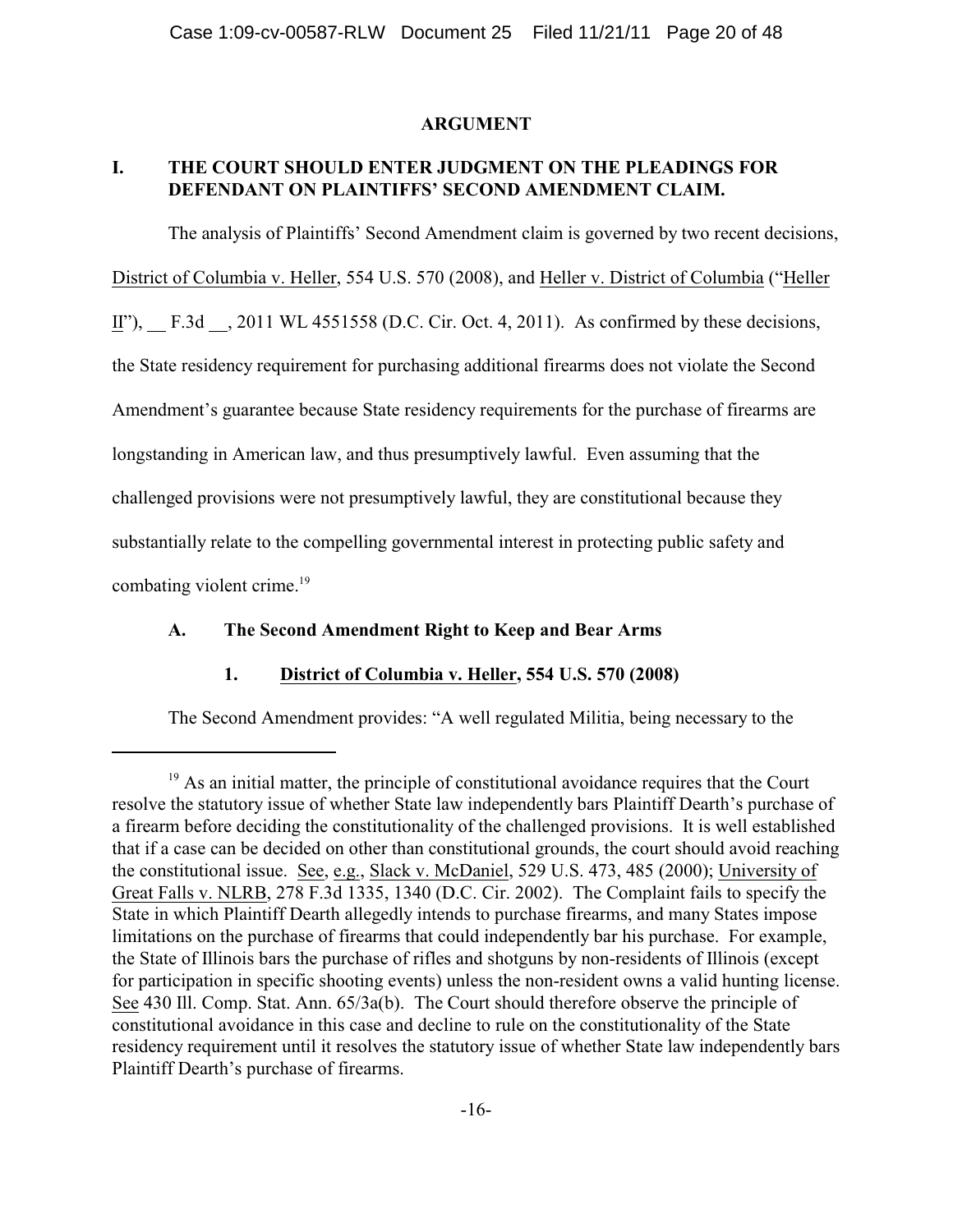security of a free State, the right of the people to keep and bear Arms, shall not be infringed." In District of Columbia v. Heller, 554 U.S. 570 (2008), after determining that the Second Amendment conferred an individual right to keep and bear arms, id. at 595, the Supreme Court held that "the District's ban on handgun possession in the home violates the Second Amendment, as does its prohibition against rendering any lawful firearm in the home operable for the purpose of immediate self defense." Id. at 635. The Court's holding was narrow, and addressed only the "core" right of "law-abiding, responsible citizens to use arms in defense of hearth and home." Id. at 634-35; see also id. at 573 ("We consider whether a District of Columbia prohibition on the possession of usable handguns in the home violates the Second Amendment to the Constitution."); id. at 576 & n.2 (noting that the D.C. Circuit's construction of the "complaint as seeking the right to render a firearm operable and carry it about in his home in that condition only when necessary for self-defense" had "not been challenged"); see also United States v. Masciandaro, 648 F. Supp. 2d 779, 787 (E.D. Va. 2009) ("Thus, Heller's narrow holding is explicitly limited to vindicating the Second Amendment 'right of law-abiding, responsible citizens to use arms in defense of hearth and home.'"), aff'd, 638 F.3d 438 (4th Cir. 2011).

Like other constitutional rights, the right to keep and bear arms is "not unlimited." Heller, 554 U.S. at 626. "From Blackstone through the 19th-century cases, commentators and courts routinely explained that the right was not a right to keep and carry any weapon whatsoever in any manner whatsoever and for whatever purpose." Id. Although the Supreme Court declined to "undertake an exhaustive historical analysis . . . of the full scope of the Second Amendment," it cautioned that "nothing in [its] opinion should be taken to cast doubt on longstanding prohibitions on the possession of firearms by felons and the mentally ill, or laws forbidding the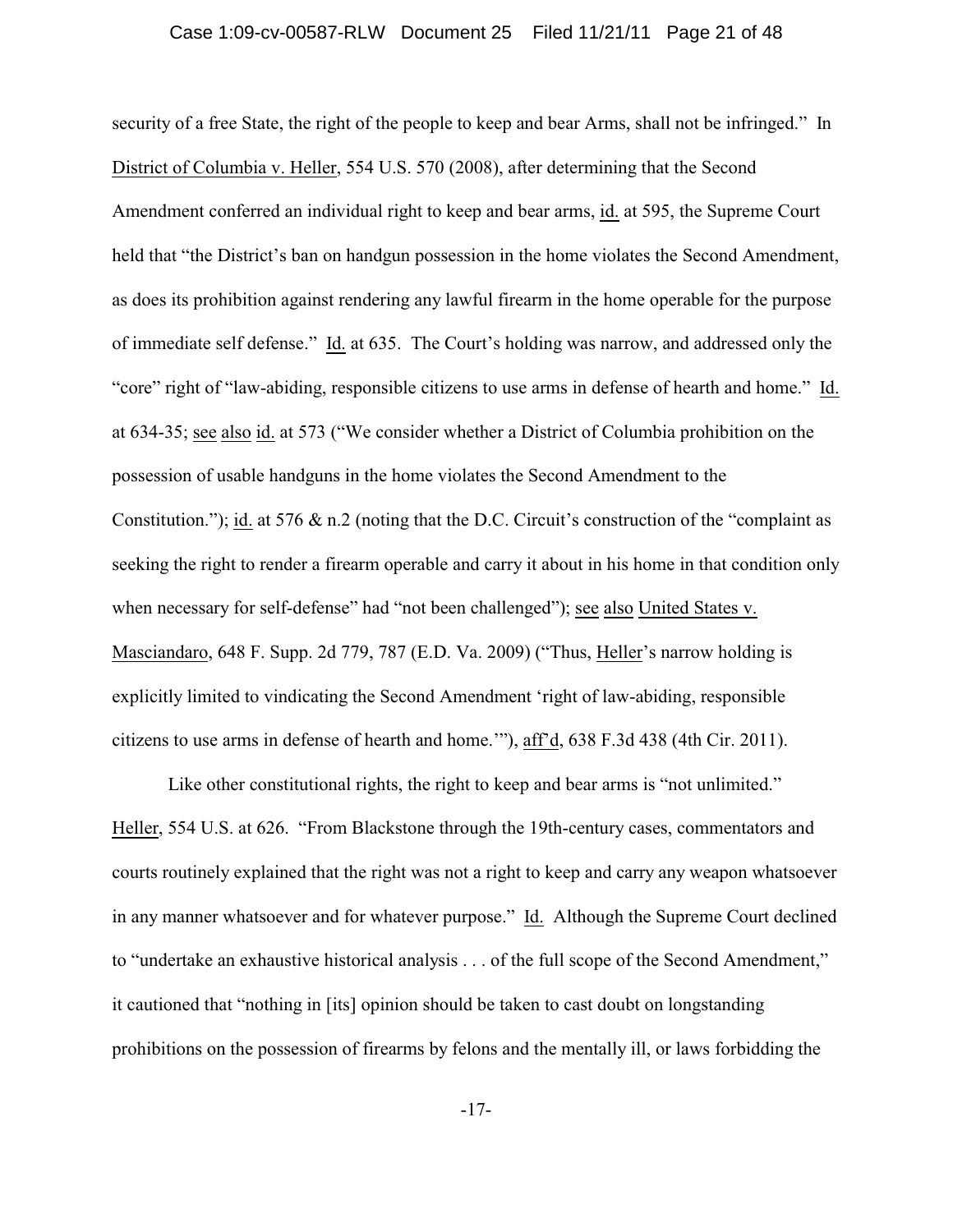carrying of firearms in sensitive places such as schools and government buildings, or laws imposing conditions and qualifications on the commercial sale of arms." Id. at 626-27. Furthermore, these "presumptively lawful regulatory measures" were identified "only as examples," not as an "exhaustive" list. Id. at 627 n.26.<sup>20</sup>

# **2. Heller v. District of Columbia ("Heller II"), F.3d , 2011 WL 4551558 (D.C. Cir. Oct. 4, 2011)**

The D.C. Circuit recently applied Heller in a case challenging firearms laws enacted by the District of Columbia. Heller v. District of Columbia ("Heller II"), F.3d , 2011 WL 4551558 (D.C. Cir. Oct. 4, 2011). Because "[under] Heller, . . . there are certain types of firearms regulations that do not govern conduct within the scope of the [Second] Amendment," the D.C. Circuit "accordingly adopt[ed], as have other circuits, a two-step approach" to analyzing claims asserted under that Amendment. Heller II, 2011 WL 4551558, at \*5. Under this approach, a reviewing court "ask[s] first whether a particular provision impinges upon a right protected by the Second Amendment; if it does, then [it] go[es] on to determine whether the provision passes muster under the appropriate level of constitutional scrutiny." Id.

The D.C. Circuit further explained that "[w]ith respect to the first step, Heller tells us

 $20$  Plaintiffs severely overread Heller and McDonald v. City of Chicago, 130 S. Ct. 3020 (2010), as establishing that "the Second Amendment secures a fundamental right to possess functional firearms for self-defense," without qualification, for all persons. Mem. of Points and Auth. in Supp. of Pl. Mot. for Summ. J. [Doc. No. 23-1] at 7. Neither Heller nor McDonald stated that the right extends so broadly. See Heller, 554 U.S. at 635 ("Assuming that Heller is *not disqualified* from the exercise of Second Amendment rights, the District must permit him to register his handgun and must issue him a license to carry it in the home.") (emphasis added). Such disqualifications include "prohibitions on the possession of firearms by felons and the mentally ill," see id. at 626, and prohibitions on the possession of firearms by individuals unlawfully present in the United States, see United States v. Portillo-Munoz, 643 F.3d 437, 440- 42 (5th Cir. 2011).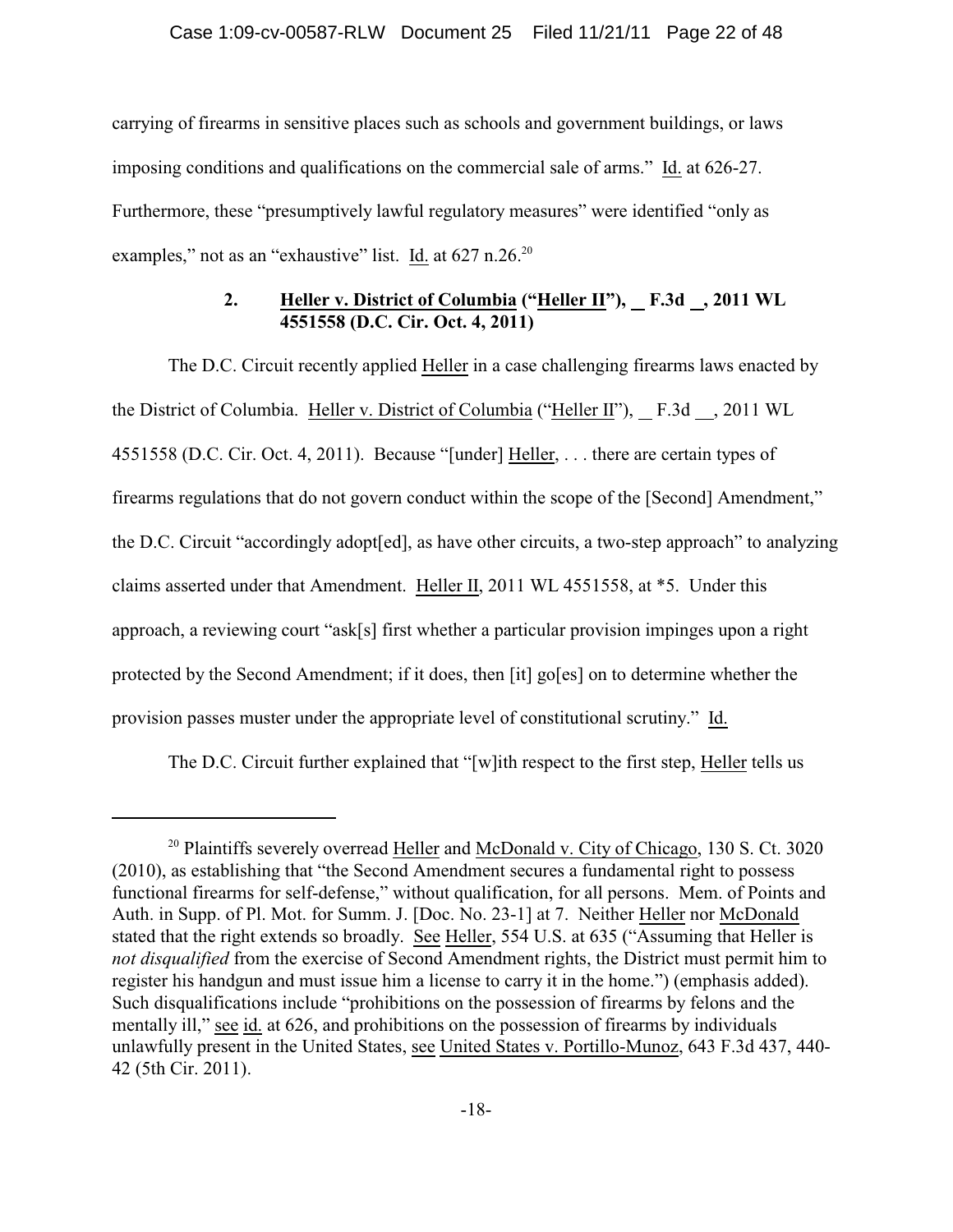### Case 1:09-cv-00587-RLW Document 25 Filed 11/21/11 Page 23 of 48

'longstanding' regulations are 'presumptively lawful,' that is, they are presumed not to burden conduct within the scope of the Second Amendment." Id. at \*6 (quoting Heller, 554 U.S. at 626- 27  $\&$  n.26). However, as to regulations that are not longstanding and that "make it considerably more difficult for a person lawfully to acquire and keep a firearm . . . for the purpose of self defense in the home," a reviewing court should apply a means-end test. Id. at \*8. The D.C. Circuit concluded that intermediate scrutiny was the appropriate standard for review of gun registration laws because while such laws may affect a right protected by the Second Amendment, they "'do not severely limit the *possession* of firearms'" and do not "prevent[] an individual from *possessing* a firearm in his home or elsewhere, whether for self-defense or hunting, or any other lawful purpose." Id. at \*10 (quoting United States v. Marzzarella, 614 F.3d 85, 97 (3d Cir. 2010) (emphasis added)).

The court also concluded that even assuming that other District laws prohibiting certain semi-automatic rifles impinged on the right protected by the Second Amendment, "intermediate scrutiny is the appropriate standard of review" because "the laws at issue . . . do not prohibit the *possession* of 'the quintessential self-defense weapon,' to wit, the handgun." Id. at \*13-14 (quoting Heller, 554 U.S. at 629) (emphasis added). In its analysis, the D.C. Circuit agreed with a Third Circuit decision that applied intermediate scrutiny to a prohibition of unmarked firearms because "the prohibition left a person 'free to possess any otherwise lawful firearm [and thus was] more accurately characterized as a regulation of the manner in which persons may lawfully exercise their Second Amendment rights.'" Id. at \*14 (quoting Marzzarella, 614 F.3d at 97).

-19-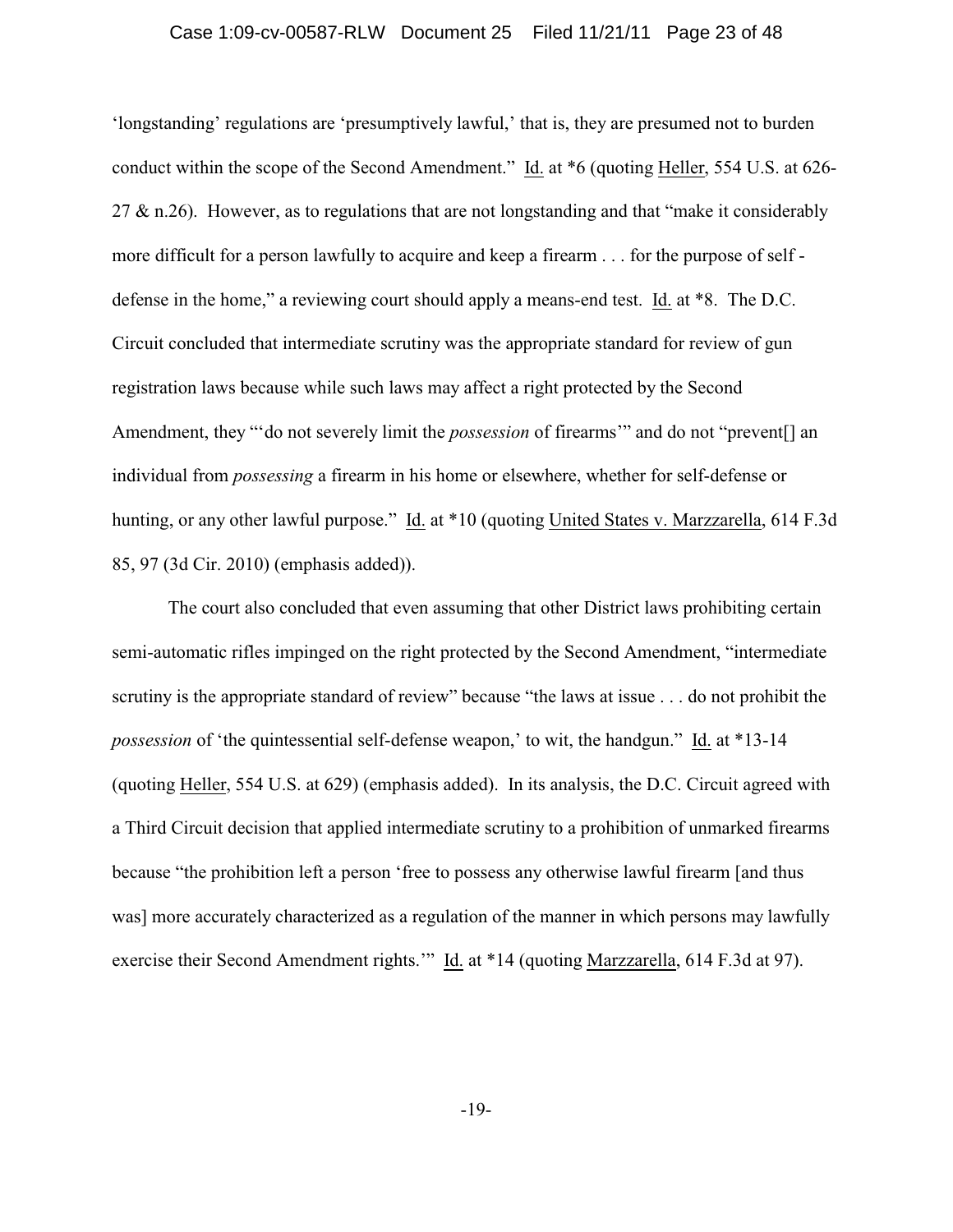# **B. The State Residency Requirement is Presumptively Lawful Because Laws Conditioning the Purchase or Possession of Firearms on Residence in a U.S. State Are Longstanding in American Law.**

In Heller II, the D.C. Circuit explained that longstanding regulations of firearms are presumptively lawful "because a regulation that is 'longstanding,' which necessarily means it has long been accepted by the public, is not likely to burden a constitutional right; concomitantly the activities covered by a longstanding regulation are presumptively not protected from regulation by the Second Amendment." Heller II, 2011 WL 4551558, at \*6. In holding that handgun registration requirements were "deeply enough rooted in our history to support the presumption that [such a] registration requirement is constitutional," the court noted that "Heller considered 'prohibitions on the possession of firearms by felons' to be 'longstanding' although courts did not start to enact them until the early 20th century." Id. (citing C. Kevin Marshall, Why Can't Martha Stewart Have a Gun?, 32 Harv. J.L. & Pub. Pol'y 695, 708 (2009), as stating that the "ban on convicts possessing firearms were unknown before World War I" and that a "compilation of laws in mid-1925 indicated that no State banned possession of long guns based on a prior conviction; that only six banned possession of concealable weapons on such basis; [and] that, except for New York, ... even those laws dated from 1923 or later"). The D.C. Circuit explained that "[a]t just about the same time, states and localities began to require registration of handguns," noting that six States, the District of Columbia, and a U.S. territory (Hawaii) had passed such laws between 1881 and 1932. Id. at \*6-7 (citing 1881 Illinois statute, 1910 Georgia statute, 1911 New York statute, 1917 California and Oregon statutes, 1927 Michigan and Hawaii statutes, and 1932 District of Columbia statute). Consequently, because such requirements are "longstanding in American law, accepted for a century in diverse states

-20-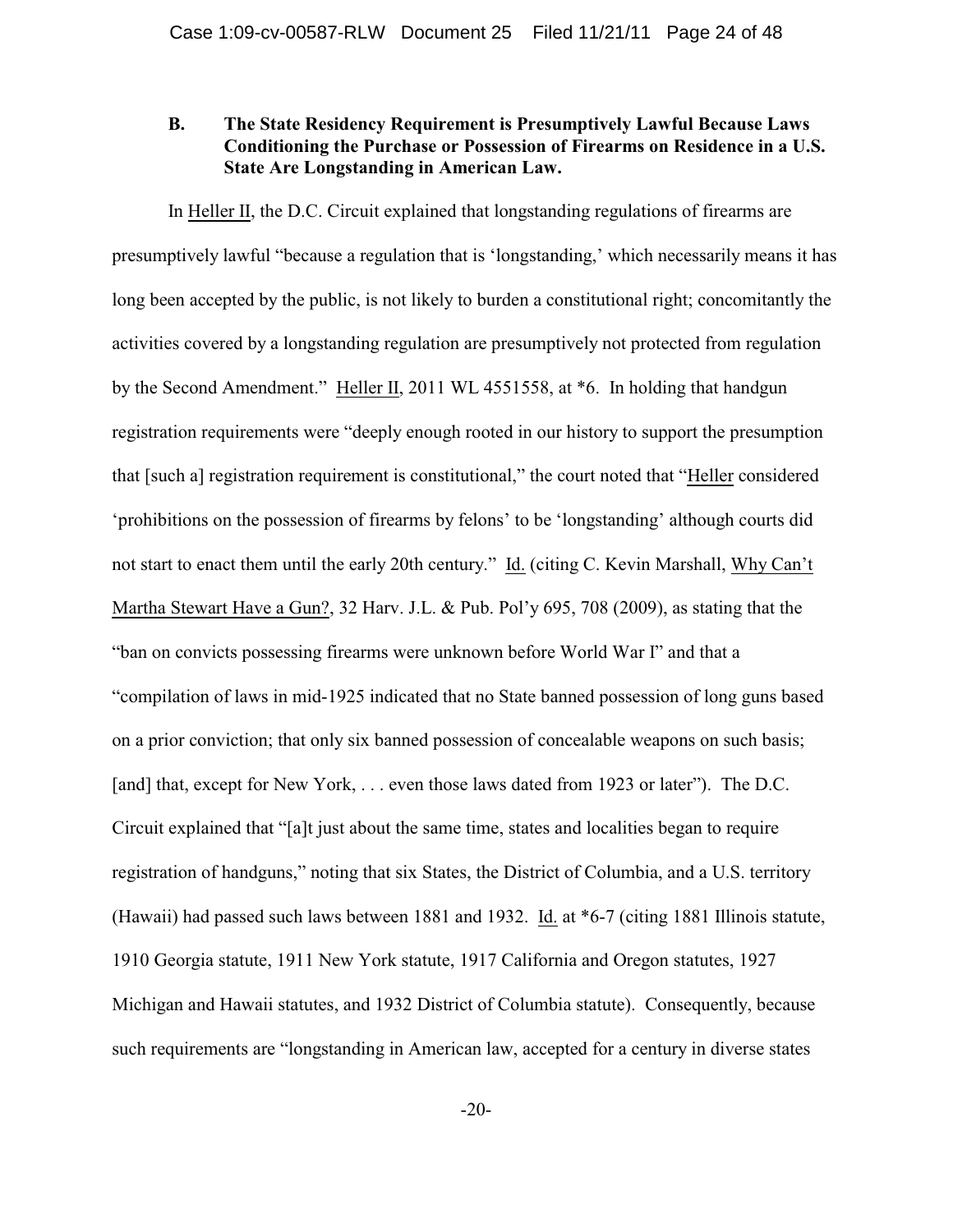### Case 1:09-cv-00587-RLW Document 25 Filed 11/21/11 Page 25 of 48

and cities," the court held that it would "presume [that] the District's basic registration requirement. . . does not impinge on the right protected by the Second Amendment." Id. at \*7.

State laws requiring that a purchaser or possessor of firearms be a State resident or U.S. resident are similarly longstanding. Beginning over a hundred years ago, States began to enact such qualifications. See Earliest Known U.S. or State Residency Restrictions on the Purchase of Firearms (attached as Ex. 4). Between 1909 and 1939, at least twelve States and the District of Columbia imposed such requirements.<sup>21</sup> Id. For example, a 1909 West Virginia statute conditioned the possession of a pistol, revolver "or any other dangerous or deadly weapon of like kind and character" on the receipt of a state license that could only be "obtain[ed]... within any county in this state" if an individual "publish[ed] a notice in some newspaper in the county *in which he resides*" providing that "on a certain day he will apply to the circuit court *of his county* for such state license." Act of Feb. 16, 1909, ch. 51, § 7, 1909 W. Va. Acts 394-98 (emphasis added). Similarly, a 1913 New York statute outlawed the possession of "any pistol, revolver or other firearm of a size which may be concealed upon the person" without a license, and provided that "no such license shall be issued to any . . . person *not a citizen of and usually resident in the state of New York*," except by a state judge "who shall state in such license the particular reason for the issuance thereof, and the name[s] of the persons certifying to the good moral character of the applicant." Act of May 21, 1913, ch. 608, § 1, 1913 N.Y. Laws 1627-30 (emphasis added).

In sum, laws conditioning the purchase or possession of firearms on residence in a U.S. State are "longstanding in American law," having been "accepted for a century" in a number of

<sup>&</sup>lt;sup>21</sup> West Virginia (1909), New York (1913), Montana and North Carolina (1919), Missouri (1921), Massachusetts (1922), Connecticut (1923), New Jersey (1924), Indiana (1925), Michigan and Rhode Island (1927), District of Columbia (1932), and Maine (1939).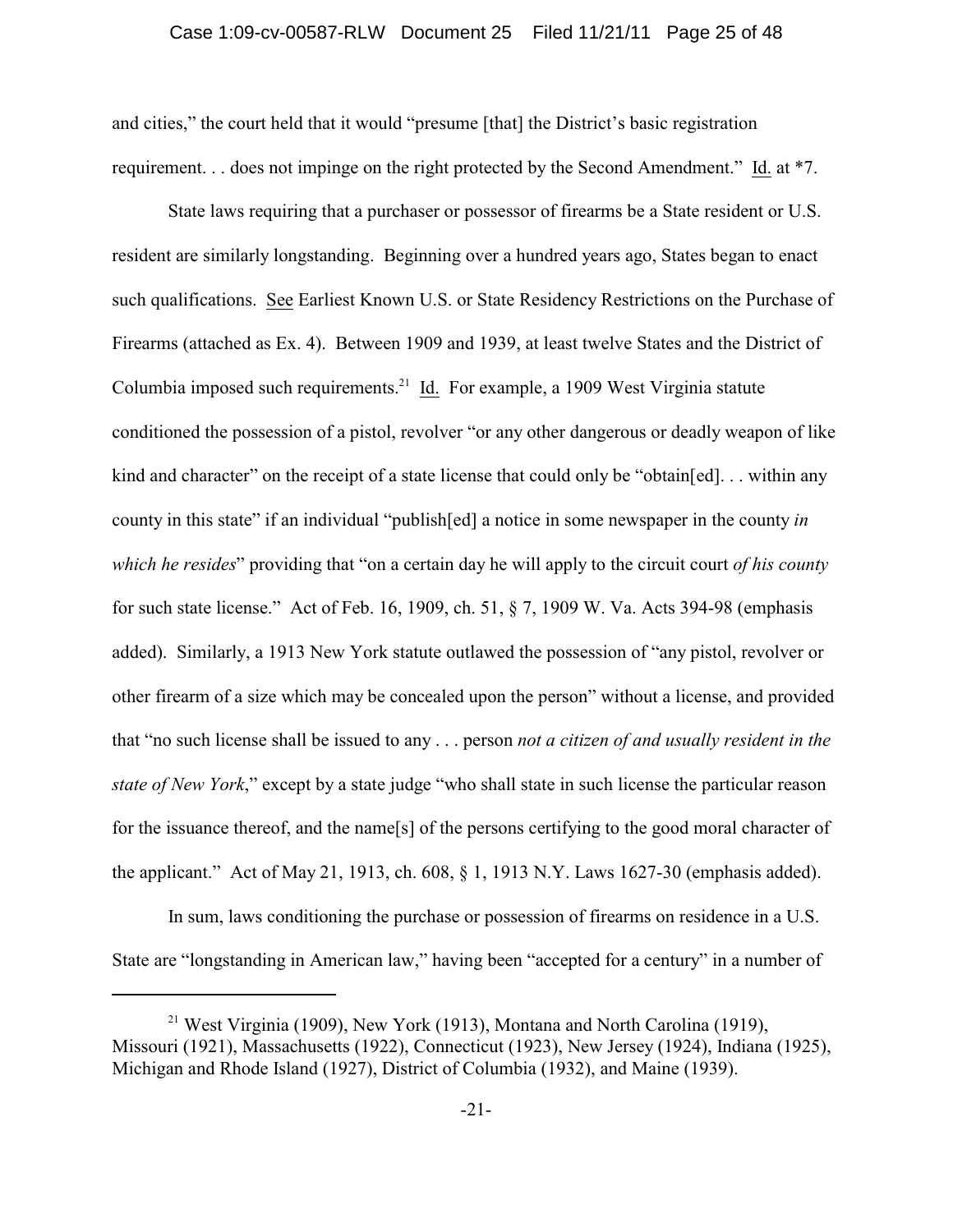different States. Heller II, 2011 WL 4551558, at \*7. Such laws are "deeply enough rooted in our history to support the presumption that [they are] constitutional." Id. at  $*6$ . Accordingly, the State residency requirement at issue here is presumptively lawful.

# **C. In Any Event, the State Residency Requirement Is Constitutional Because It Relates Substantially to the Compelling Government Interest in Combating Violent Crime and Protecting Public Safety.**

The Court's inquiry may end once it finds that the State residency requirement is an example of a longstanding firearms regulation that is presumptively lawful. See Heller, 554 U.S. at 626-27 & n.26; Heller II, 2011 WL 4551558, at  $*6$ -7.<sup>22</sup> However, if any further analysis is needed, the law passes muster under the second step of the inquiry outlined in Heller II because it substantially relates to the compelling government interest in protecting public safety and combating violent crime.<sup>23</sup>

 $22$  The Ninth Circuit has expressly held that "only regulations which substantially burden the right to keep and to bear arms trigger heightened scrutiny under the Second Amendment." Nordyke v. King, 644 F.3d 776, 786 (9th Cir. 2011). Given that "a law does not substantially burden a constitutional right simply because it makes the right more expensive or more difficult to exercise," id. at 787-88, "regulations of gun sales do not substantially burden Second Amendment rights merely because they make it more difficult to obtain a gun," id. at 788 (citation omitted). That is all that Plaintiffs have alleged here, given that as explained below, see infra I.C.1, Plaintiff Dearth has "reasonable alternative means for obtaining firearms sufficient for self-defense purposes." Id. at 787.

 $23$  To satisfy intermediate scrutiny, "a statutory classification must be substantially related to an *important* governmental objective." Clark v. Jeter, 486 U.S. 456, 461 (1988) (emphasis added). However, as explained below, see infra I.C.2, the particular government interest at issue here – protecting public safety and combating violent crime – satisfies an even higher standard because it has been held to constitute a *compelling* interest. Accordingly, Defendant has referred to this interest throughout as a "compelling" government interest.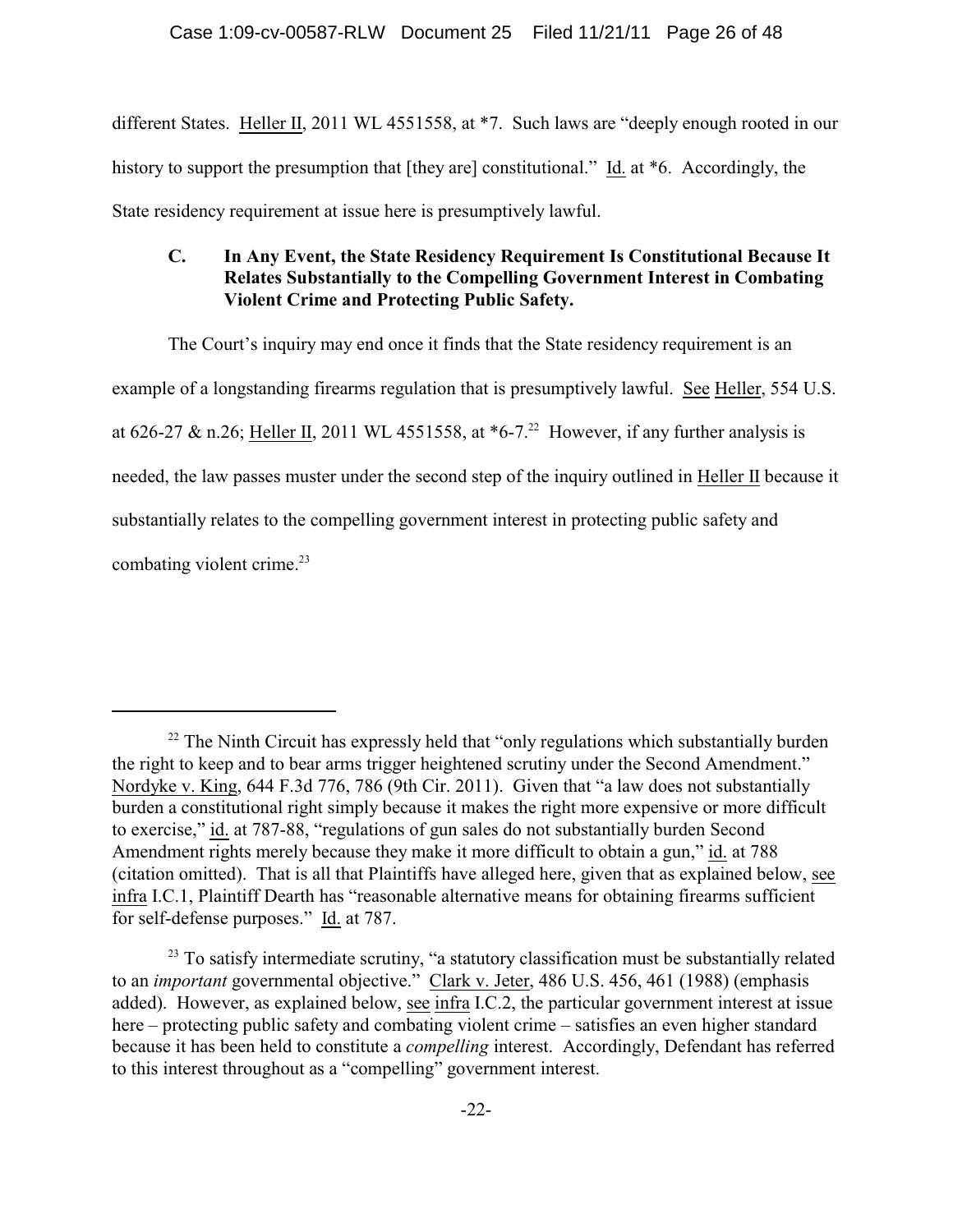# **1. The Court Should Apply No More Than Intermediate Scrutiny Because the Laws at Issue Here, Like Those at Issue in Heller II, Do Not Severely Limit the Possession of Firearms.**

Most courts, including the D.C. Circuit, have applied an intermediate standard of review to Second Amendment challenges. See Heller II, 2011 WL 4551558, at \*10-16; Marzzarella, 614 F.3d at 97-99; United States v. Williams, 616 F.3d 685, 692 (7th Cir. 2010), cert. denied, 131 S. Ct. 805 (2010)); United States v. Reese, 627 F.3d 792, 802 (10th Cir. 2010). In Heller II, the D.C. Circuit concluded that intermediate scrutiny was the "appropriate standard for review of gun registration laws" because "registration requirements do not severely limit the *possession* of firearms." Heller II, 2011 WL 4551558, at \*10 (citation and internal punctuation omitted) (emphasis added). The court emphasized that "none of the District's registration requirements prevents an individual from *possessing* a firearm in his home or elsewhere, whether for selfdefense or hunting, or any other lawful purpose." Id. (emphasis added). "As [it] did in evaluating the constitutionality of certain of the registration requirements," the D.C. Circuit "determine[d] the appropriate standard of review" for laws banning certain semi-automatic rifles "by assessing how severely the prohibitions burden the Second Amendment right." Id. at \*14. The court began its assessment by noting that "[u]nlike the law held unconstitutional in Heller, the laws at issue here do not prohibit the *possession* of the quintessential self-defense weapon, to wit, the handgun." Id. (citation and internal punctuation omitted) (emphasis in original). Accordingly, the D.C. Circuit concluded, "intermediate rather than strict scrutiny is the appropriate standard of review" for such laws. Id.

Because the same is true with respect to the laws here, at most, the same standard of review would apply. The State residency requirement does not prevent Plaintiff Dearth from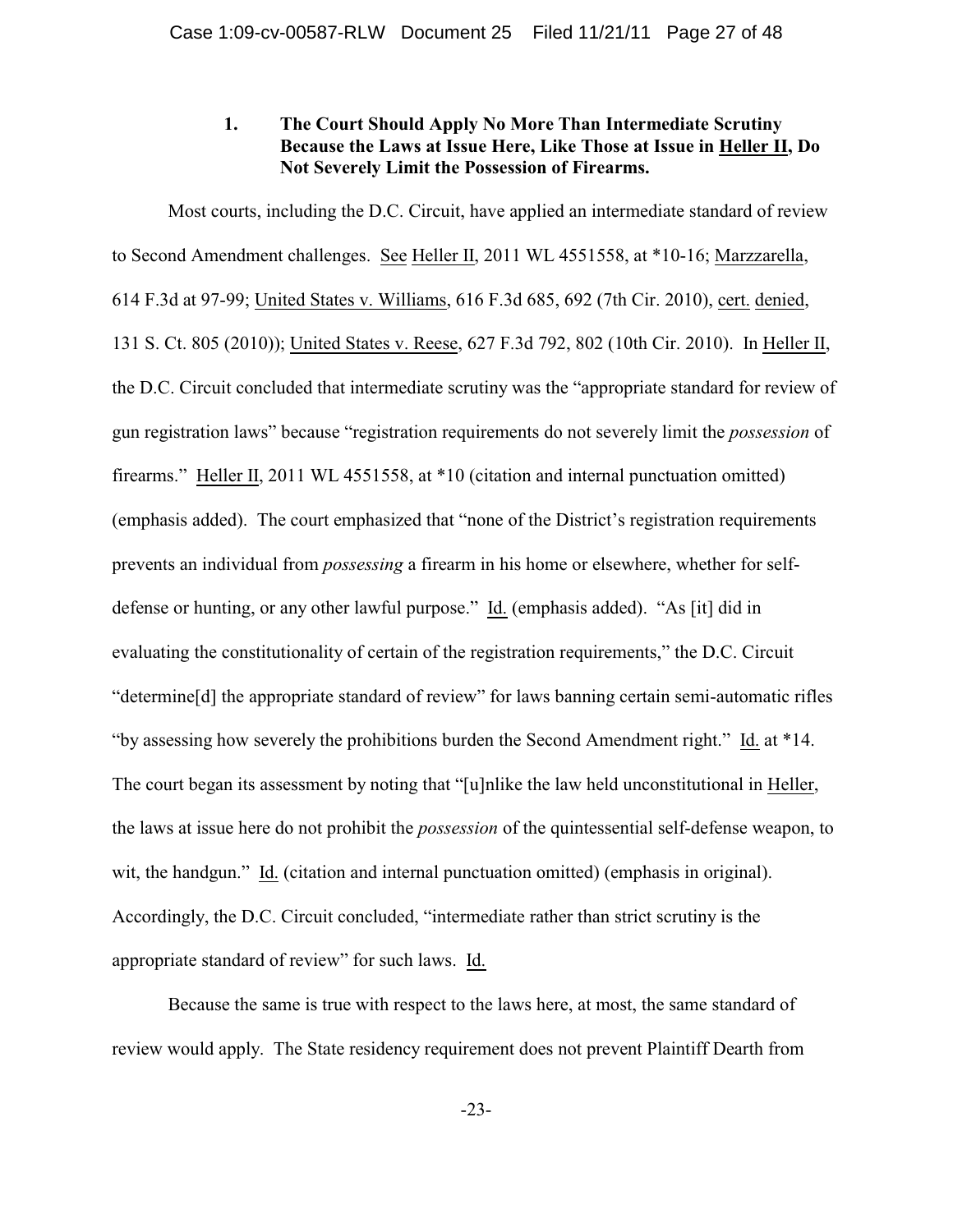possessing a firearm in his home abroad or elsewhere.<sup>24</sup> Nor does the requirement prevent him from possessing a firearm in his temporary living space while in the United States. Rather, this requirement relates only to his *purchase of additional firearms* while temporarily within the United States. Dearth has previously alleged in federal district court that he "legally owns firearms in Canada." See supra at Procedural Background. Therefore, he may lawfully transport those firearms into the United States if they are useful for legitimate hunting and sporting purposes and, while in the United States, he may use these firearms for self-defense.<sup>25</sup>

 Similarly, "Americans residing abroad do not have the same rights and obligations under federal programs and activities as compared to their stateside counterparts. . . . [T]hey are generally not entitled to Medicare benefits, or, if they reside outside of the United States for more than 30 days, Supplemental Security Income. . . . . There is nothing in the Constitution, federal law, or court decisions that would either require the [U.S. Census] Bureau to count [Americans residing overseas] or not." U.S. General Accounting Office, 2010 Census: Overseas Enumeration Test Raises Need for Clear Policy Direction (May 2004), at 3-4, *available at* www.gao.gov/new.items/d04470.pdf; see also Califano v. Torres, 435 U.S. 1 (1978) (per curiam) (upholding constitutionality of denial of social security benefits to residents of Puerto Rico).

 $^{25}$  In addition to rifles and shotguns that are useful for hunting and sporting purposes, a number of handguns may be used for lawful sporting purposes. See generally Factoring Criteria

 $^{24}$  Of course, courts have held that constitutional rights do not necessarily apply in the same manner to U.S. citizens residing abroad. See, e.g., Reid v. Covert, 354 U.S. 1, 44-45 (1957) (reserving issue of whether Article III and Fifth and Sixth Amendments would apply to U.S. civilians residing overseas who are not charged with capital crimes) (Frankfurter, J., concurring in result); id. at 75 ("[T]here is no rigid and abstract rule that Congress, as a condition precedent to exercising power over Americans overseas, must exercise it subject to all the guarantees of the Constitution, no matter what the conditions and considerations are that would make adherence to a specific guarantee altogether impracticable and anomalous.") (Harlan, J., concurring in result); Boumediene v. Bush, 553 U.S. 723, 760-61 (2008) ("The Justices in Reid . . . properly understood [Ross v. McIntyre, 140 U.S. 453 (1891)] as standing for the proposition that, at least in some circumstances, the jury provisions of the Fifth and Sixth Amendments have no application to American citizens tried by American authorities abroad."); King v. Morton, 520 F.2d 1140, 1146-48 (D.C. Cir. 1975) (remanding for district court to consider whether trial by jury of U.S. citizen residing in U.S. territory would be "impractical and anomalous") (citing Reid, 354 U.S. at 75). Additionally, before the enactment of the Overseas Citizens Absentee Voting Act in 1986, 42 U.S.C. § 1973ff, U.S. citizens residing abroad typically did not enjoy the right to vote because there was no "State wherein they reside [d]." U.S. Const. amend. XIV,  $\S$  1.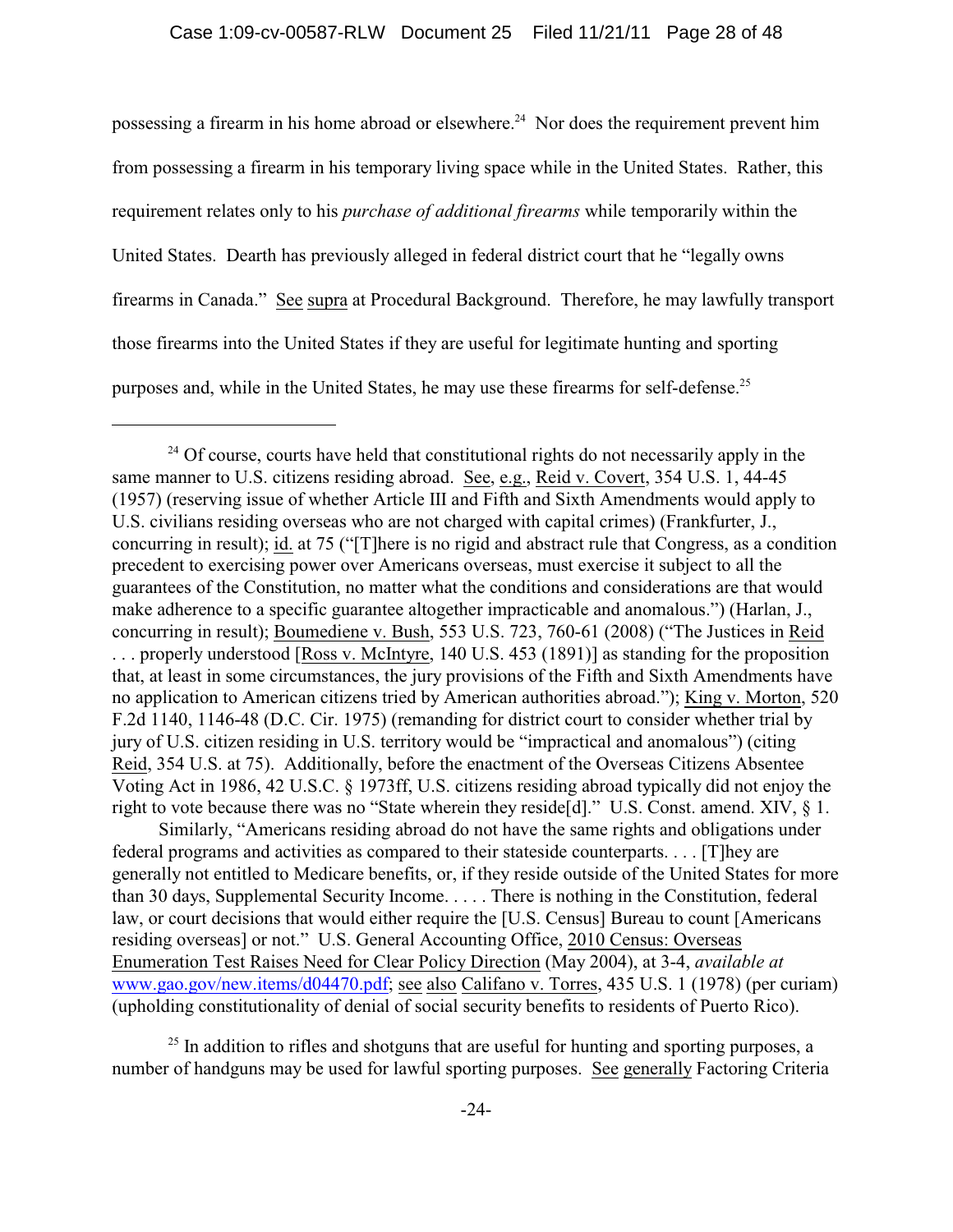#### Case 1:09-cv-00587-RLW Document 25 Filed 11/21/11 Page 29 of 48

Additionally, he may rent a firearm from a licensed firearms dealer for lawful sporting purposes. He may also lawfully possess a handgun owned by another person, such as a relative or friend, for lawful sporting purposes while visiting the United States. Thus, because the State residency requirement does not prohibit Dearth's possession of any firearm, if the Court deems it necessary to apply a constitutional means-end analysis, it should apply no more than intermediate scrutiny. See Osterweil v. Bartlett, F. Supp. 2d , 2011 WL 1983340, at \*10 (N.D.N.Y. May 20, 2011) (concluding that "intermediate scrutiny is the appropriate level of scrutiny" for statute limiting issuance of firearms permits to New York residents and nonresidents employed in New York because Heller's "description of a list of presumptively lawful regulatory measures is at least implicitly inconsistent with strict scrutiny" and "the burden imposed by this law falls at least one level outside the core right recognized in Heller, i.e., the right of a law abiding individual to keep and carry a firearm for the purposes of self-defense in the home").

Plaintiffs' arguments to the contrary are unpersuasive. First, the fact that Plaintiffs allege that Dearth is a law-abiding individual does not mandate the application of a more stringent standard of scrutiny, any more than did the laws at issue in Heller II, which were also challenged by self-identified law-abiding individuals. See Mem. of Points and Auth. in Supp. of Pl. Mot. for Summ. J. [Doc. No. 23-1] ("Pl. MSJ") at 15.<sup>26</sup> Second, Plaintiffs contend that strict scrutiny is

for Weapons, *available at* www.atf.gov/forms/download/atf-f-5330-5.pdf. These include the FEG P9M 9 mm pistol, KSN Kareen 9 mm pistol, CZ 75B 9 mm pistol, and the Sig Arms P229S .357 pistol.

<sup>&</sup>lt;sup>26</sup> See also Kachalsky v. Cacace, F. Supp. 2d , 2011 WL 3962550, at  $*26$  (S.D.N.Y. Sept. 2, 2011) (applying intermediate scrutiny to Second Amendment challenge by law-abiding citizens to New York State firearms licensing laws), appeal docketed; GeorgiaCarry.Org., Inc. v. Georgia, 764 F. Supp. 2d 1306, 1317 (M.D. Ga. 2011) (applying intermediate scrutiny to Second Amendment challenge by nonprofit organization, religious institution, and individuals to law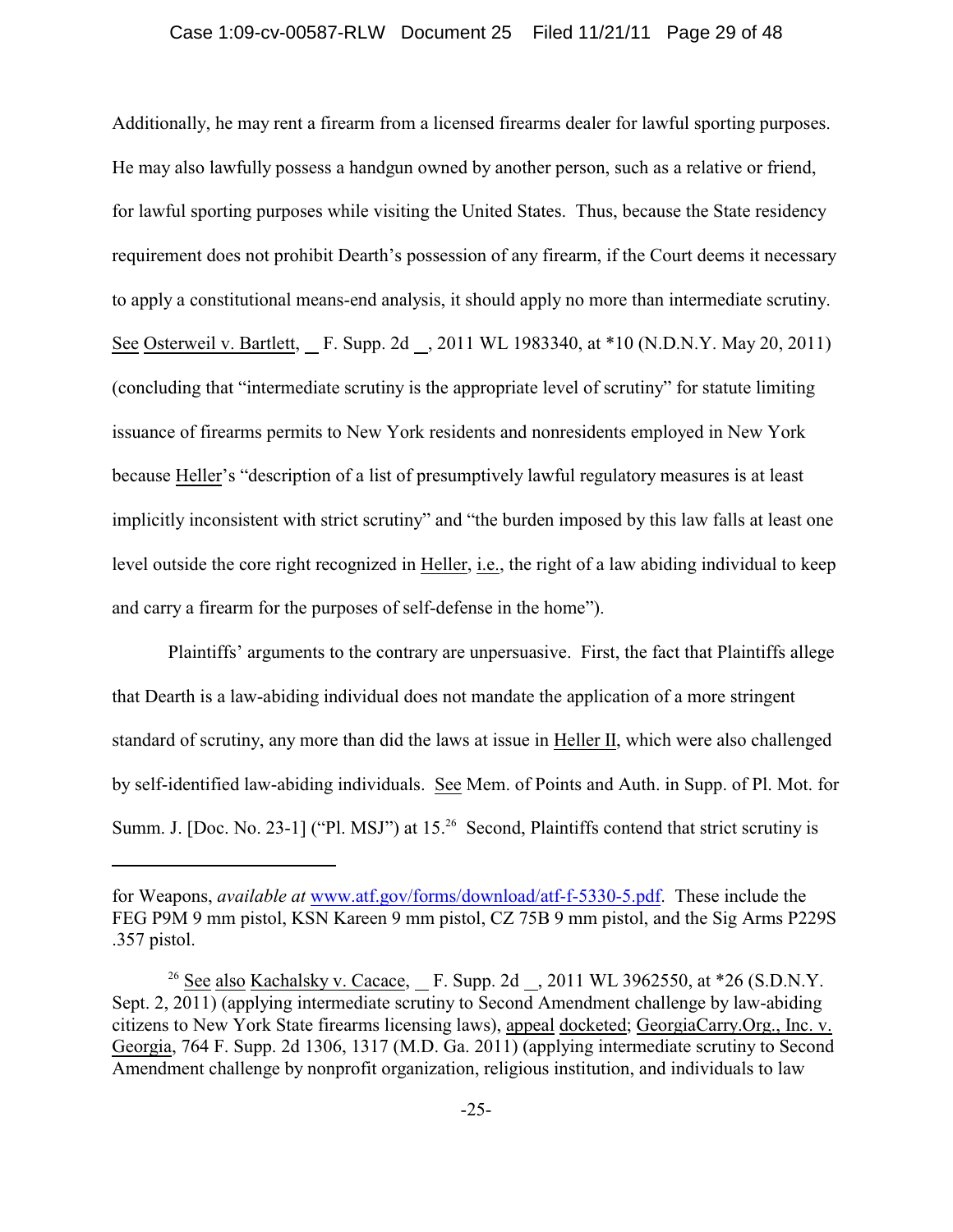### Case 1:09-cv-00587-RLW Document 25 Filed 11/21/11 Page 30 of 48

applicable here because the core right protected by the Second Amendment has been held to be a fundamental right. "The [Supreme] Court has not said, however, and it does not logically follow, that strict scrutiny is called for whenever a fundamental right is at stake." Heller II, 2008 WL 4551558, at \*8 (citing Ward v. Rock Against Racism, 491 U.S. 781, 791 (1989); Marzzarella, 614 F.3d at 96; United States v. Chester, 628 F.3d 673, 682 (4th Cir. 2010); and Adam Winkler, Scrutinizing the Second Amendment, 105 Mich. L. Rev. 683, 697-98, 700 (2007)). Therefore, that the Second Amendment protects rights that are "fundamental," McDonald v. City of Chicago, 130 S. Ct. 3020, 3036-42 (2010), does not mandate application of strict scrutiny to Plaintiffs' claim.

In sum, because the State residency requirement does not prohibit the possession of firearms by Plaintiff Dearth, if the Court deems it necessary to apply a constitutional means-end analysis, it should apply no more than intermediate scrutiny.

# **2. The State Residency Requirement Substantially Relates to the Important Governmental Interest in Protecting Public Safety and Combating Violent Crime.**

To satisfy intermediate scrutiny, "a statutory classification must be substantially related to an important governmental objective." Clark v. Jeter, 486 U.S. 456, 461 (1988). As applied here, intermediate scrutiny requires a showing of "a tight 'fit' between the [laws] and an important or substantial governmental interest, a fit that 'employs not necessarily the least

prohibiting carrying of firearms in a place of worship), appeal docketed; Peterson v. LaCabe, 783 F. Supp. 2d 1167, 1177-78 (D. Colo. 2011) (applying intermediate scrutiny to Second Amendment challenge to state law requiring applicant for permit to carry concealed weapon to be state resident), appeal docketed; Peruta v. County of San Diego, 758 F. Supp. 2d 1106 (S.D. Cal. 2010) (intermediate scrutiny applied to Second Amendment challenge by county residents to sheriff's policy of requiring applicant for license to carry concealed weapon to demonstrate "good cause" for its issuance), appeal docketed.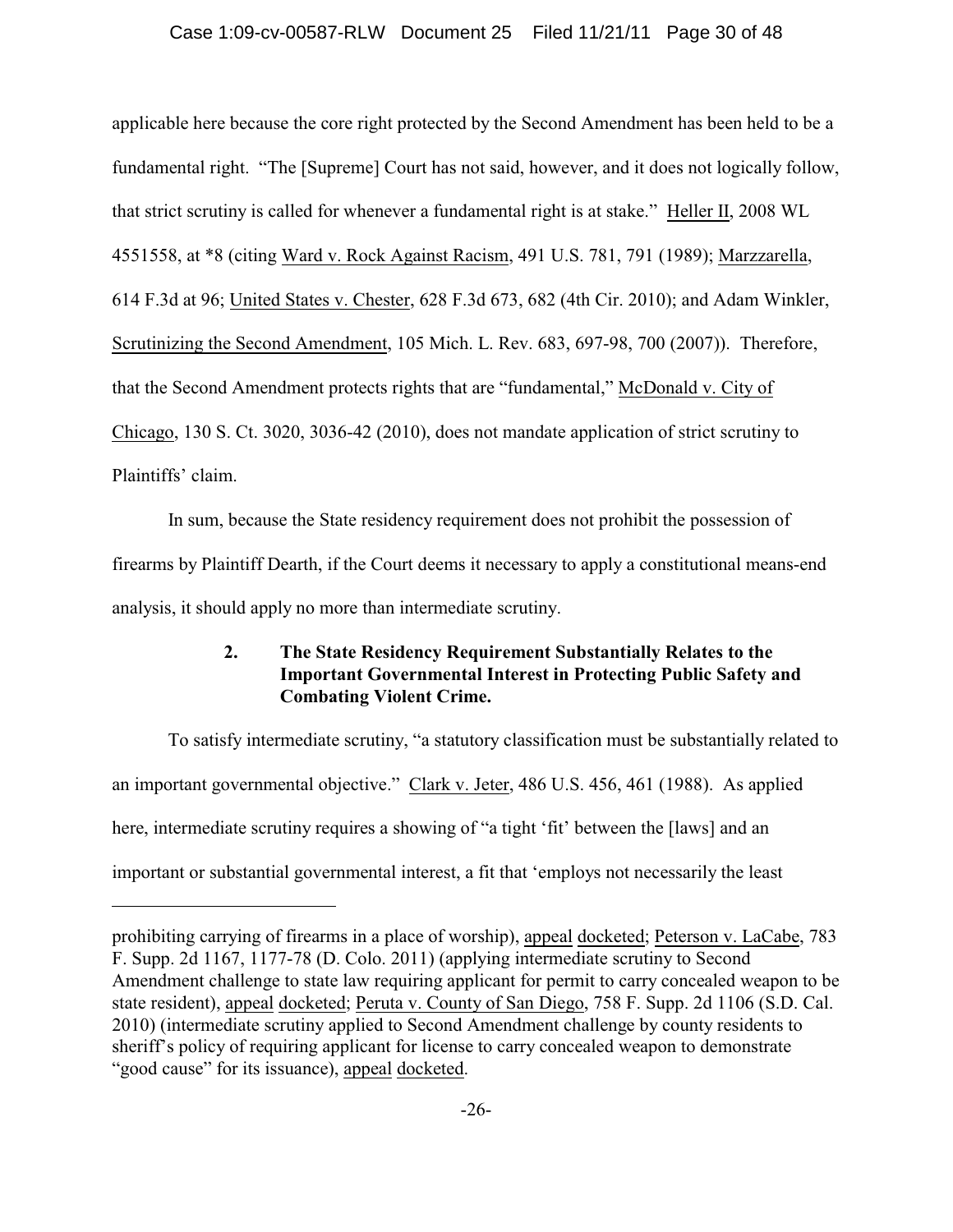### Case 1:09-cv-00587-RLW Document 25 Filed 11/21/11 Page 31 of 48

restrictive means but . . . a means narrowly tailored to achieve the desired objective.'" Heller II, 2011 WL 4551558, at \*10 (quoting Board of Trustees of State Univ. of N.Y. v. Fox, 492 U.S. 469, 480 (1989)). This requirement is "satisfied so long as the regulation promotes a substantial governmental interest that would be achieved less effectively absent the regulation, and the means chosen are not substantially broader than necessary to achieve that interest." Id. (quoting Ward, 491 U.S. at 782-83).

Applying intermediate scrutiny, the State residency requirement relates substantially to the important governmental objective of reducing violent crime and protecting public safety. As explained above, the challenged federal laws are part of a comprehensive scheme regulating commerce in firearms by curbing illegal trafficking of firearms between States. See Huddleston v. United States, 415 U.S. 814, 824 (1974). Congress determined that such restrictions were necessary following a seven-year investigation of violent crime, during which Congress heard testimony from police officials and others about the ease and frequency with which individuals had evaded State requirements for firearms purchases by crossing nearby State lines, and then using the purchased handguns in criminal activities. See supra at 7-13.

Based on this testimony, Congress found "that there is a widespread traffic in firearms moving in or otherwise affecting interstate commerce, and that the existing Federal controls over such traffic do not adequately enable the States to control this traffic within their own borders through the exercise of their police power." Pub. L. No. 90-351, Title IV, § 901(a)(1), 82 Stat. at 225. It also found that "the ease with which any person can acquire firearms. . . is a significant factor in the prevalence of lawlessness and violent crime in the United States." Id. The D.C. Circuit has stated that "[t]hese two findings express the widely accepted knowledge that there is a

-27-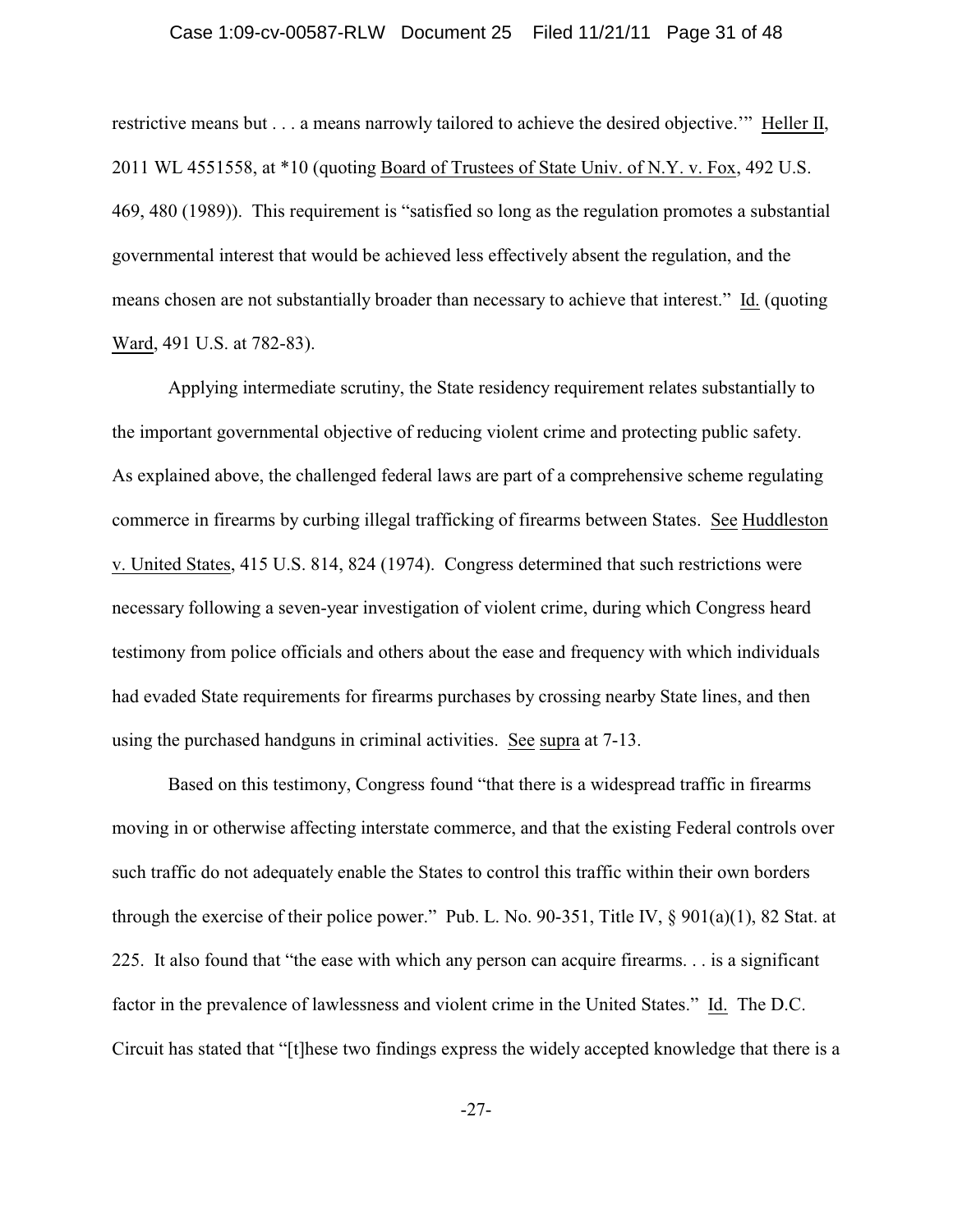### Case 1:09-cv-00587-RLW Document 25 Filed 11/21/11 Page 32 of 48

vast interstate market in firearms that makes the states unable to control the flow of firearms across their borders or to prevent the crime inevitably attendant to the possession of such weaons once inside their borders." Navegar, Inc. v. United States, 192 F.3d 1050, 1063 (D.C. Cir. 1999).

Congress also found "that the sale or other disposition of concealable weapons by importers, manufacturers, and dealers holding Federal licenses, to *nonresidents* of the State in which the licensees' places of business are located, *has tended to make ineffective the laws*, regulations, and ordinances *in the several States* and local jurisdictions regarding such firearms." Pub. L. No. 90-351, Title IV, § 901(a)(5), 82 Stat. at 225 (emphasis added). Congress's investigations revealed a "serious problem of individuals going across State lines to procure firearms which they could not lawfully obtain or possess in their own State and without the knowledge of their local authorities." Ex. 2 at 19. The investigation established that "[n]ot only is mail order a means of circumventing State and local law, but the over-the-counter sale of firearms, primarily handguns, to persons who are not residents of the locale in which the dealer conducts his business, affords similar circumvention." Id. at 3. Congress therefore concluded "that only through adequate Federal control over interstate and foreign commerce in these weapons, and over all persons engaging in the business of importing, manufacturing, or dealing in them, can this grave problem be properly dealt with, and effective State and local regulation of this traffic be made possible." Pub. L. No. 90-351, Title IV,  $\S$  901(a)(3), 82 Stat. at 225.

To that end, Congress included, in both the Omnibus Crime Control Act and the Gun Control Act, statutory provisions "designed to prevent the avoidance of state and local laws controlling firearms by the simple expediency of crossing a State line to purchase one." H. Rep. No. 90-1577, at 14; see also 1968 U.S.C.C.A.N. at 2204. These provisions included 18 U.S.C.

-28-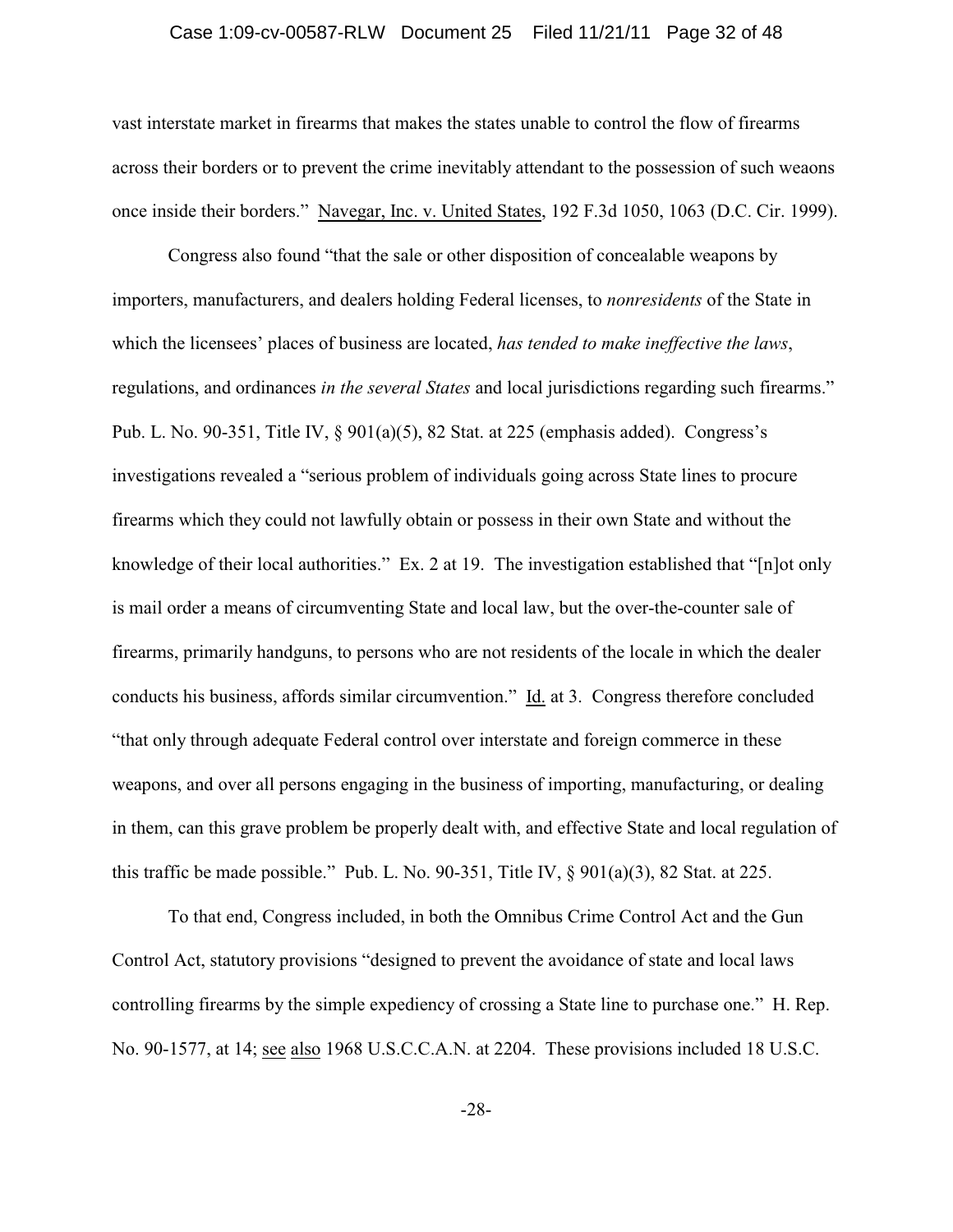§ 922(b)(3), which prohibits licensed firearms dealers from selling firearms to individuals who do not reside in the same State as the dealer's place of business.

Congress also determined that "the lawmakers of each State are best able to determine the conditions and needs within their own borders and to pass appropriate legislation in regard to the use of handguns." Ex. 2 at 5. Accordingly, Congress "endeavored to draft legislation which would give State and local officials notice of the flow of handguns into their jurisdictions so as to enable them to regulate their use as dictated by applicable local laws." Id. Under Section 922(b)(3), federal firearms licensees may provide "the loan or rental of a firearm to any person for temporary use for lawful sporting purposes." 18 U.S.C. § 922(b)(3)(B). A licensee may also sell or deliver "any rifle or shotgun to a resident of a State other than a State in which the licensee's place of business is located if the transferee meets in person with the transferor to accomplish the transfer, and the sale, delivery, and receipt fully comply with the legal conditions of sale in both such States." Id.  $\S 922(b)(3)(A)$ . But the licensee may not transfer a handgun to a non-licenseholder whom "the licensee knows or has reasonable cause to believe does not reside in . . . the State in which the licensee's place of business is located." Id. § 922(b)(3).

As Congress made clear, the goal of the State residency requirement is to protect public safety and combat violent crime – a well-established *compelling* government interest. See United States v. Salerno, 481 U.S. 739, 748, 750 (1987) (noting that the Supreme Court has "repeatedly held that the Government's regulatory interest in community safety can, in appropriate circumstances, outweigh an individual's liberty interest" and that the government's "general interest in preventing crime is compelling"); Schall v. Martin, 467 U.S. 253, 264 (1984) ("The legitimate and compelling state interest in protecting the community from crime cannot be

-29-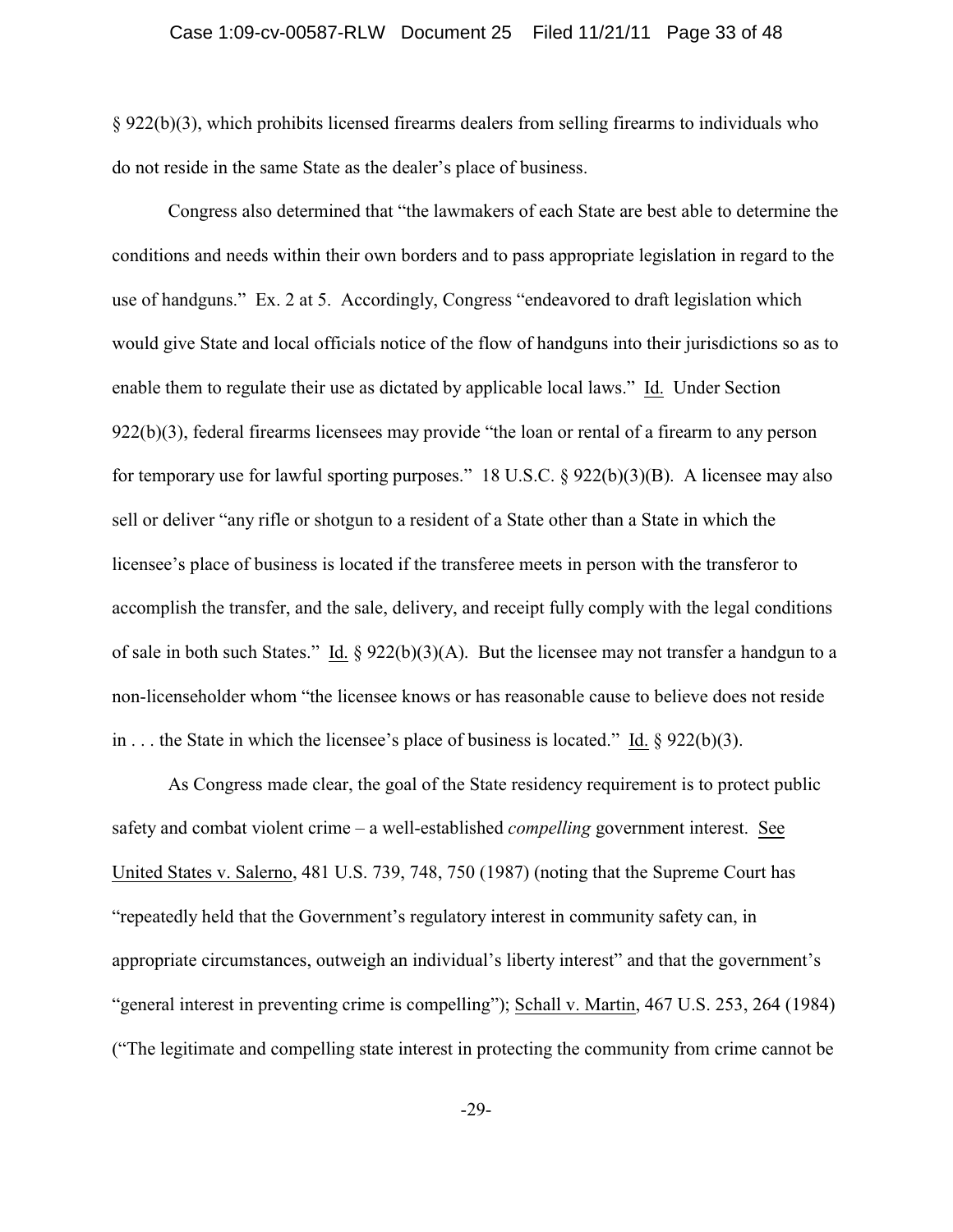#### Case 1:09-cv-00587-RLW Document 25 Filed 11/21/11 Page 34 of 48

doubted.") (citation and internal punctuation omitted); see also Heller II, 2011 WL 4551558, at \*10 (explaining that it is an "important governmental interest[]" to "aid in crime control"). Specifically, the general restriction on interstate transactions in firearms was designed to "to aid state and local gun control efforts by reducing the flow of firearms from loose-control to tight-control states." Franklin E. Zimring, Firearms and Federal Law: The Gun Control Act of 1968, 4 J. Legal Stud. 133, 134 (1975).

The challenged provisions, as applied to Plaintiffs, substantially relate to this purpose.<sup>27</sup> Permitting the class of citizens who reside abroad (or any non-U.S. resident) to purchase firearms in any State would undermine Congress's intent to curb illegal trafficking between States and would give greater rights to visitors to the United States than to residents.<sup>28</sup> Because 18 U.S.C.  $\delta$ 922(a)(3)'s general restriction on bringing firearms obtained outside one's State of residence into the State where one resides cannot apply to U.S. citizens who do not reside in any State, U.S. citizens who reside abroad would be permitted to purchase a handgun (or many handguns) in States with the most lenient firearms laws. They could then  $-$  as "stateless" individuals not subject to  $\S 922(a)(3)$  – transport these firearms to any other U.S. State. But it is this specific

 $27$  Plaintiff Dearth may not challenge the State residency requirement except as it applies to him. See Broadrick v. Oklahoma, 413 U.S. 601, 610 (1973) ("[A] person to whom a statute may constitutionally be applied will not be heard to challenge that statute on the ground that it may conceivably be applied unconstitutionally to others, in other situations not before the Court. A closely related principle is that constitutional rights are personal and may not be asserted vicariously.") (citations omitted). And as explained below, Plaintiff SAF may not challenge this requirement except to sue as a representative of its member Stephen Dearth. See infra Part V.

 $28$  U.S. citizens who reside in a State may only purchase a handgun in the State in which they reside. They may purchase a rifle or shotgun from a licensed dealer in a State in which they do not reside if they appear in person and if the sale complies with the laws of their State of residence and the dealer's State of residence. See 18 U.S.C. § 922(b)(3)(A).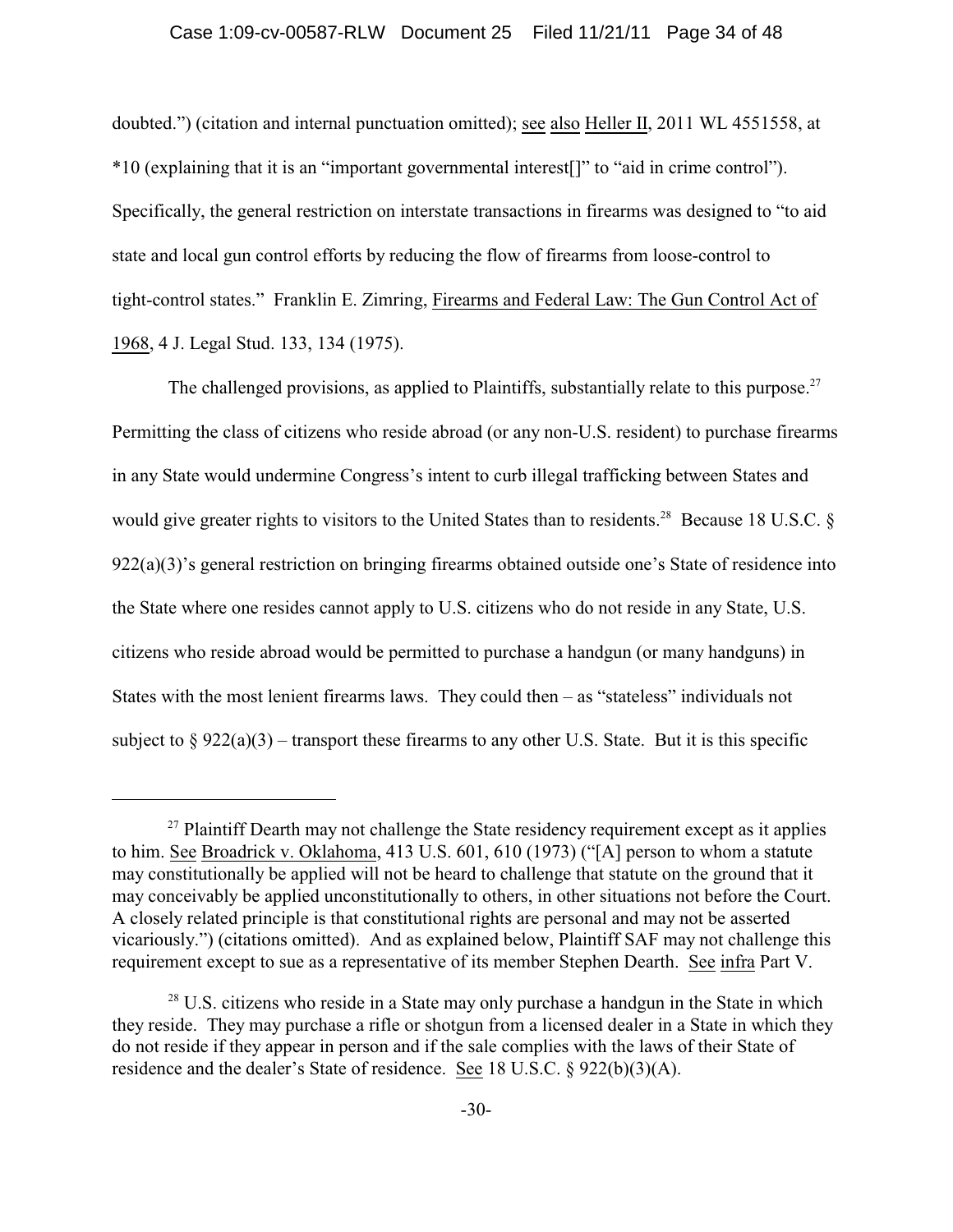#### Case 1:09-cv-00587-RLW Document 25 Filed 11/21/11 Page 35 of 48

problem – "the flow of firearms from loose-control to tight-control states"<sup>29</sup> – that Congress aimed to redress in enacting the challenged provisions. Notably, while Plaintiff Dearth alleges that he plans to "store" the firearms he wishes to purchase "at his relatives' home in Mount Vernon, Ohio," Compl. ¶ 11, he never states that he intends to *buy* these firearms in the State of Ohio. And if Plaintiff Dearth were to purchase these firearms in a State with more lenient firearms laws than the State in which he intends to use them, he will be undermining the purpose for which Congress enacted the State residency requirement.

Moreover, the "fit" between this goal and the State residency requirement is substantial. The purpose of the challenged provisions is to control the interstate commerce of firearms, not to prohibit non-resident Americans from using firearms while they are visiting the United States. Congress was justifiably concerned about the ease and frequency with which individuals could avoid State-law requirements for firearms purchases simply by crossing State lines, and the acquisition of firearms by legal aliens, who frequently smuggled such weapons out of the country.<sup>30</sup> At the same time, Congress did not wish to place any unnecessary restrictions on non-

<sup>&</sup>lt;sup>29</sup> Zimring, Firearms and Federal Law, 4 J. Legal Stud. at 134; <u>see also supra</u> at  $7-13$ .

<sup>&</sup>lt;sup>30</sup> Plaintiffs' contention that "[t]he possibility that overseas residents might be engaging in disqualifying criminal activity undetectable to domestic authorities is irrelevant" to the meansend analysis because "convictions in foreign courts do not disqualify Americans from possessing guns under federal law," Pl. MSJ at 17, misses the point. The relevant issue is not convictions abroad, but the compelling circumstances that brought Congress to enact the State residency requirement. These concerns continue to be relevant today. Firearms trafficking – the movement of firearms from the legal marketplace to illicit markets – is "one of the most pressing problems in the firearms industry today," one that "reaches across U.S. borders, affecting other countries and U.S. citizens living abroad." ATF Publication 3317.6, Project Gunrunner: The Southwest Border Initiative, *available at* www.atf.gov/publications/download/p/atf-p-3317-6-pdf. Eliminating the State residency requirement would open up additional avenues for firearms traffickers to obtain weapons, which would undermine the significant law enforcement concerns that prompted the requirement's passage.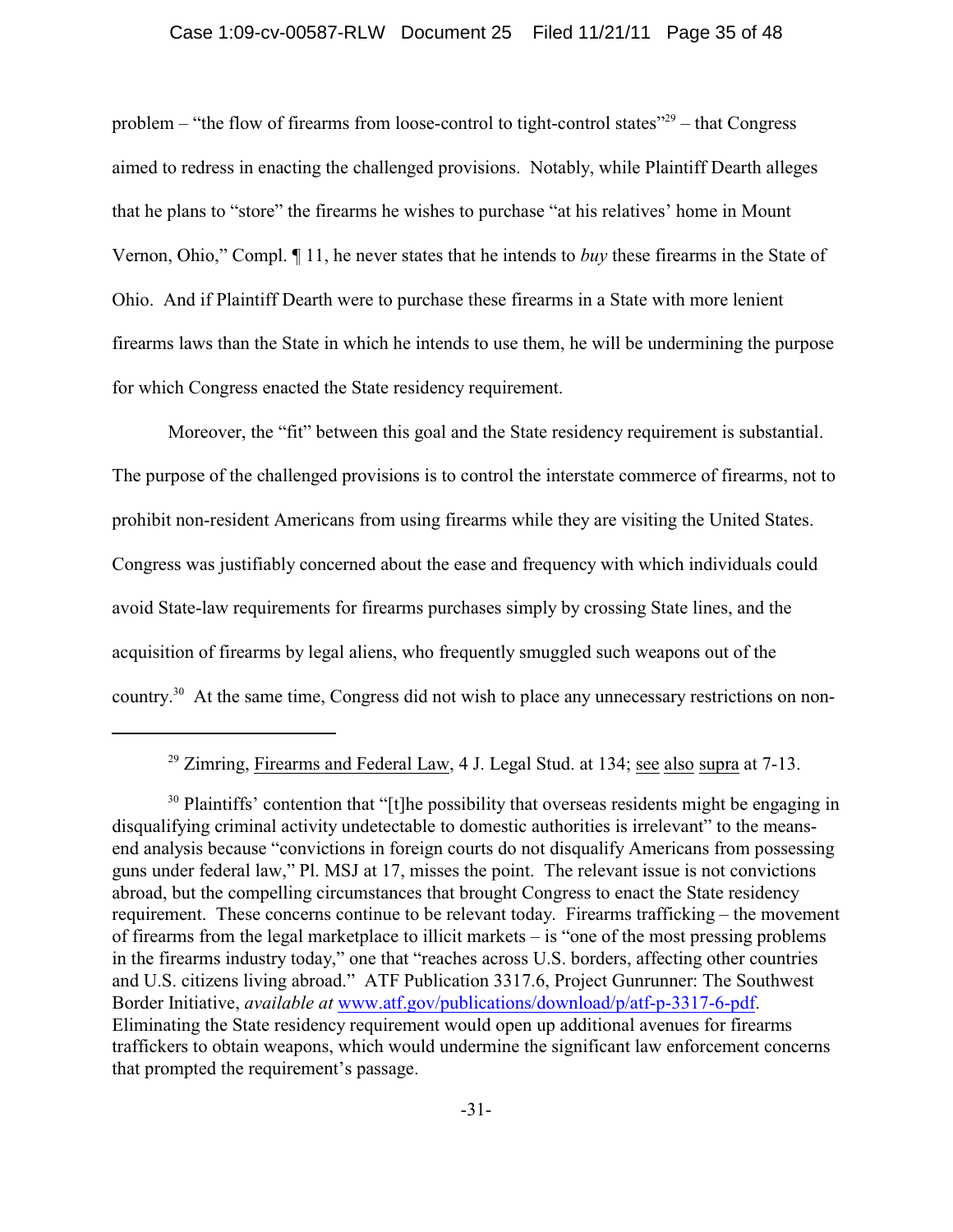### Case 1:09-cv-00587-RLW Document 25 Filed 11/21/11 Page 36 of 48

State residents temporarily visiting another State who wished to use firearms for lawful sporting purposes such as hunting, trapshooting, or target shooting. Rather than prohibiting altogether the transfer of firearms to non-State residents, Congress decided to permit federal firearms licensees to loan or rent firearms to any person for temporary use for lawful sporting purposes.

Thus, Plaintiffs are mistaken in contending that the "sporting purposes" exceptions of §§ 922(a)(9) and 922(b)(3) are at odds with the purposes for which Congress enacted these provisions. See Pl. MSJ at 11, 17. To the contrary, these exceptions are appropriate and entirely consistent with the underlying purpose of the State residency requirement. As explained above, in enacting the Gun Control Act – which included the provision now codified as 18 U.S.C.  $§ 922(b)(3)$  – Congress expressly stated that it did not wish to "place any undue or unnecessary Federal restrictions or burdens on law-abiding citizens with respect to the acquisition, possession, or use of firearms appropriate to the purpose of hunting, trapshooting, target shooting, personal protection, or any other lawful activity." Pub. L. No. 90-351, § 901(b), 82 Stat. at 226. And the exception in Section 922(a)(9) was included to avoid the "disastrous effect upon the international tourism that is associated with legitimate hunting by licensed persons for sporting purposes, in our Western States in particular," that a complete prohibition on receipt of firearms by non-residents would have had. See 137 Cong. Rec. S9087-02, S9091 (June 28, 1991). Congress concluded that the exception would not contribute to the interstate flow of firearms from loose-control to tight-control States, as any "receipt . . . for lawful sporting purposes" by non-resident U.S. citizens, 18 U.S.C. § 922(a)(9), would occur only in the time-bounded context of "a loan or rental of a firearm . . . for *temporary* use for lawful sporting purposes." 18 U.S.C.  $\S 922(a)(5)$ , (b)(3) (emphasis added). Accordingly, the sporting purposes provisions represent

-32-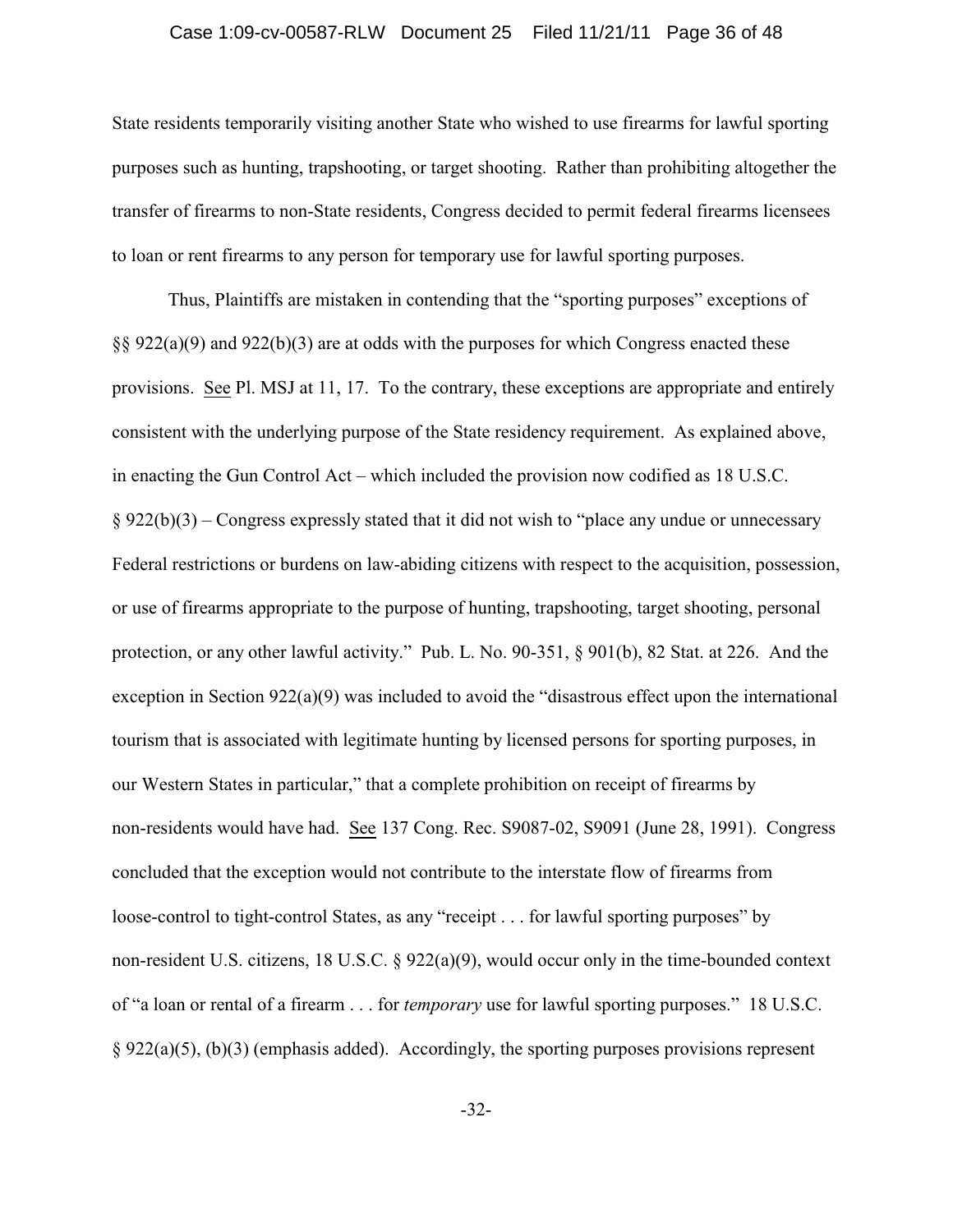### Case 1:09-cv-00587-RLW Document 25 Filed 11/21/11 Page 37 of 48

sensible exceptions to the general prohibition on the acquisition of firearms by non-Stateresidents and are not at odds with the purposes for which the State residency requirement was enacted.

Furthermore, the vast majority of U.S. citizens reside in the United States and will not be prevented from purchasing firearms by these provisions. Cf. Osterweil, F. Supp. 2d , 2011 WL 1983340, at \*11 (firearms statute that "burdens only a narrow class of persons, i.e., otherwise qualified out-of-state residents who wish to obtain a license to carry a firearm in New York" satisfied intermediate scrutiny); Peterson v. LaCabe, 783 F. Supp. 2d 1167, 1177 (D. Colo. 2011) (firearms law satisfied intermediate scrutiny because, inter alia, it "burdens only a narrow class of persons, i.e., otherwise qualified out-of-state residents who wish to obtain a license to carry a concealed weapon in Colorado"), appeal docketed. The likely small subset of U.S. citizens who reside solely overseas but wish to use firearms while visiting the United States may (1) rent firearms for lawful sporting purposes during their visit, see 18 U.S.C.  $\S 922(a)(5)$ , (b)(3)  $\&$  (a)(9); (2) access firearms purchased before moving abroad; (3) transport into the United States firearms they lawfully possess in their countries of residence that are useful for legitimate hunting and sporting purposes, see 18 U.S.C. § 925(d)(3); and (4) possess a firearm owned by another person, such as a friend or relative, for lawful sporting purposes.<sup>31</sup> As applied to Plaintiff Dearth, the State residency requirement does not prevent him from transporting into the United States the firearms he legally owns in Canada that are useful for legitimate sporting purposes, renting firearms from an licensed dealer in the United States for lawful sporting purposes, or

 $31$  Moreover, U.S. citizens who reside abroad but continue to "maintain a home" in the United States may purchase a firearm for any lawful purpose in the state in which that home is located. 27 C.F.R. § 478.11.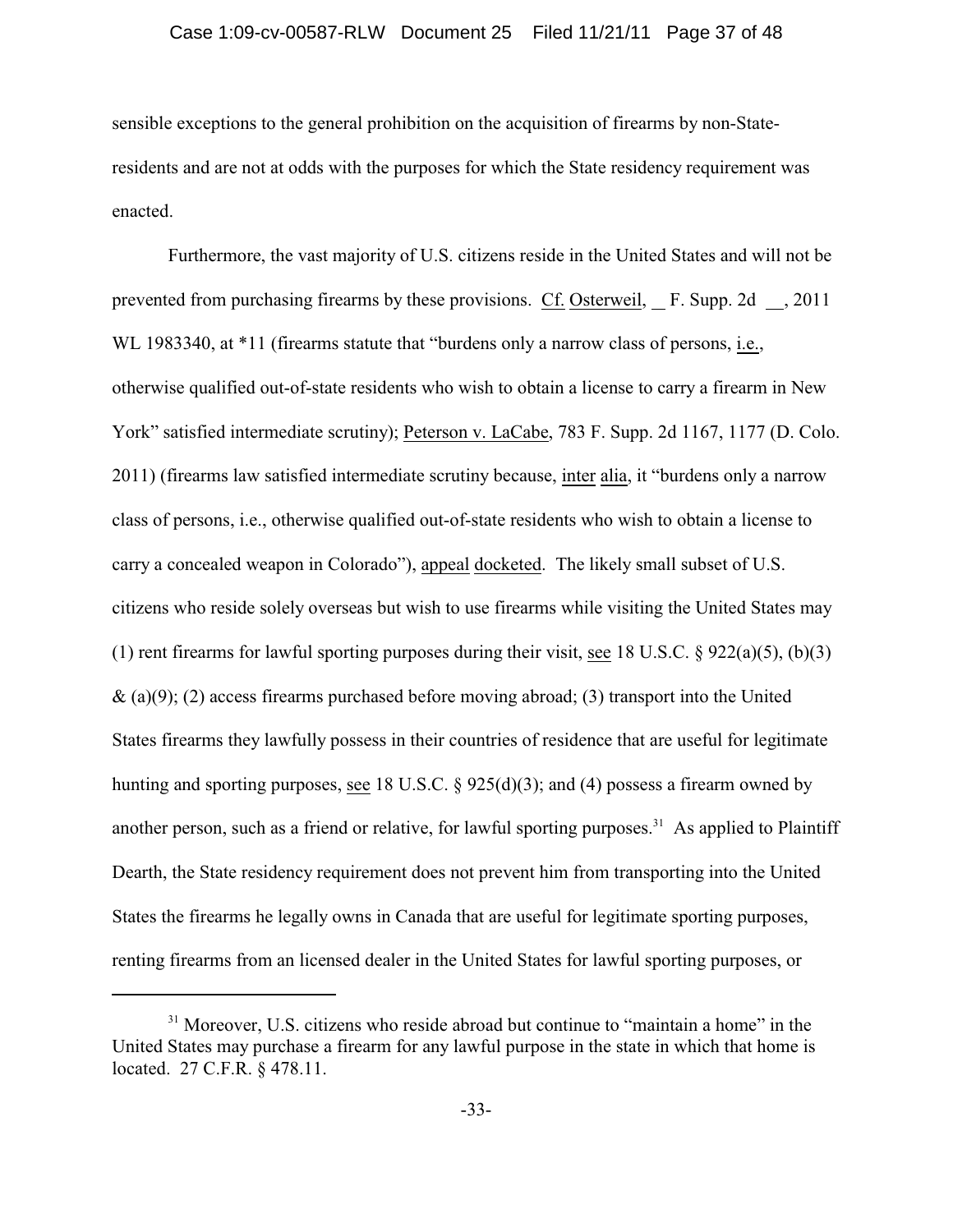borrowing firearms from another person for lawful sporting purposes.

Thus, the restriction on the purchase of firearms only by "stateless" American citizens substantially relates to the general policy of supplementing State firearms laws by regulating the interstate flow of firearms. Cf. Navegar, 192 F.3d at 1063 (Congress's findings in enacting the Gun Control Act "attest to Congress' concern over a significant interstate commerce in firearms, and the need to regulate possession of firearms to control the unwanted flow of firearms across state lines."); United States v. Petrucci, 486 F.2d 329, 331 (9th Cir. 1973) ("Illegal intrastate transfer of firearms is part of a pattern which affects the national traffic and Congress can validly enact a comprehensive program regulating all transfers of firearms."). The challenged provisions therefore do not violate the Second Amendment.

# **II. THE CHALLENGED PROVISIONS DO NOT INFRINGE PLAINTIFFS' FREEDOM TO TRAVEL INTERNATIONALLY.**

Plaintiffs' claim that 18 U.S.C.  $\S$ § 922(a)(9) and (b)(3) violate the Fifth Amendment "right to international travel," Pl. MSJ at 20-25, is similarly meritless. First, as the Supreme Court has made clear, "the 'right' of international travel has been considered to be no more than an aspect of the 'liberty' protected by the Due Process Clause of the Fifth Amendment. As such this 'right,' the Court has held, can be regulated within the bounds of due process." Haig v. Agee, 453 U.S. 280, 306-07 (1981) (citation omitted). Second, because these provisions do not prevent Plaintiff Dearth from traveling internationally, they do not implicate any Fifth Amendment liberty interest in international travel. Nor is there any incidental effect on Plaintiffs' liberty interest in traveling internationally, but even if there were such an incidental effect, it would be rationally related to the legitimate legislative purpose of regulating interstate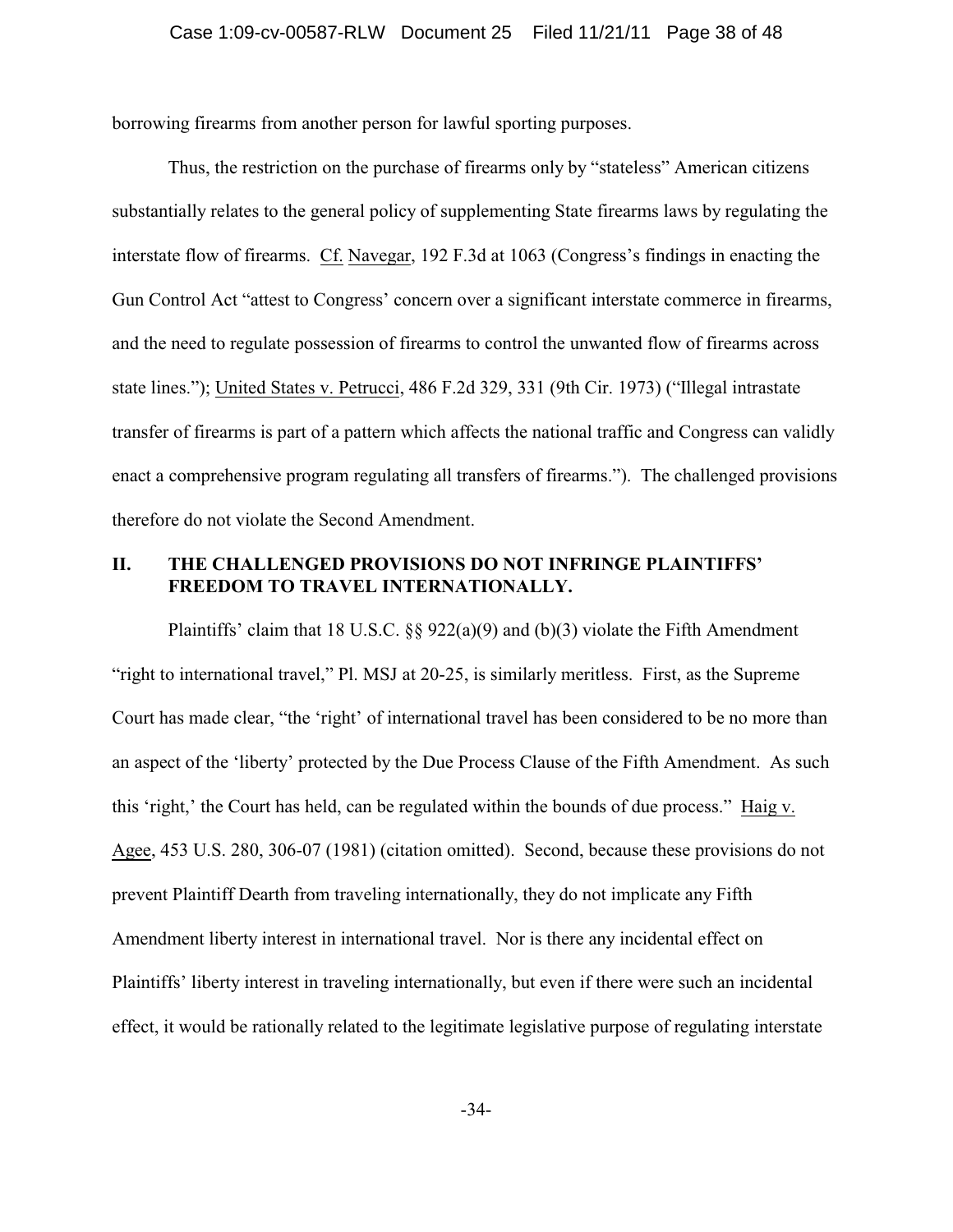commerce in firearms to combat violent crime.

Plaintiffs' reliance on Kent v. Dulles, 357 U.S. 116 (1958), for the proposition that a "right to international travel" exists is sorely misplaced. The Supreme Court has explained that "[b]oth <u>Kent</u> and Aptheker [v. Sec'y of State, 378 U.S. 500 (1964)] . . . were qualified the following term in Zemel v. Rusk, 381 U.S. 1 (1965)." Regan v. Wald, 468 U.S. 222, 241 (1984). As the Supreme Court clarified, "[i]n Kent, . . . the constitutional right to travel within the United States and the right to travel abroad were treated indiscriminately. That position has been rejected in subsequent cases." Id. at 241 n.25 (citing Haig, 453 U.S. at 306; Califano v. Aznavorian, 439 U.S. 170, 176-77 (1978)).

As a result, it is now well established that "the *freedom* to travel outside the United States must be distinguished from the *right* to travel within the United States," and that the former is "subject to reasonable governmental regulation." Haig, 453 U.S. at 306-07 (emphasis in original). Thus, as one constitutional law scholar has observed: "The Supreme Court has held that there is not a fundamental right to international travel and that therefore only a rational basis test will be used in evaluating restrictions on foreign travel." Erwin Chemerinsky, Constitutional Law: Principles and Policies 838 (2d ed. 2002).

Second, the caselaw relied on by Plaintiffs is inapplicable because the cited cases involve direct restrictions on the ability to travel internationally, such as the denial of a passport application. See Kent, 357 U.S. at 125-30 (employing the rule of constitutional avoidance to hold that Congress had not authorized the Secretary of State to deny plaintiffs' passports solely on account of their affiliation with the Communist Party because a contrary construction of the statute would implicate plaintiffs' ability to travel internationally, which the Supreme Court

-35-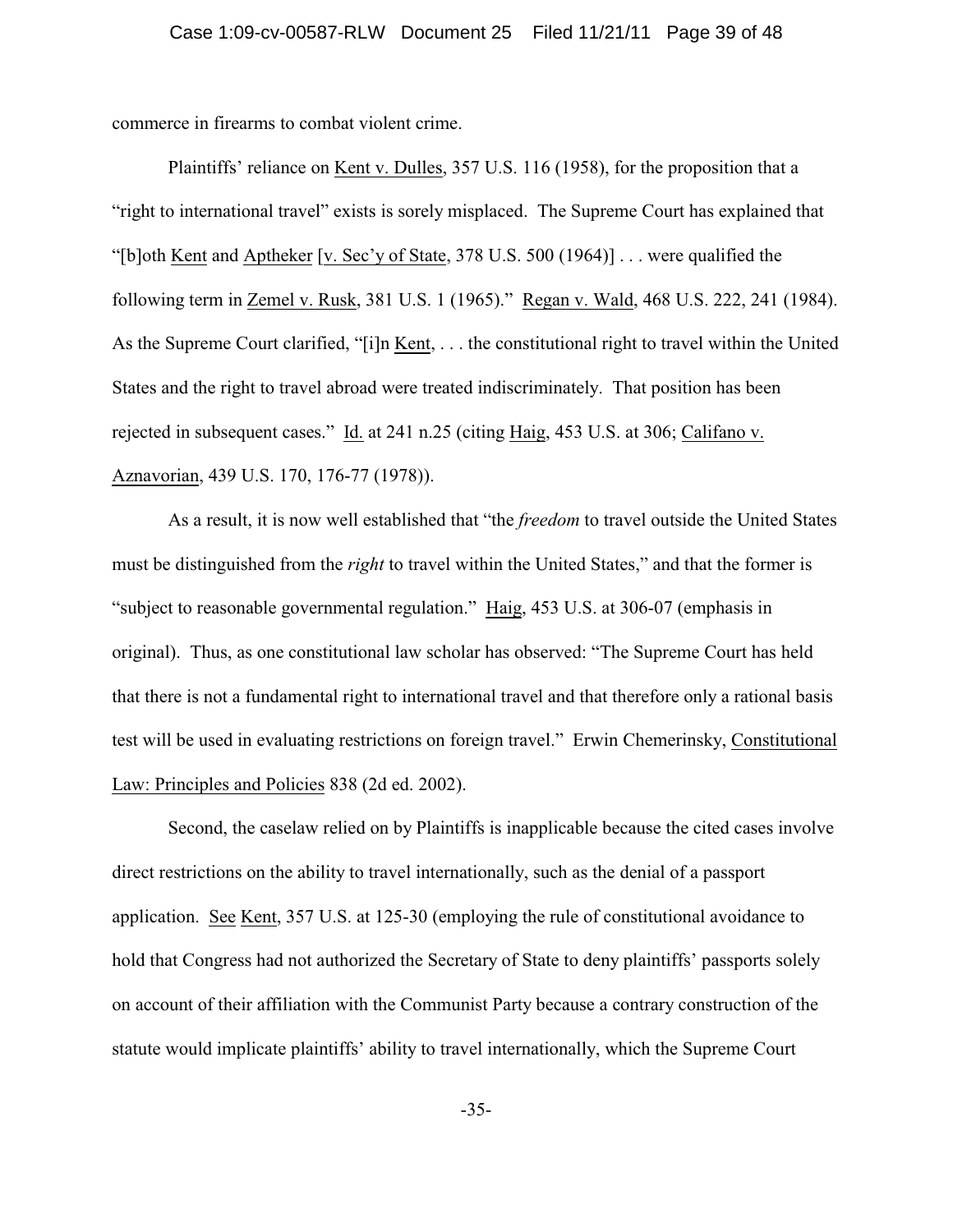### Case 1:09-cv-00587-RLW Document 25 Filed 11/21/11 Page 40 of 48

viewed as "a part of the 'liberty' of which the citizen cannot be deprived without due process of law under the Fifth Amendment"); Aptheker, 378 U.S. at 514 (holding unconstitutional a provision of the Subversive Activities Control Act of 1950 that forbade issuance of a passport to a Communist Party member); Schneider v. Rusk, 377 U.S. 163, 164, 167-69 (1964) (denial of a passport to a naturalized U.S. citizen because she had resided for three years in the country of her birth was unconstitutional). Unlike the regulations or decisions at issue in these cases, the challenged provisions here do not restrict Plaintiffs' ability to travel internationally and thus do not implicate a Fifth Amendment liberty interest in international travel. The Fifth Circuit recognized this distinction in United States v. Lebman, 464 F.2d 68 (5th Cir. 1972). In dispensing with a similar challenge to Section 922(b)(3) based on the broader right to inter*state* travel, the Fifth Circuit found itself "unable to discern any inhibition on the non-resident firearm purchaser's right to travel occasioned by a statute regulating the sale of firearms to a non-resident by a licensed dealer." Lebman, 464 F.2d at 74. Similarly, here, the challenged provisions do not implicate any Fifth Amendment liberty interest or impose any restriction on travel.

Rather, at most, the challenged provisions, in combination with the definition of residency in 27 C.F.R. § 278.11, place a condition on Plaintiff Dearth's ability to purchase additional firearms in the United States for purposes other than sporting purposes – namely, that he must establish legal U.S. residency. But the Supreme Court has never held that the "the freedom to travel outside the United States," Haig, 453 U.S. at 306, includes the right to access all the rights of U.S. citizens with domestic residence. Indeed, the Court has suggested that Congress may validly regulate on the basis of individuals' residence in the United States. See Aznavorian, 439 U.S. at 177-78 (even plaintiff who challenged a provision restricting social

-36-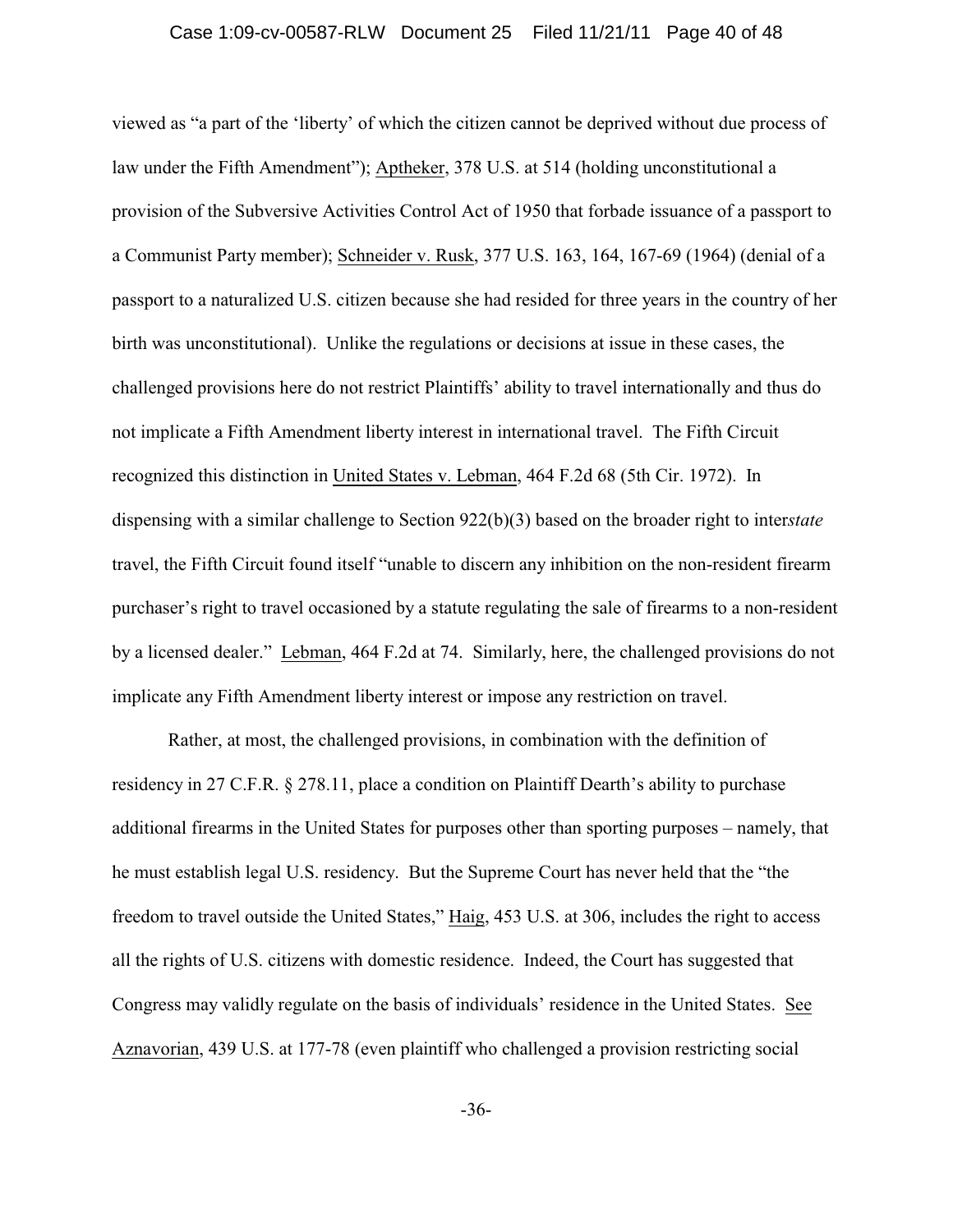# Case 1:09-cv-00587-RLW Document 25 Filed 11/21/11 Page 41 of 48

security benefits of individuals who had traveled abroad for thirty days for an additional thirty days after their return, did "not question the constitutional validity of the basic decision of Congress to limit SSI payments to residents of the United States"); Califano v. Torres, 435 U.S. 1 (1978) (per curiam) (upholding constitutionality of denial of social security benefits to residents of Puerto Rico, who may be U.S. citizens); see also Romeu v. Cohen, 265 F.3d 118, 126-27 (2d Cir. 2001) ("A citizen's decision to move away from her State of residence will inevitably involve certain losses. She will lose the right to participate in that State's local elections, as well as its federal elections, the right to receive that State's police protection at her place of residence, the right to benefit from the State's welfare programs, and the right to the full benefits of the State's public education system. Such consequences of the citizen's choice do not constitute an unconstitutional interference with the right to travel."). Plaintiff Dearth's freedom to travel outside the United States is therefore not implicated by the challenged provisions.

But even if the provisions could be viewed as having an "incidental effect" on Plaintiff Dearth's liberty interest in traveling internationally, the Supreme Court has made clear that the "constitutionality [of such laws] does not depend on compelling justifications." Aznavorian, 439 U.S. at 177-78.<sup>32</sup> Instead, "[i]t is enough if the provision[s] [are] rationally based." Id. at 178.

 $32$  The caselaw cited by Plaintiffs does not establish otherwise. See Pl. MSJ at 21. These cases stand for the proposition that reviewing courts should "construe narrowly" statutes that "curtail or dilute" the liberty interest in traveling internationally, not that such statutes must survive strict scrutiny. (And as explained above, to the extent that Aptheker could have been understood as establishing otherwise, that understanding has been superseded.) In any event, Plaintiffs have failed to demonstrate that the challenged provisions directly restrict Dearth's ability to travel internationally, as in the cited cases. See Aptheker, 378 U.S. at 502 (denial of passport to individuals registered with Communist organizations); Lynd v. Rusk, 389 F.2d 940, 942-43 (D.C. Cir. 1967) (denial of passport to individuals who declined to provide absolute assurances that they would not travel to restricted areas); Hernandez v. Cremer, 913 F.2d 230, 232-33 (5th Cir. 1990) (U.S. citizen who presented authentic documents that conclusively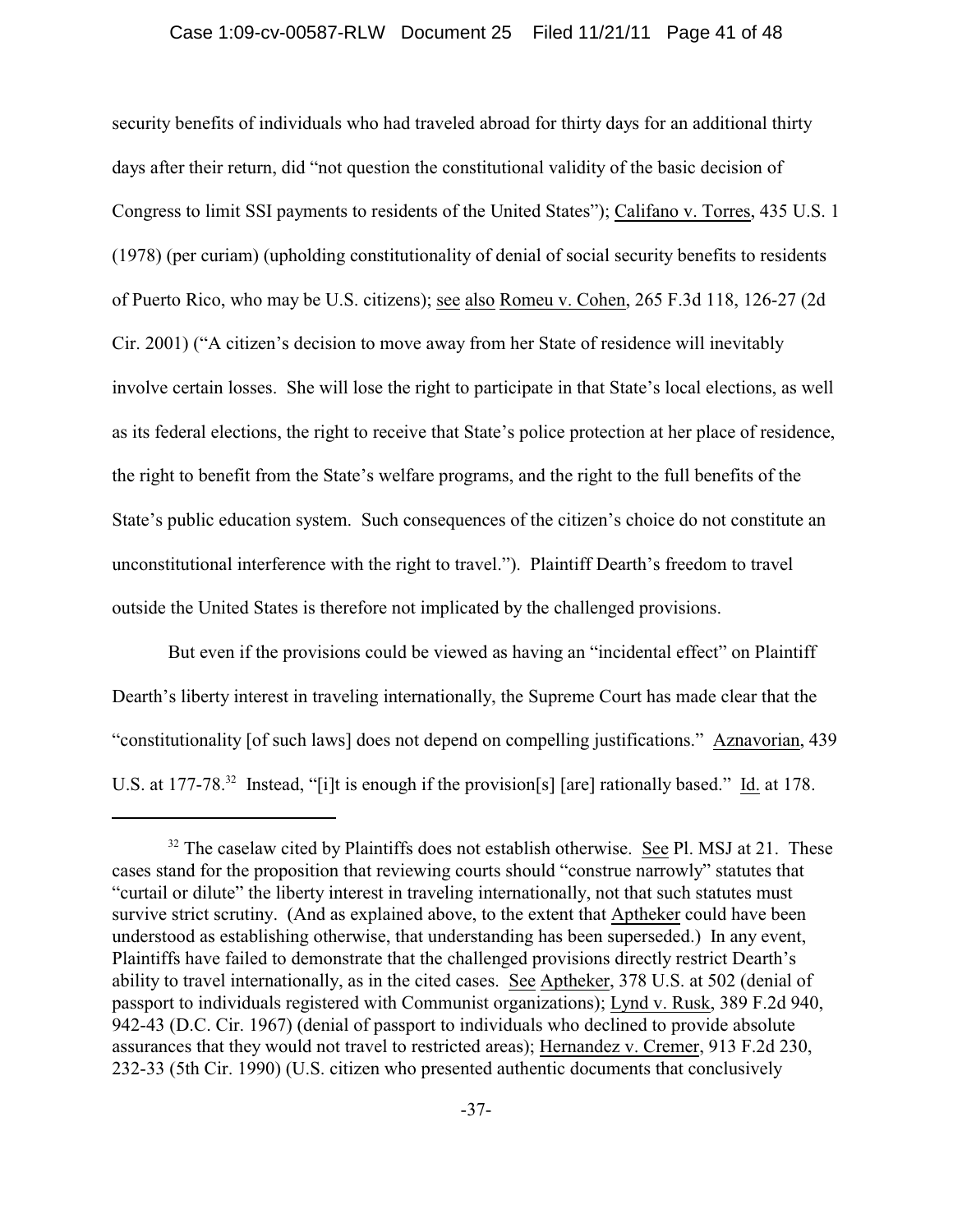As noted above, the Supreme Court's decisions after Kent and Aptheker demonstrate that the so-called "right to international travel" is "no more than an aspect of liberty that is subject to reasonable government regulation within the bounds of due process." Hutchins v. District of Columbia, 188 F.3d 531, 537 (D.C. Cir. 1999) (citing Haig, 453 U.S. at 306-07).<sup>33</sup> As demonstrated supra Part I.C.2, the challenged provisions not only survive rational basis review but also intermediate scrutiny because they relate substantially to Congress's compelling interest in combating violent crime and protecting public safety. As the Fifth Circuit has observed, "the distinction in Section 922(b)(3) between residents and non-residents" furthers Congress's objectives in enacting the statute, especially in light of Congress's explicit finding that "the sale or other disposition of concealable weapons . . . to non-residents of the State in which the licensees' places of business are located, has tended to make ineffective the laws, regulations, and ordinances in the several States and local jurisdictions regarding such firearms." Lebman, 464 F.2d at 74 (citing Omnibus Crime Control Act, Title IV, § 901(a)). For the same reasons,

established U.S. citizenship was denied entry to United States for 46 days because INS agent suspected the documents might be counterfeit).

<sup>&</sup>lt;sup>33</sup> Plaintiffs' reliance on Woodward v. Rogers, 344 F. Supp. 974 (D.D.C. 1972), for the proposition that "[c]ourts are sensitive to even coincidental infringements of international travel," Pl. MSJ at 22, is misplaced. Like the other caselaw cited by Plaintiffs, Woodward involved a direct restriction on a U.S. citizen's ability to travel internationally, namely, the denial of a passport application for failure to swear to an oath of allegiance. The court determined that no statutory provision expressly required such an oath, 344 F. Supp. at 982-85, and its decision emphasized the fact that the State Department had previously eliminated the oath-of-allegiance requirement before reinstating it. See id. at 988 ("[T]he Court. . . is at a loss to understand why the Oath requirement, which defendants apparently viewed as unnecessary from 1966 to 1971, is now so essential.") (footnote omitted). By contrast, the State residency requirement does not impose a direct restriction on the ability to travel internationally (such as a passport denial), and is expressly authorized by statute. Additionally, as explained above, Congress enacted this requirement after hearing evidence that such a requirement was necessary to prevent the easy evasion of State firearms laws simply by crossing State lines.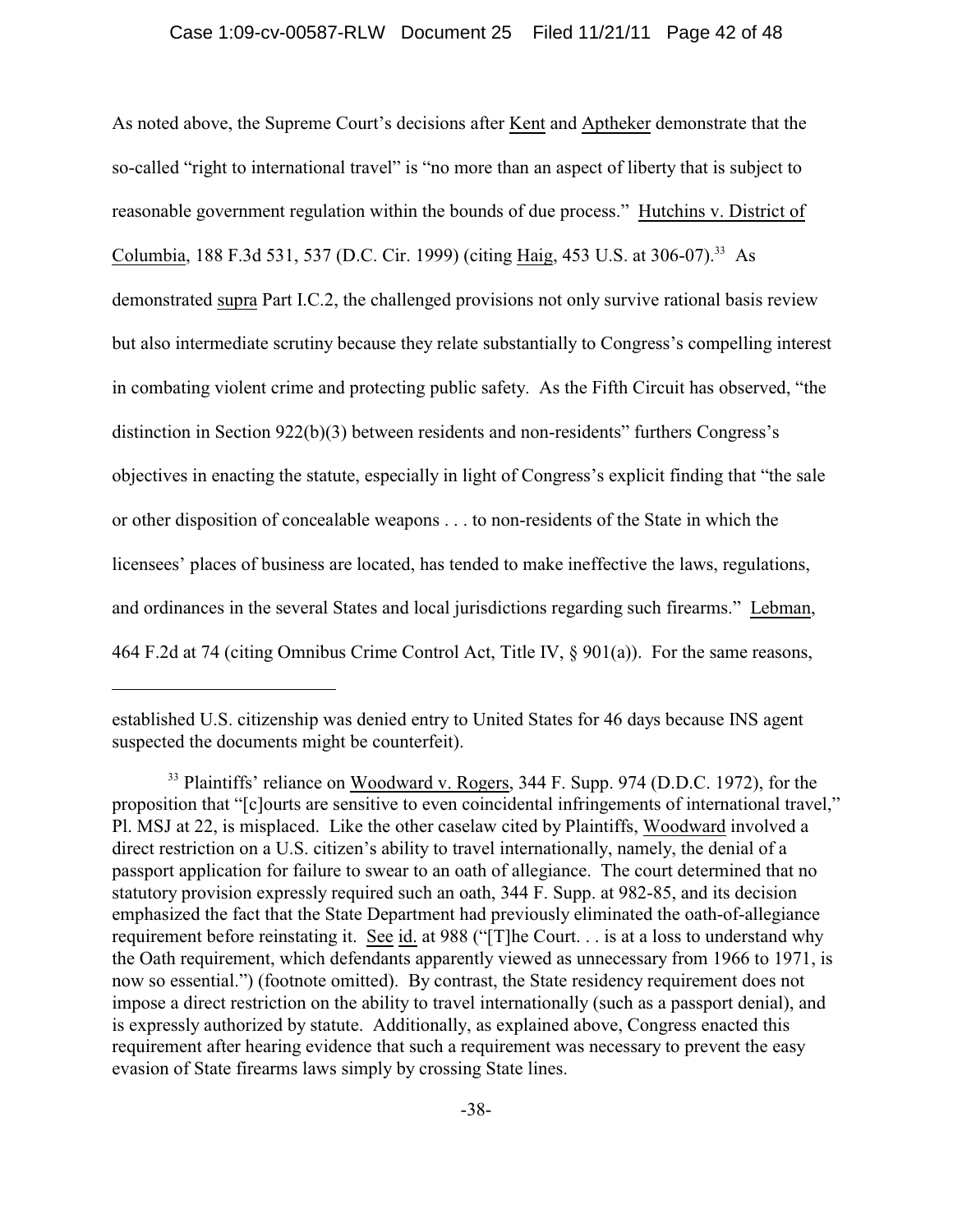Plaintiffs' challenge to the State residency requirement under the comparatively narrower interest in international travel must fail.

# **III. BECAUSE THE CHALLENGED PROVISIONS DO NOT VIOLATE THE SECOND OR FIFTH AMENDMENTS, THEY DO NOT IMPLICATE THE UNCONSTITUTIONAL CONDITIONS DOCTRINE.**

Plaintiffs' contention that the State residency requirement violates the "unconstitutional conditions doctrine," Pl. MSJ at 23-25, lacks merit. The Supreme Court recently defined this doctrine as the rule that "the government may not deny a benefit to a person on a basis that infringes his constitutionally protected . . . freedom of speech even if he has no entitlement to that benefit." Rumsfeld v. Forum for Academic & Institutional Rights ("FAIR"), 547 U.S. 47, 59 (2006) (quotation marks omitted). Whatever the scope of this doctrine outside the First Amendment context, however, it is of no aid to Plaintiffs because "[a] finding of an unconstitutional condition presupposes that there is a relinquishment of a constitutional right." FAIR v. Rumsfeld, 291 F. Supp. 2d 269, 301 (D.N.J. 2003). In short, the "unconstitutional conditions doctrine" does not give rise to an independent constitutional claim; the challenged condition must actually cause a constitutional violation. See FAIR, 547 U.S. at 59-60 ("It is clear that a funding condition cannot be unconstitutional if it could be constitutionally imposed directly. Because the First Amendment would not prevent Congress from directly imposing the [statute's requirement], the statute does not place an unconstitutional condition on the receipt of federal funds."). Consequently, because as shown above, the State residency requirement does not violate either the Second or Fifth Amendments, Plaintiffs' claim under the unconstitutional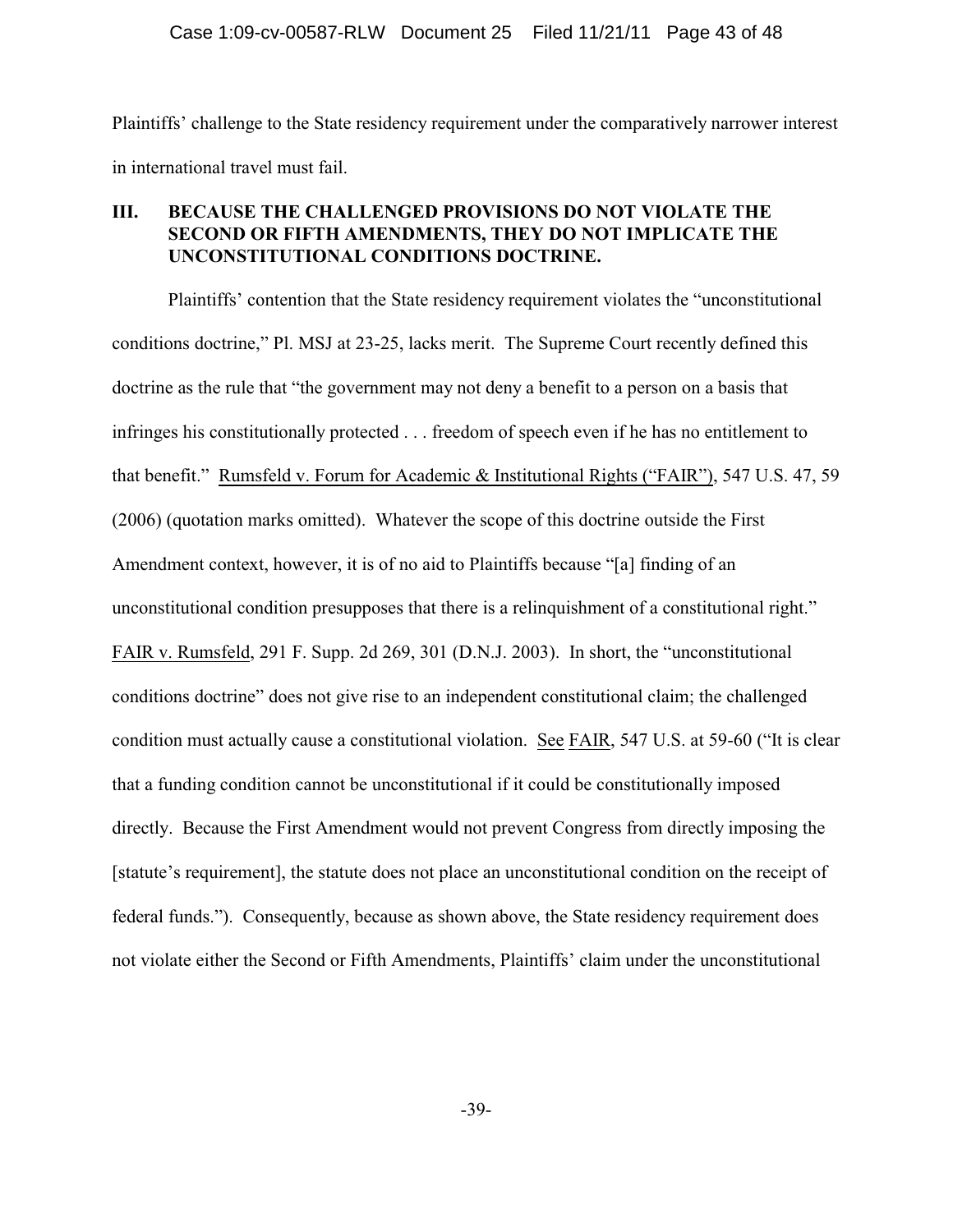conditions doctrine necessarily fails as well.<sup>34</sup>

# **IV. THE STATE RESIDENCY REQUIREMENT DOES NOT VIOLATE THE EQUAL PROTECTION COMPONENT OF THE DUE PROCESS CLAUSE.**

Plaintiffs' equal protection claim is similarly unfounded. See Pl. MSJ at 26. Although the Equal Protection Clause expressly applies only to the States, the Supreme Court has found that its protections are encompassed by the Due Process Clause of the Fifth Amendment and therefore applicable to the federal government. See Bolling v. Sharpe, 347 U.S. 497, 498-99 (1954). Congress is presumed to act within its powers when it passes legislation, however, and federal statutes challenged for denial of equal protection are entitled to deferential review as long as the "legislative classification or distinction 'neither burdens a fundamental right nor targets a suspect class.'" Vacco v. Quill, 521 U.S. 793, 799 (1997) (quoting Romer v. Evans, 517 U.S. 620, 631 (1996)).

Plaintiffs concede that Americans living abroad do not "constitute a suspect class for purposes of equal protection analysis." Pl. MSJ at 26. Nevertheless, they allege that the challenged laws violate equal protection principles because they "classif[y] differently. . . Americans who are otherwise identically situated." Id. This argument fails for two reasons.

 $34$  The cited caselaw by Plaintiffs does not suggest otherwise, see Pl. MSJ at 23-25, because each case involves statutes or court rulings imposing coercive conditions that Congress could not have imposed directly. See United States v. Jackson, 390 U.S. 570, 571-72 (1968) (striking down provision of the Federal Kidnaping Act that conditioned the removal of the death penalty as a punishment option only if a criminal defendant waived trial by jury); Simmons v. United States, 390 U.S. 377, 393-94 (1968) (court could not condition testimony by criminal defendant in support of motion to suppress evidence under the Fourth Amendment only if he waived his right under the Fifth Amendment not to have such testimony admitted against him at trial); Aptheker, 378 U.S. at 505-17 (State Department could not condition issuance of a passport – and thus prevent *any* international travel by U.S. citizens who were Communist Party members – on the waiver of their First Amendment right to free association).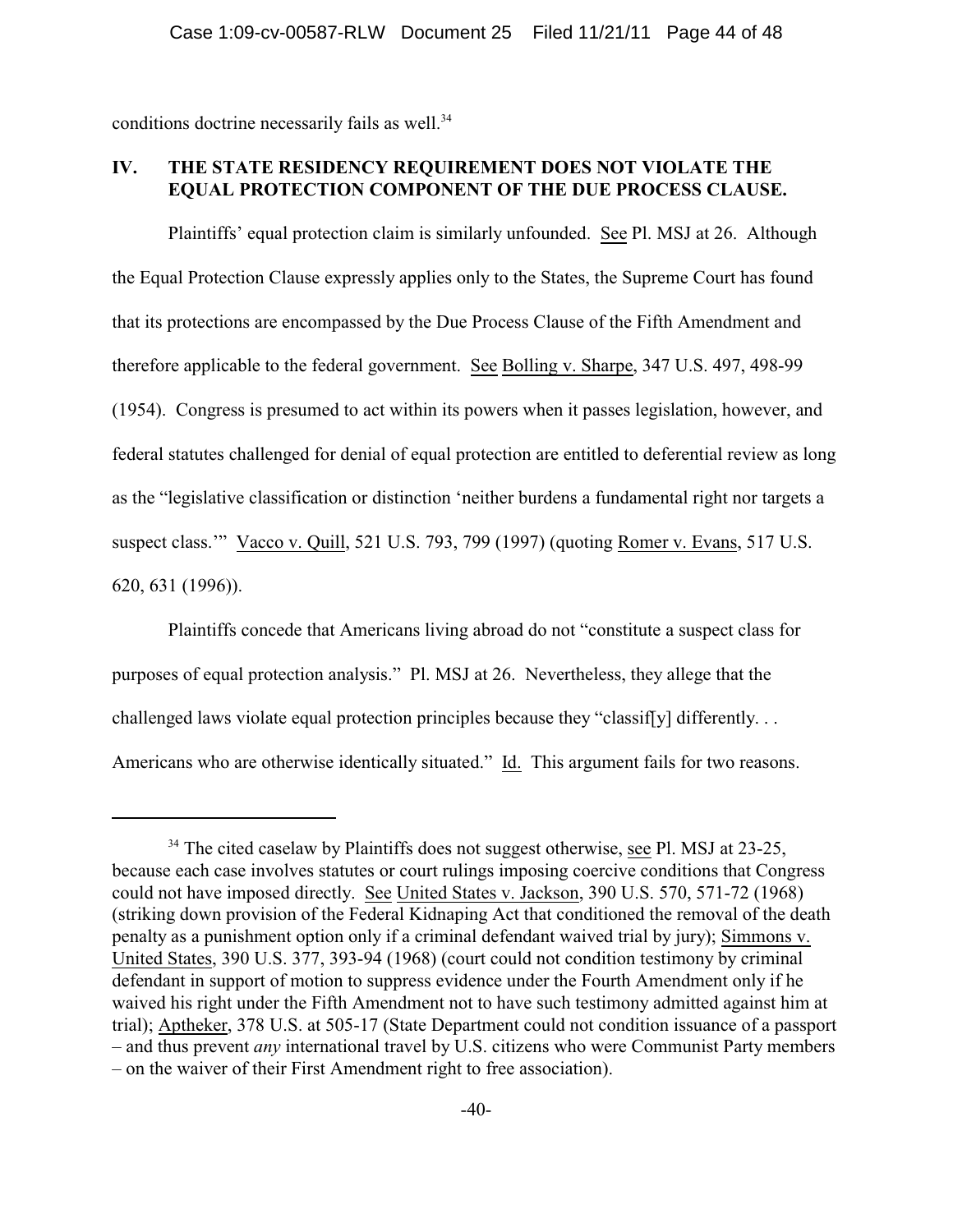### Case 1:09-cv-00587-RLW Document 25 Filed 11/21/11 Page 45 of 48

First, expatriated U.S. citizens are not identically, or even similarly situated to resident U.S. citizens for purposes of the claims Plaintiffs raise. Expatriated U.S. citizens cannot rely on the Second Amendment in order to purchase, acquire, or possess firearms in the nations in which they reside, nor are they required to comply with firearms regulations that otherwise would apply to them if they resided in the United States. Additionally, to the extent that Plaintiffs seek to eliminate the State residency requirement as it applies to expatriated U.S. citizens, that requirement would continue to apply to U.S. resident citizens. The relief sought by Plaintiffs would thus allow expatriated U.S. citizens simply to "opt out" of requirements of the Gun Control Act that otherwise apply to U.S. citizens. Consequently, Plaintiffs fail to demonstrate that Plaintiff Dearth is similarly situated to U.S. citizens residing in the United States. Cf. Osterweil, F. Supp. 2d , 2011 WL 1983340, at \*11; Peterson, 783 F. Supp. 2d at 1178; Peruta, 758 F. Supp. 2d at 1118 (all concluding that non-State residents were not similarly situated to State residents with respect to firearms permit and licensing laws in terms of the State's ability to obtain information about and monitor potential recipients' eligibility for permit or license).<sup>35</sup>

Second, the challenged provisions survive rational-basis review, which applies to classifications that do not target a suspect class, including legislation that distinguishes on the basis of residence. See Dumaguin v. Sec'y of Health & Human Servs., 28 F.3d 1218, 1222 (D.C. Cir. 1994) ("Courts have uniformly applied rational basis review to other residency requirements the SSA has applied to adopted children who are United States citizens."). As explained above,

 $35$  As shown above, see supra n.24, persons moving out of State or out of the country cannot necessarily expect identical treatment to individuals who remain behind.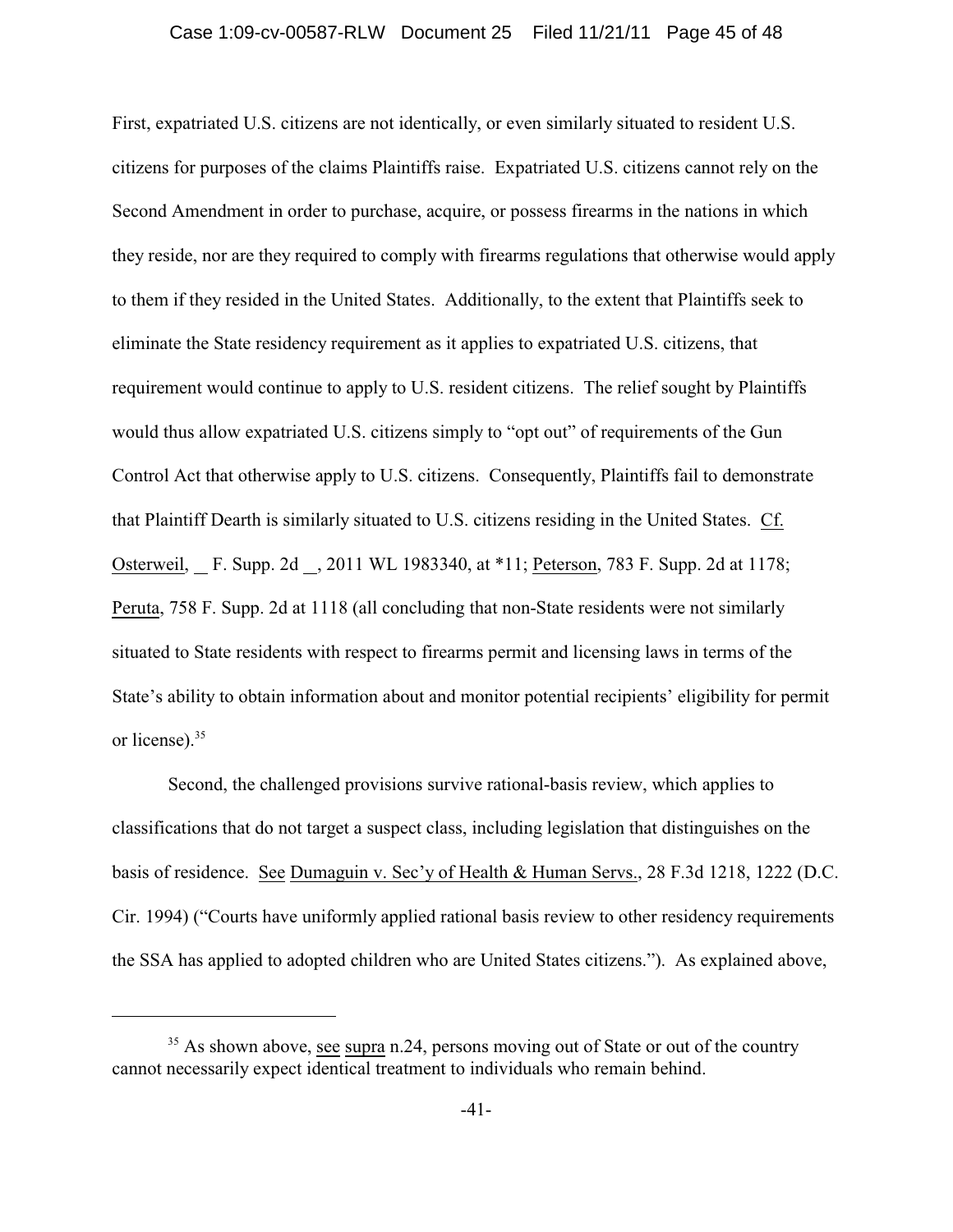the challenged statutes satisfy the requirements of intermediate scrutiny. See supra Part I.C.2. By definition, then, they also satisfy the more relaxed standards of rational basis review.

Plaintiffs further allege that the challenged laws violate equal protection principles because they "burden" Dearth's Second and Fifth Amendment rights. Pl. MSJ at 26. This claim is similarly meritless. As specifically held in the Second Amendment context,

although the right to keep and bear arms for self-defense is a fundamental right, that right is more appropriately analyzed under the Second Amendment. Cf. Albright v. Oliver, 510 U.S. 266, 273 (1994) ("Where a particular Amendment provides an explicit textual source of constitutional protection against a particular sort of government behavior, that Amendment, not the more generalized notion of substantive due process, must be the guide for analyzing these claims.").

Nordyke v. King, 644 F.3d 776, 794 (9th Cir. 2011) (internal citations and punctuation omitted).

The same is true with respect to claims asserted under the Fifth Amendment. See Whittaker v. County of Lawrence, 674 F. Supp. 2d 668, 691 n.7 (W.D. Pa. 2009) (rejecting equal protection claim that a classification burdened plaintiffs' exercise of a fundamental right as duplicative of plaintiffs' Taking Clause claim); cf. Plyler v. Doe, 457 U.S. 202, 231-32 (1982) ("[S]trict scrutiny under the Equal Protection Clause is unnecessary when classifications infringing enumerated constitutional rights are involved."). Thus, Plaintiffs cannot maintain an independent equal protection claim that the challenged provisions allegedly burden Dearth's Second or Fifth Amendment rights, because that claim would be redundant of their arguments under those Amendments.

# **V. TO THE EXTENT THAT SAF'S CLAIMS ARE PREMISED ON AN ASSERTION OF ORGANIZATIONAL STANDING, THOSE CLAIMS ARE BARRED BY COLLATERAL ESTOPPEL.**

Plaintiffs' summary judgment motion appears to assert claims on behalf of Plaintiff SAF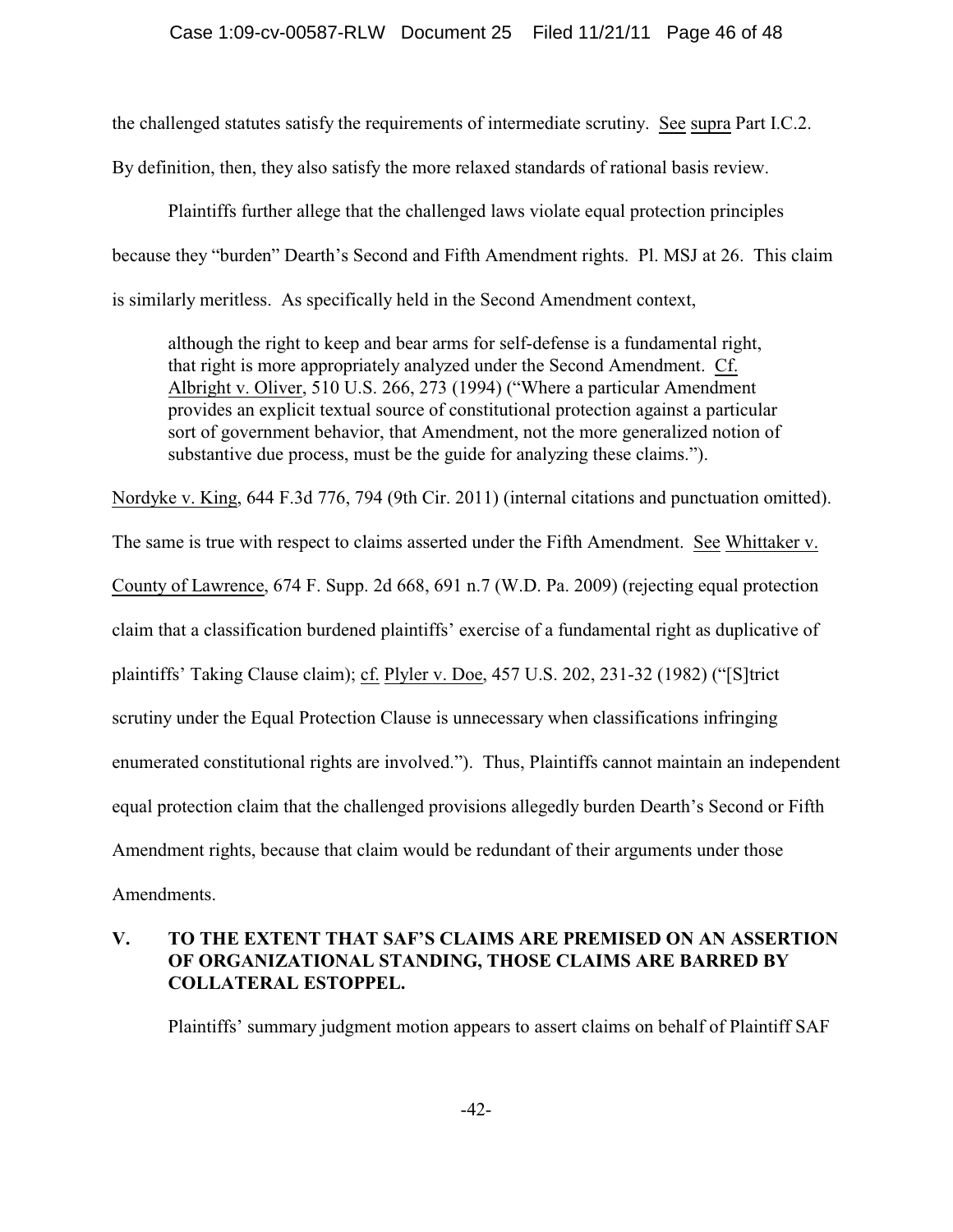### Case 1:09-cv-00587-RLW Document 25 Filed 11/21/11 Page 47 of 48

in its own right, rather than as a representative of its member Stephen Dearth. See Pl. MSJ at 1 (SAF "joins in this lawsuit, as it and its members and supporters are likewise impacted by operation of these laws"); see also id. at 5. However, in its prior opinion in this case, the Court held that SAF lacked standing to sue on its own behalf because it failed to allege sufficient injury. Hodgkins, 677 F. Supp. 2d at 206. Specifically, the Court held that although SAF "contends that the work it must do fielding questions from constituents about the laws at issue justifies standing, its voluntary act of teaching cannot plausibly be the basis for a claim of constitutional injury." Id. The Court also held that SAF lacked standing to sue on behalf of its members because it failed to allege that it had any members who would otherwise have standing to sue in their own right. Id. Accordingly, the Court dismissed SAF's claims for lack of subjectmatter jurisdiction.

The D.C. Circuit expressly declined to consider the issue of whether SAF possessed organizational standing to sue on its own behalf. Dearth, 641 F.3d at 503 n.\*. The doctrine of collateral estoppel (or issue preclusion) therefore bars SAF from raising the jurisdictional issue of organizational standing, which it litigated and lost in this Court. See Kasap v. Folger Nolan Fleming & Douglas, 166 F.3d 1243, 1248 (D.C. Cir. 1999) ("[U]nder principles of issue preclusion, even a case dismissed *without* prejudice has preclusive effect on the jurisdictional issue litigated.") (emphasis in original); Brereton v. Bountiful City Corp., 434 F.3d 1213, 1218- 19 (10th Cir. 2006) ("It cannot be gainsaid that even a dismissal without prejudice will have a preclusive effect on the standing issue in a future action."). Thus, to the extent that Plaintiff SAF's claims are premised on organizational standing to sue on its own behalf, rather than representational standing to sue on behalf of Plaintiff Dearth, the Court should enter judgment

-43-